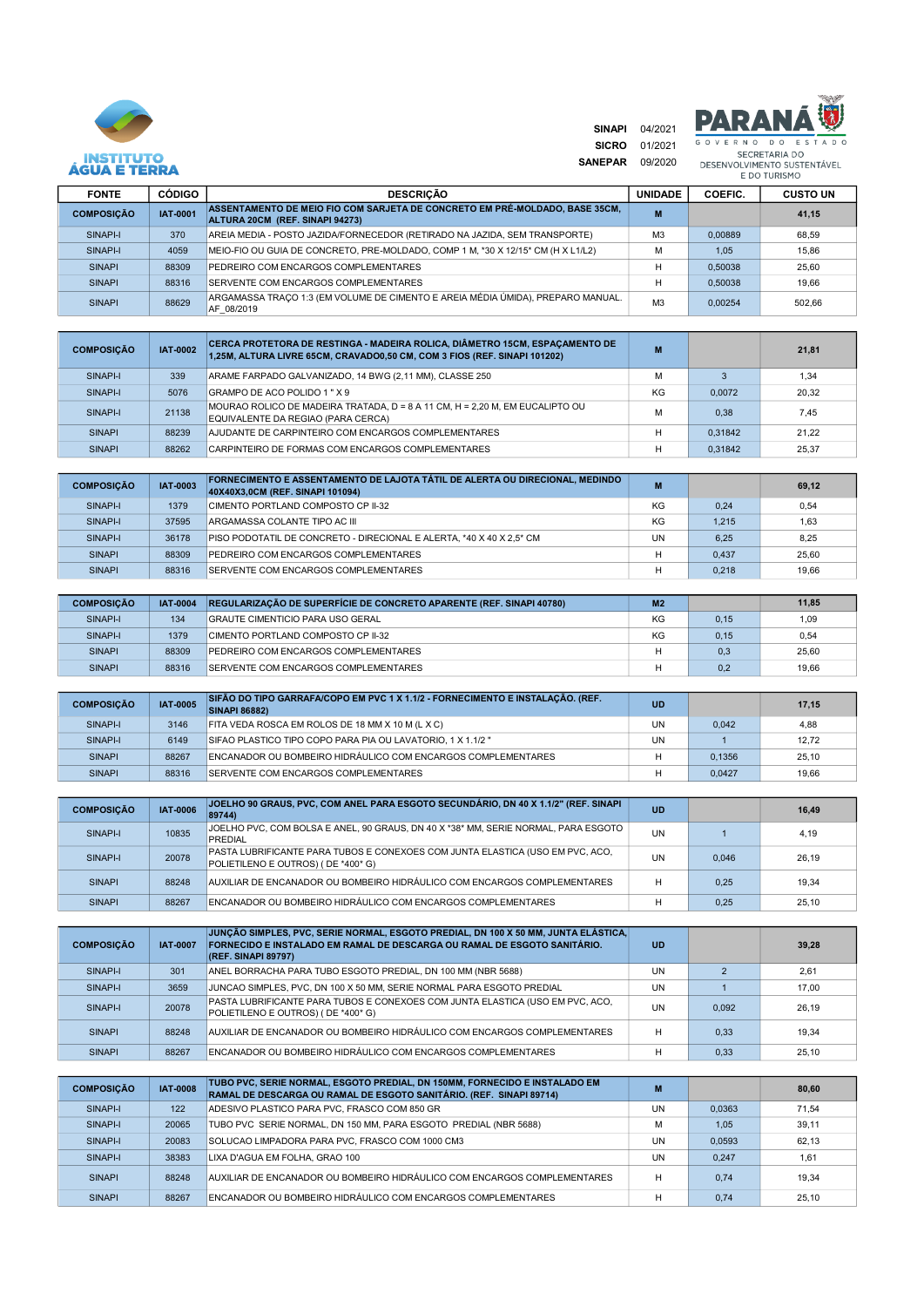| <b>INSTITUTO<br/>ÁGUA E TERRA</b> |
|-----------------------------------|

**PARA** COVER NO DO ESTADO<br>GOVERNO DO ESTADO<br>DESENVOLVIMENTO SUSTENTÁVEL<br>E DO TURISMO TADO

| <b>FONTE</b>      | <b>CÓDIGO</b>   | <b>DESCRIÇÃO</b>                                                                                                                                                                      | <b>UNIDADE</b> | COEFIC.                 | <b>CUSTO UN</b> |
|-------------------|-----------------|---------------------------------------------------------------------------------------------------------------------------------------------------------------------------------------|----------------|-------------------------|-----------------|
|                   |                 |                                                                                                                                                                                       |                |                         |                 |
| <b>COMPOSIÇÃO</b> | <b>IAT-0009</b> | INSTALAÇÃO DE ESGOTO - POR PÉRGOLA - (PROJETO HIDROSSANITÁRIO)                                                                                                                        | <b>UD</b>      |                         | 3.879,68        |
| <b>COMPOSIÇÃO</b> | IAT-0138        | CAIXA DE INSPEÇÃO EM CONCRETO PRÉ MOLDADO, QUADRADA, COM TAMPA, 60 X 60 CM (L X<br>H), E = 5 CM REF.: SINAPI 74166/1                                                                  | <b>UND</b>     | $\mathbf{1}$            | 311,38          |
| <b>SINAPI</b>     | 89707           | CAIXA SIFONADA, PVC, DN 100 X 100 X 50 MM, JUNTA ELÁSTICA, FORNECIDA E INSTALADA EM<br>RAMAL DE DESCARGA OU EM RAMAL DE ESGOTO SANITÁRIO. AF 12/2014                                  | UN             | $\overline{4}$          | 28,08           |
| <b>COMPOSIÇÃO</b> | <b>IAT-0005</b> | SIFÃO DO TIPO GARRAFA/COPO EM PVC 1 X 1.1/2 - FORNECIMENTO E INSTALAÇÃO. (REF.<br>SINAPI 86882)                                                                                       | UD             | $\overline{\mathbf{4}}$ | 17,15           |
| <b>SINAPI</b>     | 86879           | VÁLVULA EM PLÁSTICO 1 PARA PIA, TANQUE OU LAVATÓRIO, COM OU SEM LADRÃO -<br>FORNECIMENTO E INSTALAÇÃO. AF 01/2020                                                                     | UN             | $\overline{4}$          | 6,72            |
| <b>SINAPI</b>     | 89728           | CURVA CURTA 90 GRAUS, PVC, SERIE NORMAL, ESGOTO PREDIAL, DN 40 MM, JUNTA<br>SOLDÁVEL, FORNECIDO E INSTALADO EM RAMAL DE DESCARGA OU RAMAL DE ESGOTO<br>SANITÁRIO. AF_12/2014          | UN             | $\overline{4}$          | 10,60           |
| <b>SINAPI</b>     | 89746           | JOELHO 45 GRAUS, PVC, SERIE NORMAL, ESGOTO PREDIAL, DN 100 MM, JUNTA ELÁSTICA,<br>FORNECIDO E INSTALADO EM RAMAL DE DESCARGA OU RAMAL DE ESGOTO SANITÁRIO.<br>AF 12/2014              | UN             | 8                       | 23,54           |
| <b>SINAPI</b>     | 89726           | JOELHO 45 GRAUS, PVC, SERIE NORMAL, ESGOTO PREDIAL, DN 40 MM, JUNTA SOLDÁVEL,<br>FORNECIDO E INSTALADO EM RAMAL DE DESCARGA OU RAMAL DE ESGOTO SANITÁRIO.<br>AF 12/2014               | UN             | $\overline{4}$          | 7,19            |
| <b>SINAPI</b>     | 89732           | JOELHO 45 GRAUS, PVC, SERIE NORMAL, ESGOTO PREDIAL, DN 50 MM, JUNTA ELÁSTICA,<br>FORNECIDO E INSTALADO EM RAMAL DE DESCARGA OU RAMAL DE ESGOTO SANITÁRIO.<br>AF_12/2014               | UN             | $\overline{4}$          | 11,03           |
| <b>SINAPI</b>     | 89744           | JOELHO 90 GRAUS, PVC, SERIE NORMAL, ESGOTO PREDIAL, DN 100 MM, JUNTA ELÁSTICA,<br>FORNECIDO E INSTALADO EM RAMAL DE DESCARGA OU RAMAL DE ESGOTO SANITÁRIO.<br>AF 12/2014              | UN             | $\overline{4}$          | 23,60           |
| <b>COMPOSICÃO</b> | <b>IAT-0006</b> | JOELHO 90 GRAUS, PVC, COM ANEL PARA ESGOTO SECUNDÁRIO, DN 40 X 1.1/2" (REF. SINAPI<br>89744)                                                                                          | <b>UD</b>      | $\overline{4}$          | 16,49           |
| <b>SINAPI</b>     | 89797           | JUNÇÃO SIMPLES, PVC, SERIE NORMAL, ESGOTO PREDIAL, DN 100 X 100 MM, JUNTA ELÁSTICA,<br>FORNECIDO E INSTALADO EM RAMAL DE DESCARGA OU RAMAL DE ESGOTO SANITÁRIO.<br>AF 12/2014         | UN             | $\overline{4}$          | 44,89           |
| <b>COMPOSIÇÃO</b> | <b>IAT-0007</b> | JUNÇÃO SIMPLES, PVC, SERIE NORMAL, ESGOTO PREDIAL, DN 100 X 50 MM, JUNTA ELÁSTICA,<br>FORNECIDO E INSTALADO EM RAMAL DE DESCARGA OU RAMAL DE ESGOTO SANITÁRIO. (REF.<br>SINAPI 89797) | UD             | $\overline{2}$          | 39,28           |
| <b>SINAPI</b>     | 89714           | TUBO PVC, SERIE NORMAL, ESGOTO PREDIAL, DN 100 MM, FORNECIDO E INSTALADO EM<br>RAMAL DE DESCARGA OU RAMAL DE ESGOTO SANITÁRIO. AF 12/2014                                             | M              | 40                      | 55,59           |
| <b>COMPOSICÃO</b> | <b>IAT-0008</b> | TUBO PVC, SERIE NORMAL, ESGOTO PREDIAL, DN 150MM, FORNECIDO E INSTALADO EM<br>RAMAL DE DESCARGA OU RAMAL DE ESGOTO SANITÁRIO. (REF. SINAPI 89714)                                     | M              | 3                       | 80,60           |
| <b>SINAPI</b>     | 89711           | TUBO PVC, SERIE NORMAL, ESGOTO PREDIAL, DN 40 MM, FORNECIDO E INSTALADO EM RAMAL<br>DE DESCARGA OU RAMAL DE ESGOTO SANITÁRIO. AF 12/2014                                              | M              | $6\phantom{1}$          | 19,27           |
| <b>SINAPI</b>     | 89712           | TUBO PVC, SERIE NORMAL, ESGOTO PREDIAL, DN 50 MM, FORNECIDO E INSTALADO EM RAMAL<br>DE DESCARGA OU RAMAL DE ESGOTO SANITÁRIO. AF 12/2014                                              | M              | $\overline{2}$          | 28,70           |
| <b>COMPOSIÇÃO</b> | <b>IAT-0010</b> | INSTALAÇÃO CHUVEIRO (REF. SMOP HID-150/HID-043)                                                                                                                                       | <b>UD</b>      |                         | 109,30          |
| SINAPI-I          |                 | JOELHO PVC, SOLDAVEL, COM BUCHA DE LATAO, 90 GRAUS, 25 MM X 1/2", PARA AGUA FRIA                                                                                                      |                | $\mathbf{1}$            |                 |
|                   | 20147           | PREDIAL                                                                                                                                                                               | UN             |                         | 6,85            |
| SINAPI-I          | 122             | ADESIVO PLASTICO PARA PVC, FRASCO COM 850 GR                                                                                                                                          | UN             | 0,003                   | 71,54           |
| SINAPI-I          | 20083           | SOLUCAO LIMPADORA PARA PVC, FRASCO COM 1000 CM3                                                                                                                                       | UN             | 0,004                   | 62,13           |
| SINAPI-I          | 11680           | BRACO OU HASTE COM CANOPLA PLASTICA, 1/2 ", PARA CHUVEIRO SIMPLES                                                                                                                     | UN             | $\mathbf{1}$            | 5,80            |
| SINAPI-I          | 3146            | FITA VEDA ROSCA EM ROLOS DE 18 MM X 10 M (L X C)                                                                                                                                      | UN             | 0,014                   | 4,88            |
| <b>SINAPI</b>     | 88267           | ENCANADOR OU BOMBEIRO HIDRÁULICO COM ENCARGOS COMPLEMENTARES                                                                                                                          | н              | 0,28                    | 25,10           |
| <b>SINAPI</b>     | 88248           | AUXILIAR DE ENCANADOR OU BOMBEIRO HIDRÁULICO COM ENCARGOS COMPLEMENTARES                                                                                                              | н              | 0,28                    | 19,34           |
| <b>SINAPI</b>     | 100860          | CHUVEIRO ELÉTRICO COMUM CORPO PLÁSTICO, TIPO DUCHA FORNECIMENTO E INSTALAÇÃO.<br>AF 01/2020                                                                                           | UN             | $\mathbf{1}$            | 83,71           |
| <b>COMPOSIÇÃO</b> | <b>IAT-0011</b> | REGISTRO DE ESFERA COM BORBOLETA, PVC, ROSCÁVEL, 3/4", FORNECIDO E INSTALADO<br>EM RAMAL DE ÁGUA (REF.90371)                                                                          | <b>UD</b>      |                         | 30,11           |
| SINAPI-I          | 3148            | FITA VEDA ROSCA EM ROLOS DE 18 MM X 50 M (L X C)                                                                                                                                      | UN             | 0,013                   | 17,99           |
| SINAPI-I          | 6031            | REGISTRO DE ESFERA PVC, COM BORBOLETA, COM ROSCA EXTERNA, DE 3/4"                                                                                                                     | UN             | $\mathbf{1}$            | 21,00           |
| <b>SINAPI</b>     | 88267           | ENCANADOR OU BOMBEIRO HIDRÁULICO COM ENCARGOS COMPLEMENTARES                                                                                                                          | н              | 0,2                     | 25,10           |
| <b>SINAPI</b>     | 88248           | AUXILIAR DE ENCANADOR OU BOMBEIRO HIDRÁULICO COM ENCARGOS COMPLEMENTARES                                                                                                              | н              | 0,2                     | 19,34           |
| <b>COMPOSIÇÃO</b> | IAT-0012        | ADAPTADOR PARA TUBO DE POLIETILENO 3/4" E COLAR DE TOMADA PVC 3/4" -<br>FORNECIMENTO E INSTALAÇÃO (REF. SINAPI 89383)                                                                 | <b>UD</b>      |                         | 84,17           |
| SINAPI-I          | 65              | ADAPTADOR PVC SOLDAVEL CURTO COM BOLSA E ROSCA, 25 MM X 3/4", PARA AGUA FRIA                                                                                                          | UN             | 0,007                   | 0,98            |
| SINAPI-I          | 122             | ADESIVO PLASTICO PARA PVC, FRASCO COM 850 GR                                                                                                                                          | UN             | $\mathbf{1}$            | 71,54           |
| SINAPI-I          | 20083           | SOLUCAO LIMPADORA PARA PVC, FRASCO COM 1000 CM3                                                                                                                                       | UN             | 0,008                   | 62,13           |
| SINAPI-I          | 38383           | LIXA D'AGUA EM FOLHA, GRAO 100                                                                                                                                                        | UN             | 0,05                    | 1,61            |
| SINAPI-I          | 1402            | COLAR TOMADA PVC, COM TRAVAS, SAIDA COM ROSCA, DE 32 MM X 1/2" OU 32 MM X 3/4", PARA<br>LIGACAO PREDIAL DE AGUA                                                                       | UN             | $\mathbf{1}$            | 7,62            |
| <b>SINAPI</b>     | 88267           | ENCANADOR OU BOMBEIRO HIDRÁULICO COM ENCARGOS COMPLEMENTARES                                                                                                                          | н              | 0,1                     | 25,10           |
| <b>SINAPI</b>     | 88248           | AUXILIAR DE ENCANADOR OU BOMBEIRO HIDRÁULICO COM ENCARGOS COMPLEMENTARES                                                                                                              | н              | 0,1                     | 19,34           |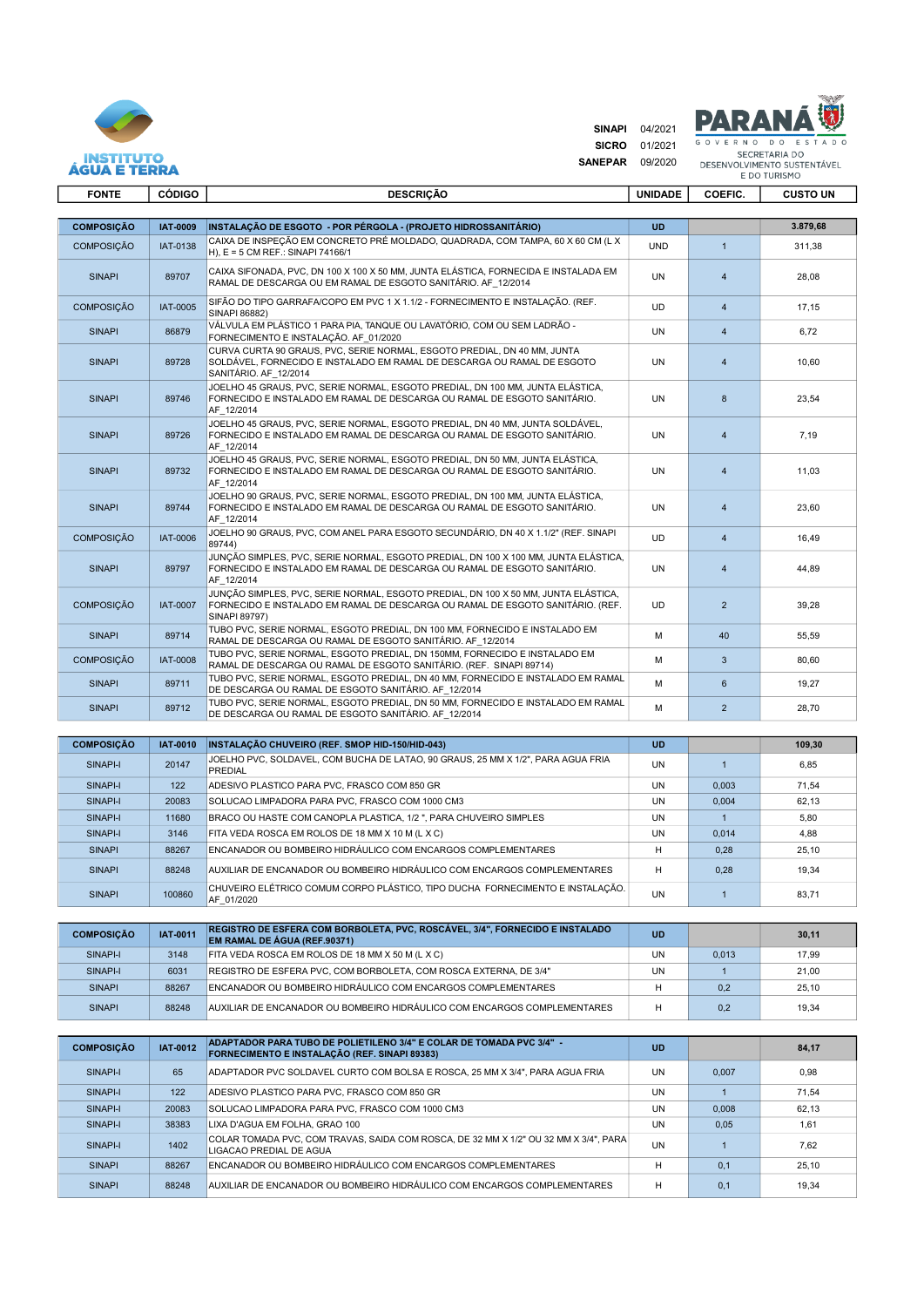| <b>INSTITUTO<br/>ÁGUA E TERRA</b> |  |
|-----------------------------------|--|



| <b>FONTE</b>      | <b>CÓDIGO</b> | <b>DESCRICÃO</b>                                                             | <b>UNIDADE</b> | COEFIC. | <b>CUSTO UN</b> |
|-------------------|---------------|------------------------------------------------------------------------------|----------------|---------|-----------------|
| <b>COMPOSICÃO</b> | IAT-0013      | TUBO PVC RÍGIDO ROSCÁVEL 3/4", INSTALAÇÃO E FORNECIMENTO (REF. SINAPI 89383) |                |         | 10,15           |
| SINAPI-I          | 3146          | FITA VEDA ROSCA EM ROLOS DE 18 MM X 10 M (L X C)                             | UΝ             | 0.024   | 4,88            |
| SINAPI-I          | 9859          | TUBO PVC ROSCAVEL, 3/4", AGUA FRIA PREDIAL                                   | м              | 0.5     | 11,21           |
| <b>SINAPI</b>     | 88267         | <b>ENCANADOR OU BOMBEIRO HIDRÁULICO COM ENCARGOS COMPLEMENTARES</b>          |                | 0,1     | 25.10           |
| <b>SINAPI</b>     | 88248         | AUXILIAR DE ENCANADOR OU BOMBEIRO HIDRÁULICO COM ENCARGOS COMPLEMENTARES.    |                | 0.1     | 19.34           |

| <b>COMPOSIÇÃO</b> | <b>IAT-0014</b> | INSTALAÇÃO ÁGUA FRIA - POR PÉRGOLA (PROJETO HIDROSSANITÁRIO)                                                                                                      | <b>UD</b> |                | 2.182,53 |
|-------------------|-----------------|-------------------------------------------------------------------------------------------------------------------------------------------------------------------|-----------|----------------|----------|
| <b>COMPOSIÇÃO</b> | IAT-0010        | INSTALAÇÃO CHUVEIRO (REF. SMOP HID-150/HID-043)                                                                                                                   | UD.       | 4              | 109,30   |
| <b>SINAPI</b>     | 90371           | REGISTRO DE ESFERA, PVC, ROSCÁVEL, 3/4", FORNECIDO E INSTALADO EM RAMAL DE ÁGUA.<br>AF 03/2015                                                                    | <b>UN</b> | $\overline{2}$ | 35,71    |
| <b>SINAPI</b>     | 89987           | REGISTRO DE GAVETA BRUTO, LATÃO, ROSCÁVEL, 3/4", COM ACABAMENTO E CANOPLA<br>CROMADOS. FORNECIDO E INSTALADO EM RAMAL DE ÁGUA. AF 12/2014                         | <b>UN</b> | $\Delta$       | 79,62    |
| <b>COMPOSIÇÃO</b> | IAT-0011        | REGISTRO DE ESFERA COM BORBOLETA, PVC, ROSCÁVEL, 3/4", FORNECIDO E INSTALADO EM<br>RAMAL DE ÁGUA (REF.90371)                                                      | <b>UD</b> |                | 30,11    |
| <b>COMPOSIÇÃO</b> | IAT-0012        | ADAPTADOR PARA TUBO DE POLIETILENO 3/4" E COLAR DE TOMADA PVC 3/4" -<br>FORNECIMENTO E INSTALAÇÃO (REF. SINAPI 89383)                                             | UD        |                | 84,17    |
| <b>SINAPI</b>     | 89412           | JOELHO 90 GRAUS, PVC, SOLDÁVEL, DN 25MM, X 3/4 INSTALADO EM RAMAL DE DISTRIBUIÇÃO<br>DE ÁGUA - FORNECIMENTO E INSTALAÇÃO. AF 12/2014                              | <b>UN</b> | 3              | 8,75     |
| <b>COMPOSIÇÃO</b> | IAT-0013        | TUBO PVC RÍGIDO ROSCÁVEL 3/4", INSTALAÇÃO E FORNECIMENTO (REF. SINAPI 89383)                                                                                      | М         | 0.5            | 10,15    |
| <b>SINAPI</b>     | 89383           | ADAPTADOR CURTO COM BOLSA E ROSCA PARA REGISTRO, PVC, SOLDÁVEL, DN 25MM X 3/4,<br>INSTALADO EM RAMAL OU SUB-RAMAL DE ÁGUA - FORNECIMENTO E INSTALAÇÃO. AF 12/2014 | <b>UN</b> | 12             | 6,49     |
| <b>SINAPI</b>     | 89408           | JOELHO 90 GRAUS, PVC, SOLDÁVEL, DN 25MM, INSTALADO EM RAMAL DE DISTRIBUIÇÃO DE<br>ÁGUA - FORNECIMENTO E INSTALAÇÃO. AF 12/2014                                    | <b>UN</b> | 8              | 5,84     |
| <b>SINAPI</b>     | 89356           | TUBO, PVC, SOLDÁVEL, DN 25MM, INSTALADO EM RAMAL OU SUB-RAMAL DE ÁGUA -<br>FORNECIMENTO E INSTALAÇÃO. AF 12/2014                                                  | м         | 50             | 20,99    |
| <b>SINAPI</b>     | 89395           | TE, PVC, SOLDÁVEL, DN 25MM, INSTALADO EM RAMAL OU SUB-RAMAL DE ÁGUA -<br>FORNECIMENTO E INSTALAÇÃO. AF 12/2014                                                    | <b>UN</b> | 3              | 11,91    |

| <b>COMPOSIÇÃO</b> | IAT-0015 | PECA PRÉ-MOLDADA PARA INIBIDOR DE PASSAGEM (REF. SINAPI 97734)                                                              | M <sub>3</sub> |            | 2.113,64 |
|-------------------|----------|-----------------------------------------------------------------------------------------------------------------------------|----------------|------------|----------|
| SINAPI-I          | 1358     | CHAPA DE MADEIRA COMPENSADA RESINADA PARA FORMA DE CONCRETO. DE *2.2 X 1.1* M. E<br>$= 17$ MM                               | M <sub>2</sub> | 1,9404000  | 25,13    |
| SINAPI-I          | 2692     | DESMOLDANTE PROTETOR PARA FORMAS DE MADEIRA, DE BASE OLEOSA EMULSIONADA EM<br><b>AGUA</b>                                   |                | 0.0833000  | 4.47     |
| SINAPI-I          | 4517     | SARRAFO *2,5 X 7,5 * CM EM PINUS, MISTA OU EQUIVALENTE DA REGIAO - BRUTA                                                    | м              | 5,6283000  | 1,63     |
| SINAPI-I          | 20247    | PREGO DE ACO POLIDO COM CABECA 15 X 15 (1 1/4 X 13)                                                                         | KG             | 0,4365000  | 22,28    |
| <b>SINAPI</b>     | 88239    | AJUDANTE DE CARPINTEIRO COM ENCARGOS COMPLEMENTARES                                                                         | н              | 1,1920000  | 21,22    |
| <b>SINAPI</b>     | 88261    | CARPINTEIRO DE ESQUADRIA COM ENCARGOS COMPLEMENTARES                                                                        | н              | 5,9600000  | 22,16    |
| <b>SINAPI</b>     | 88309    | PEDREIRO COM ENCARGOS COMPLEMENTARES                                                                                        | н              | 31,5459000 | 25,60    |
| <b>SINAPI</b>     | 88316    | SERVENTE COM ENCARGOS COMPLEMENTARES                                                                                        | н              | 31,5459000 | 19,66    |
| <b>SINAPI</b>     | 90586    | VIBRADOR DE IMERSÃO, DIÂMETRO DE PONTEIRA 45MM, MOTOR ELÉTRICO TRIFÁSICO<br>POTÊNCIA DE 2 CV - CHP DIURNO. AF 06/2015       | <b>CHP</b>     | 6,6350000  | 1,67     |
| <b>SINAPI</b>     | 90587    | VIBRADOR DE IMERSÃO, DIÂMETRO DE PONTEIRA 45MM, MOTOR ELÉTRICO TRIFÁSICO<br>POTÊNCIA DE 2 CV - CHI DIURNO. AF 06/2015       | CHI            | 18.2462000 | 0,44     |
| <b>SINAPI</b>     | 91692    | SERRA CIRCULAR DE BANCADA COM MOTOR ELÉTRICO POTÊNCIA DE 5HP. COM COIFA PARA<br>DISCO 10" - CHP DIURNO. AF 08/2015          | <b>CHP</b>     | 0,4877000  | 27,46    |
| <b>SINAPI</b>     | 91693    | SERRA CIRCULAR DE BANCADA COM MOTOR ELÉTRICO POTÊNCIA DE 5HP. COM COIFA PARA<br>DISCO 10" - CHI DIURNO. AF 08/2015          | CHI            | 0,7043000  | 25,06    |
| <b>SINAPI</b>     | 94971    | CONCRETO FCK = 25MPA, TRACO 1:2,3:2,7 (CIMENTO/ AREIA MÉDIA/ BRITA 1) - PREPARO<br>MECÂNICO COM BETONEIRA 600 L. AF 07/2016 | M <sub>3</sub> | 1.2        | 341,98   |

| <b>COMPOSICÃO</b> | IAT-0016 | ASSENTAMENTO DE GUIA REBAIXADA (REF. SINAPI 94273)                                            |                |       | 35,95  |
|-------------------|----------|-----------------------------------------------------------------------------------------------|----------------|-------|--------|
| SINAPI-I          | 370      | AREIA MEDIA - POSTO JAZIDA/FORNECEDOR (RETIRADO NA JAZIDA, SEM TRANSPORTE)                    | M <sub>3</sub> | 0.007 | 68.59  |
| SINAPI-I          | 4062     | MEIO-FIO OU GUIA DE CONCRETO, PRE-MOLDADO, COMP 1 M, *30 X 15* CM (H X L)                     | UN             | 1.05  | 15.86  |
| <b>SINAPI</b>     | 88309    | PEDREIRO COM ENCARGOS COMPLEMENTARES                                                          |                | 0.394 | 25.60  |
| <b>SINAPI</b>     | 88316    | <b>SERVENTE COM ENCARGOS COMPLEMENTARES</b>                                                   |                | 0.394 | 19.66  |
| <b>SINAPI</b>     | 88629    | ARGAMASSA TRAÇO 1:3 (EM VOLUME DE CIMENTO E AREIA MÉDIA ÚMIDA), PREPARO MANUAL.<br>AF 08/2019 | M <sub>3</sub> | 0.002 | 502.66 |

| <b>COMPOSICÃO</b> | IAT-0017 | IMPLANTAÇÃO DE RAMPA PNE, DIMENSÕES 1,00 X 2,00 X 1,50M, INCLUINDO PINTURA (REF.<br><b>SMOP-PMC PAI-52)</b>                                 | <b>UD</b>      |        | 288.44 |
|-------------------|----------|---------------------------------------------------------------------------------------------------------------------------------------------|----------------|--------|--------|
| <b>SINAPI</b>     | 88309    | PEDREIRO COM ENCARGOS COMPLEMENTARES                                                                                                        | н              | 0.8    | 25.60  |
| <b>SINAPI</b>     | 88316    | <b>SERVENTE COM ENCARGOS COMPLEMENTARES</b>                                                                                                 | н              | 0,4    | 19,66  |
| <b>SINAPI</b>     | 94963    | CONCRETO FCK = 15MPA, TRAÇO 1:3,4:3,5 (CIMENTO/ AREIA MÉDIA/ BRITA 1) - PREPARO<br>MECÂNICO COM BETONEIRA 400 L. AF 07/2016                 | M <sub>3</sub> | 0.45   | 306.08 |
| <b>SINAPI</b>     | 97086    | FABRICAÇÃO, MONTAGEM E DESMONTAGEM DE FORMA PARA RADIER, EM MADEIRA SERRADA,<br>4 UTILIZAÇÕES. AF 09/2017                                   | M <sub>2</sub> | 0.1125 | 119.55 |
| SINAPI-I          | 7155     | TELA DE ACO SOLDADA NERVURADA, CA-60, Q-138, (2,20 KG/M2), DIAMETRO DO FIO = 4,2 MM,<br>LARGURA = 2,45 M, ESPACAMENTO DA MALHA = 10 X 10 CM | M <sub>2</sub> | 2.25   | 32.77  |
| <b>SINAPI</b>     | 84665    | PINTURA ACRILICA PARA SINALIZAÇÃO HORIZONTAL EM PISO CIMENTADO                                                                              | M <sub>2</sub> | 1.44   | 24.45  |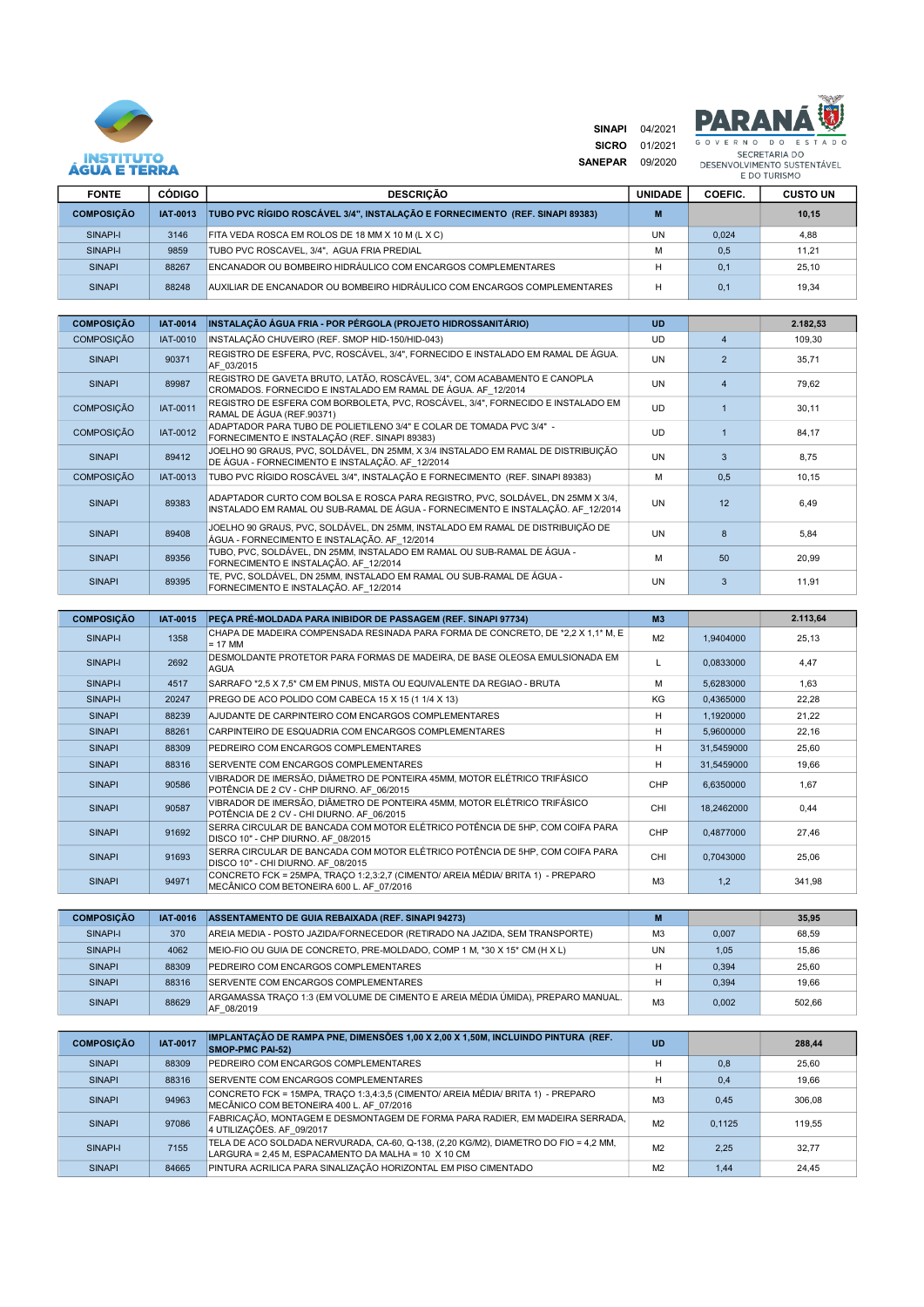| <b>INSTITUTO</b>                   |                            | SINAPI<br><b>SICRO</b><br><b>SANEPAR 09/2020</b>                                                                                                                                                                                                    | 04/2021<br>01/2021         | PARAI                 | GOVERNO DO ESTADO<br>SECRETARIA DO<br>DESENVOLVIMENTO SUSTENTÁVEL |
|------------------------------------|----------------------------|-----------------------------------------------------------------------------------------------------------------------------------------------------------------------------------------------------------------------------------------------------|----------------------------|-----------------------|-------------------------------------------------------------------|
| AGUA E TERRA                       |                            |                                                                                                                                                                                                                                                     |                            |                       | E DO TURISMO                                                      |
| <b>FONTE</b>                       | <b>CÓDIGO</b>              | <b>DESCRIÇÃO</b>                                                                                                                                                                                                                                    | <b>UNIDADE</b>             | COEFIC.               | <b>CUSTO UN</b>                                                   |
| <b>COMPOSIÇÃO</b>                  | IAT-0018                   | LIMPEZA FINAL DA OBRA (REF. SEINFRA C3447)                                                                                                                                                                                                          | M <sub>2</sub>             |                       | 1,47                                                              |
| <b>SINAPI</b>                      | 88316                      | SERVENTE COM ENCARGOS COMPLEMENTARES                                                                                                                                                                                                                | H                          | 0.075                 | 19,66                                                             |
| <b>COMPOSIÇÃO</b>                  | IAT-0019                   | REMOÇÃO DE CALÇADA EXISTENTE, DE FORMA MECANIZADA, SEM REAPROVEITAMENTO.<br>(REF. SINAPI 97636)                                                                                                                                                     | M <sub>2</sub>             |                       | 12,08                                                             |
| <b>SINAPI</b>                      | 5631                       | ESCAVADEIRA HIDRÁULICA SOBRE ESTEIRAS, CACAMBA 0,80 M3, PESO OPERACIONAL 17 T,<br>POTENCIA BRUTA 111 HP - CHP DIURNO. AF 06/2014                                                                                                                    | CHP                        | 0.0326000             | 154,76                                                            |
| <b>SINAPI</b>                      | 5632                       | ESCAVADEIRA HIDRÁULICA SOBRE ESTEIRAS, CACAMBA 0,80 M3, PESO OPERACIONAL 17 T,<br>POTENCIA BRUTA 111 HP - CHI DIURNO. AF 06/2014                                                                                                                    | CHI                        | 0,0896000             | 66,36                                                             |
| <b>SINAPI</b>                      | 91283                      | CORTADORA DE PISO COM MOTOR 4 TEMPOS A GASOLINA, POTÊNCIA DE 13 HP, COM DISCO<br>DE CORTE DIAMANTADO SEGMENTADO PARA CONCRETO, DIÂMETRO DE 350 MM, FURO DE 1"<br>(14 X 1") - CHP DIURNO. AF 08/2015                                                 | <b>CHP</b>                 | 0,0524000             | 19,76                                                             |
| <b>SINAPI</b>                      | 91285                      | CORTADORA DE PISO COM MOTOR 4 TEMPOS A GASOLINA, POTÊNCIA DE 13 HP, COM DISCO<br>DE CORTE DIAMANTADO SEGMENTADO PARA CONCRETO, DIÂMETRO DE 350 MM, FURO DE 1"<br>(14 X 1") - CHI DIURNO. AF_08/2015                                                 | CHI                        | 0,0836000             | 0,94                                                              |
|                                    |                            |                                                                                                                                                                                                                                                     |                            |                       |                                                                   |
| <b>COMPOSIÇÃO</b>                  | <b>IAT-0020</b>            | MATERIAL DE EMPRÉSTIMO PARA ATERRO (REF. SINAPI 83338)<br>ESCAVADEIRA HIDRÁULICA SOBRE ESTEIRAS, CACAMBA 0,80 M3, PESO OPERACIONAL 17,8 T,                                                                                                          | M3                         |                       | 10,80                                                             |
| <b>SINAPI</b>                      | 90991                      | POTÊNCIA LÍQUIDA 110 HP - CHP DIURNO. AF 10/2014                                                                                                                                                                                                    | CHP                        | 0,0134                | 150,40                                                            |
| <b>SINAPI</b>                      | 84013                      | ESCAVADEIRA HIDRÁULICA SOBRE ESTEIRAS, CAÇAMBA 0,80 M3, PESO OPERACIONAL 17,8 T,                                                                                                                                                                    | CHI                        | 0,0058                | 64,48                                                             |
| <b>SINAPI</b>                      | 88316                      | POTÊNCIA LÍQUIDA 110 HP - CHI DIURNO. AF 10/2014<br>SERVENTE COM ENCARGOS COMPLEMENTARES                                                                                                                                                            | н                          | 0,0192                | 19,66                                                             |
| SINAPI-I                           |                            |                                                                                                                                                                                                                                                     |                            |                       |                                                                   |
|                                    | 6079                       | ARGILA, ARGILA VERMELHA OU ARGILA ARENOSA (RETIRADA NA JAZIDA, SEM TRANSPORTE)                                                                                                                                                                      | M <sub>3</sub>             | $\mathbf{1}$          | 8,05                                                              |
|                                    |                            |                                                                                                                                                                                                                                                     |                            |                       |                                                                   |
| <b>COMPOSIÇÃO</b><br>SINAPI-I      | <b>IAT-0021</b><br>370     | PEÇA DE CONCRETO PRÉ-MOLDADA PARA ENCONTRO DE PISOS (REF. SINAPI 94273)<br>AREIA MEDIA - POSTO JAZIDA/FORNECEDOR (RETIRADO NA JAZIDA, SEM TRANSPORTE)                                                                                               | M<br>M <sub>3</sub>        | 0,007                 | 35,95<br>68,59                                                    |
| SINAPI-I                           | 4062                       | MEIO-FIO OU GUIA DE CONCRETO, PRE-MOLDADO, COMP 1 M, *30 X 15* CM (H X L)                                                                                                                                                                           | UN                         | 1,05                  | 15,86                                                             |
| <b>SINAPI</b>                      | 88309                      | PEDREIRO COM ENCARGOS COMPLEMENTARES                                                                                                                                                                                                                | н                          | 0,394                 | 25,60                                                             |
| <b>SINAPI</b>                      | 88316                      | SERVENTE COM ENCARGOS COMPLEMENTARES                                                                                                                                                                                                                | н                          | 0,394                 | 19,66                                                             |
| <b>SINAPI</b>                      | 88629                      | ARGAMASSA TRAÇO 1:3 (EM VOLUME DE CIMENTO E AREIA MÉDIA ÚMIDA), PREPARO MANUAL.                                                                                                                                                                     | M <sub>3</sub>             | 0,002                 | 502,66                                                            |
|                                    |                            | AF 08/2019                                                                                                                                                                                                                                          |                            |                       |                                                                   |
|                                    |                            |                                                                                                                                                                                                                                                     |                            |                       |                                                                   |
|                                    |                            |                                                                                                                                                                                                                                                     |                            |                       |                                                                   |
| <b>COMPOSIÇÃO</b><br><b>SINAPI</b> | <b>IAT-0022</b><br>88253   | AUXILIAR DE TOPÓGRAFO COM ENCARGOS (REF. SINAPI 88253)<br>AUXILIAR DE TOPÓGRAFO COM ENCARGOS COMPLEMENTARES                                                                                                                                         | MÊS<br>н                   | 288,2585034           | 2.649,09<br>9,19                                                  |
|                                    |                            |                                                                                                                                                                                                                                                     |                            |                       |                                                                   |
| <b>COMPOSICÃO</b>                  | IAT-0023                   | RETIRADA OUTDOOR (REF. SMOP SIN-032)                                                                                                                                                                                                                | <b>UD</b>                  |                       | 171,50                                                            |
| <b>SINAPI</b>                      | 73467                      | CAMINHÃO TOCO, PBT 14.300 KG, CARGA ÚTIL MÁX. 9.710 KG, DIST. ENTRE EIXOS 3,56 M,<br>POTÊNCIA 185 CV, INCLUSIVE CARROCERIA FIXA ABERTA DE MADEIRA P/ TRANSPORTE GERAL<br>DE CARGA SECA, DIMEN. APROX. 2,50 X 6,50 X 0,50 M - CHP DIURNO. AF 06/2014 | CHP                        | $\mathbf{1}$          | 112,52                                                            |
| <b>SINAPI</b>                      | 88316                      | SERVENTE COM ENCARGOS COMPLEMENTARES                                                                                                                                                                                                                | H                          | 3                     | 19,66                                                             |
|                                    |                            |                                                                                                                                                                                                                                                     |                            |                       |                                                                   |
| <b>COMPOSIÇÃO</b>                  | IAT-0024                   | DEMOLIÇÃO DE ESCADA DE MADEIRA (REF. TCPO 02220.017)                                                                                                                                                                                                | M <sub>2</sub>             |                       | 28,50                                                             |
| <b>SINAPI</b>                      | 88262                      | CARPINTEIRO DE FORMAS COM ENCARGOS COMPLEMENTARES                                                                                                                                                                                                   | н                          | 0,12                  | 25,37                                                             |
| <b>SINAPI</b>                      | 88239                      | AJUDANTE DE CARPINTEIRO COM ENCARGOS COMPLEMENTARES                                                                                                                                                                                                 | н                          | 1,2                   | 21,22                                                             |
|                                    |                            |                                                                                                                                                                                                                                                     |                            |                       |                                                                   |
| <b>COMPOSIÇÃO</b>                  | <b>IAT-0025</b>            | RETIRADA DE POSTE (REF. SEINFRA P1738)                                                                                                                                                                                                              | <b>UD</b>                  |                       | 417,52                                                            |
| <b>SINAPI</b><br><b>SINAPI</b>     | 88241<br>88316             | AJUDANTE DE OPERAÇÃO EM GERAL COM ENCARGOS COMPLEMENTARES<br>SERVENTE COM ENCARGOS COMPLEMENTARES                                                                                                                                                   | H<br>н                     | 1,8                   | 19,98<br>19,66                                                    |
| <b>SINAPI</b>                      | 91635                      | GUINDAUTO HIDRÁULICO, CAPACIDADE MÁXIMA DE CARGA 6500 KG, MOMENTO MÁXIMO DE<br>CARGA 5,8 TM, ALCANCE MÁXIMO HORIZONTAL 7,60 M, INCLUSIVE CAMINHÃO TOCO PBT 9.700<br>KG, POTÊNCIA DE 160 CV - CHI DIURNO. AF 08/2015                                 | CHI                        | 1,8<br>$\overline{2}$ | 38,75                                                             |
| <b>SINAPI</b>                      | 91634                      | GUINDAUTO HIDRÁULICO, CAPACIDADE MÁXIMA DE CARGA 6500 KG, MOMENTO MÁXIMO DE<br>CARGA 5,8 TM, ALCANCE MÁXIMO HORIZONTAL 7,60 M, INCLUSIVE CAMINHÃO TOCO PBT 9.700<br>KG, POTÊNCIA DE 160 CV - CHP DIURNO. AF 08/2015                                 | CHP                        | 1,8                   | 149,27                                                            |
|                                    |                            |                                                                                                                                                                                                                                                     |                            |                       |                                                                   |
| <b>COMPOSIÇÃO</b>                  | IAT-0026                   | PÉRGOLA MADEIRA - SANITÁRIOS - FORNECIMENTO, INSTALAÇÃO E ACABAMENTO                                                                                                                                                                                | <b>UD</b>                  |                       | 84.759,21                                                         |
| COTAÇÃO                            | COT0050                    | PÉRGOLA SANITÁRIO, FORNECIMENTO DE MATERIAL                                                                                                                                                                                                         | <b>UND</b>                 | $\mathbf{1}$          | 57.528,74                                                         |
| COTAÇÃO                            | COT0051                    | PÉRGOLA SANITÁRIO, INSTALAÇÃO E ACABAMENTO                                                                                                                                                                                                          | <b>UND</b>                 | $\mathbf{1}$          | 27.230,47                                                         |
|                                    |                            |                                                                                                                                                                                                                                                     |                            |                       |                                                                   |
| <b>COMPOSIÇÃO</b><br>COTAÇÃO       | <b>IAT-0027</b><br>COT0052 | PÉRGOLA MADEIRA - ESTAR - FORNECIMENTO, INSTALAÇÃO E ACABAMENTO<br>PÉRGOLA ESTAR, FORNECIMENTO DE MATERIAL                                                                                                                                          | <b>UD</b><br><b>GLOBAL</b> | $\mathbf{1}$          | 105.726,04<br>68.791,67                                           |
| COTAÇÃO                            | COT0053                    | PÉRGOLA ESTAR, INSTALAÇÃO E ACABAMENTO                                                                                                                                                                                                              | <b>GLOBAL</b>              | $\mathbf{1}$          | 36.934,37                                                         |
| <b>COMPOSIÇÃO</b>                  | <b>IAT-0028</b>            | RESTAURO CALÇADA ORIGINAL (REF. SMOP - PAI-035)                                                                                                                                                                                                     | M <sub>2</sub>             |                       | 78,54                                                             |
| <b>SINAPI</b>                      | 88309                      | PEDREIRO COM ENCARGOS COMPLEMENTARES                                                                                                                                                                                                                | н                          | 1,28                  | 25,60                                                             |
| <b>SINAPI</b>                      | 88316                      | SERVENTE COM ENCARGOS COMPLEMENTARES                                                                                                                                                                                                                | н                          | 1,28                  | 19,66                                                             |
| SINAPI-I                           | 370                        | AREIA MEDIA - POSTO JAZIDA/FORNECEDOR (RETIRADO NA JAZIDA, SEM TRANSPORTE)                                                                                                                                                                          | M3                         | 0,12                  | 68,59                                                             |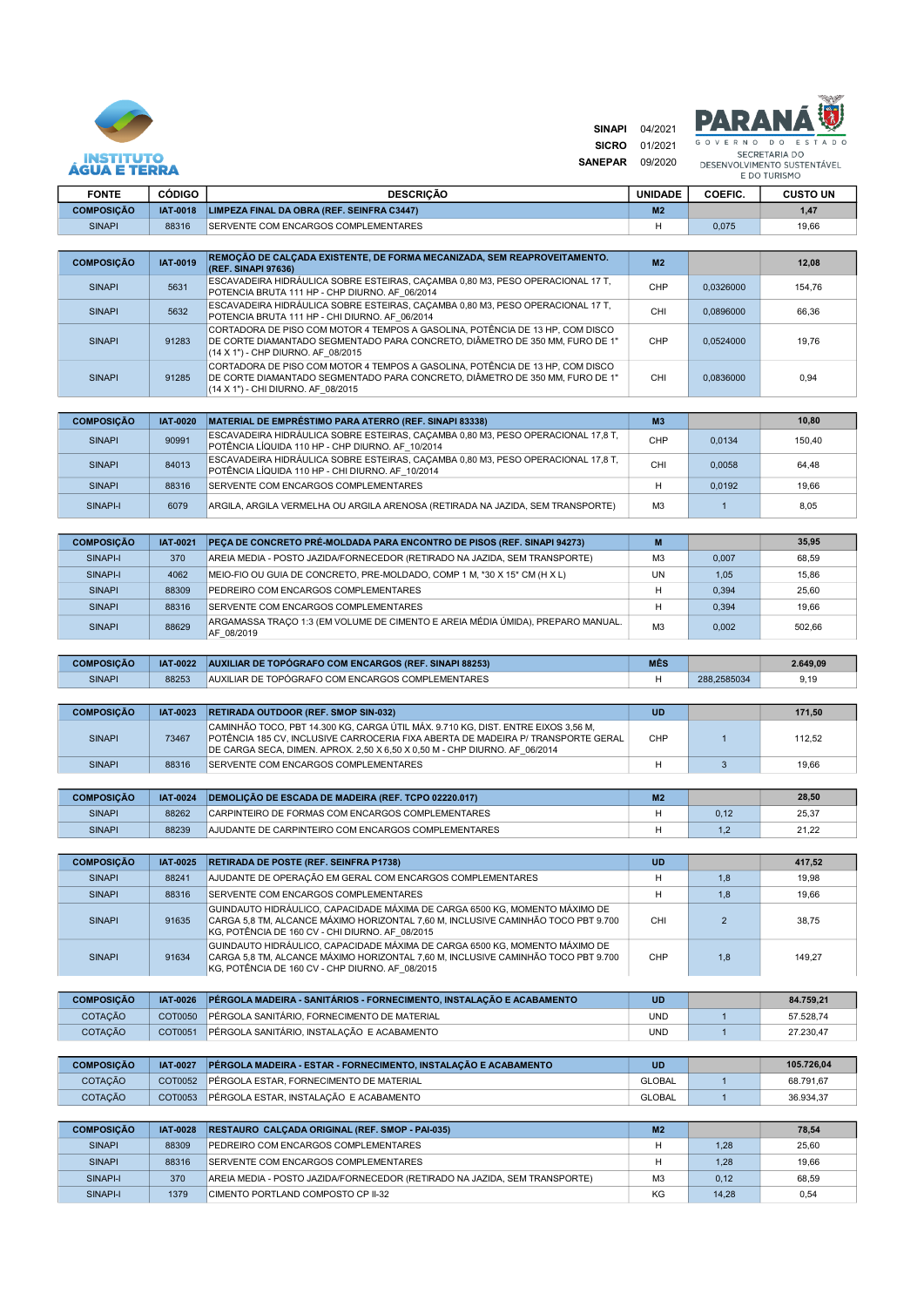|                                  |                 | <b>SINAPI</b>                                                                                                                                                                                                         | 04/2021        | PARANÁ                                                                            |                 |
|----------------------------------|-----------------|-----------------------------------------------------------------------------------------------------------------------------------------------------------------------------------------------------------------------|----------------|-----------------------------------------------------------------------------------|-----------------|
| <b>INSTITUTO</b><br>AGUA E TERRA |                 | <b>SICRO</b><br><b>SANEPAR</b>                                                                                                                                                                                        |                | GOVERNO DO ESTADO<br>SECRETARIA DO<br>DESENVOLVIMENTO SUSTENTÁVEL<br>E DO TURISMO |                 |
| <b>FONTE</b>                     | <b>CÓDIGO</b>   | <b>DESCRIÇÃO</b>                                                                                                                                                                                                      | <b>UNIDADE</b> | COEFIC.                                                                           | <b>CUSTO UN</b> |
| <b>SINAPI</b>                    | 95875           | TRANSPORTE COM CAMINHÃO BASCULANTE DE 10 Mª, EM VIA URBANA PAVIMENTADA, DMT<br>ATÉ 30 KM (UNIDADE: M3XKM). AF 07/2020                                                                                                 | M3XKM          | 3                                                                                 | 1,56            |
| <b>COMPOSIÇÃO</b>                | <b>IAT-0029</b> | RECOMPOSIÇÃO DA RESTINGA                                                                                                                                                                                              | M <sub>2</sub> |                                                                                   | 7,36            |
| <b>SICRO</b>                     | 4413996         | <b>ENLEIVAMENTO</b>                                                                                                                                                                                                   | $M^2$          | $\mathbf{1}$                                                                      | 7,36            |
| <b>COMPOSIÇÃO</b>                | <b>IAT-0030</b> | REFORÇO DO SUB LEITO COM AREIA ARGILOSA                                                                                                                                                                               | M <sub>3</sub> |                                                                                   | 70,44           |
| <b>SICRO</b>                     | 4011211         | REFORÇO DO SUBLEITO COM MATERIAL DE JAZIDA                                                                                                                                                                            | M <sup>3</sup> | $\overline{1}$                                                                    | 6,75            |
| SINAPI-I                         | 366             | AREIA FINA - POSTO JAZIDA/FORNECEDOR (RETIRADO NA JAZIDA, SEM TRANSPORTE)                                                                                                                                             | M3             | $\mathbf{1}$                                                                      | 63,69           |
| <b>COMPOSIÇÃO</b>                | IAT-0031        | USINAGEM DE BICA CORRIDA 4A (REF. 96393)                                                                                                                                                                              | M3             |                                                                                   | 69,95           |
| SINAPI-I                         | 4748            | PEDRA BRITADA OU BICA CORRIDA, NAO CLASSIFICADA (POSTO PEDREIRA/FORNECEDOR,                                                                                                                                           | M3             | 1,4667                                                                            | 44,32           |
|                                  |                 | <b>SEM FRETE)</b><br>PÁ CARREGADEIRA SOBRE RODAS, POTÊNCIA LÍQUIDA 128 HP, CAPACIDADE DA CAÇAMBA 1,7                                                                                                                  |                |                                                                                   |                 |
| <b>SINAPI</b>                    | 5940            | A 2,8 M3, PESO OPERACIONAL 11632 KG - CHP DIURNO. AF 06/2014<br>PÁ CARREGADEIRA SOBRE RODAS, POTÊNCIA LÍQUIDA 128 HP, CAPACIDADE DA CACAMBA 1,7                                                                       | CHP            | 0.0120000                                                                         | 140,38          |
| <b>SINAPI</b>                    | 5942            | A 2,8 M3, PESO OPERACIONAL 11632 KG - CHI DIURNO. AF 06/2014                                                                                                                                                          | <b>CHI</b>     | 0,0042000                                                                         | 53,91           |
| <b>SINAPI</b>                    | 88316           | SERVENTE COM ENCARGOS COMPLEMENTARES                                                                                                                                                                                  | н              | 0.0162000                                                                         | 19,66           |
| <b>SINAPI</b>                    | 90776           | ENCARREGADO GERAL COM ENCARGOS COMPLEMENTARES                                                                                                                                                                         | н              | 0,0081000                                                                         | 33,82           |
| <b>SINAPI</b>                    | 93427           | GRUPO GERADOR ESTACIONÁRIO, POTÊNCIA 150 KVA, MOTOR A DIESEL- CHP DIURNO.<br>AF 03/2016                                                                                                                               | CHP            | 0,0063000                                                                         | 116,18          |
| <b>SINAPI</b>                    | 95121           | USINA MISTURADORA DE SOLOS, CAPACIDADE DE 200 A 500 TON/H, POTENCIA 75KW - CHP<br>DIURNO. AF 07/2016                                                                                                                  | CHP            | 0.0063000                                                                         | 237,68          |
| <b>SINAPI</b>                    | 95122           | USINA MISTURADORA DE SOLOS, CAPACIDADE DE 200 A 500 TON/H, POTENCIA 75KW - CHI                                                                                                                                        | <b>CHI</b>     | 0,0018000                                                                         | 144,09          |
|                                  |                 | DIURNO. AF 07/2016                                                                                                                                                                                                    |                |                                                                                   |                 |
| <b>COMPOSIÇÃO</b>                | <b>IAT-0032</b> | EXECUÇÃO E COMPACTAÇÃO DE BASE E OU SUB BASE PARA PAVIMENTAÇÃO DE BICA<br><b>CORRIDA 4A - EXCLUSIVE TRANSPORTE</b>                                                                                                    | M3             |                                                                                   | 79,00           |
| <b>SINAPI</b>                    | 5684            | ROLO COMPACTADOR VIBRATÓRIO DE UM CILINDRO AÇO LISO, POTÊNCIA 80 HP, PESO<br>OPERACIONAL MÁXIMO 8,1 T, IMPACTO DINÂMICO 16,15 / 9,5 T, LARGURA DE TRABALHO 1,68 M -<br>CHP DIURNO. AF 06/2014                         | CHP            | 0,0090000                                                                         | 106,19          |
| <b>SINAPI</b>                    | 5685            | ROLO COMPACTADOR VIBRATÓRIO DE UM CILINDRO AÇO LISO, POTÊNCIA 80 HP, PESO<br>OPERACIONAL MÁXIMO 8,1 T, IMPACTO DINÂMICO 16,15 / 9,5 T, LARGURA DE TRABALHO 1,68 M -<br>CHI DIURNO. AF 06/2014                         | <b>CHI</b>     | 0,0210000                                                                         | 43,81           |
| <b>SINAPI</b>                    | 5901            | CAMINHÃO PIPA 10.000 L TRUCADO, PESO BRUTO TOTAL 23.000 KG, CARGA ÚTIL MÁXIMA 15.935<br>KG, DISTÂNCIA ENTRE EIXOS 4,8 M, POTÊNCIA 230 CV, INCLUSIVE TANQUE DE AÇO PARA<br>TRANSPORTE DE ÁGUA - CHP DIURNO. AF 06/2014 | CHP            | 0,0020000                                                                         | 199,90          |
| <b>SINAPI</b>                    | 5903            | CAMINHÃO PIPA 10.000 L TRUCADO, PESO BRUTO TOTAL 23.000 KG, CARGA ÚTIL MÁXIMA 15.935<br>KG, DISTÂNCIA ENTRE EIXOS 4.8 M, POTÊNCIA 230 CV, INCLUSIVE TANQUE DE ACO PARA<br>TRANSPORTE DE ÁGUA - CHI DIURNO. AF 06/2014 | <b>CHI</b>     | 0,0280000                                                                         | 41,69           |
| <b>SINAPI</b>                    | 5932            | MOTONIVELADORA POTÊNCIA BÁSICA LÍQUIDA (PRIMEIRA MARCHA) 125 HP, PESO BRUTO<br>13032 KG, LARGURA DA LÂMINA DE 3,7 M - CHP DIURNO. AF 06/2014                                                                          | CHP            | 0,0080000                                                                         | 182,17          |
| <b>SINAPI</b>                    | 5934            | MOTONIVELADORA POTÊNCIA BÁSICA LÍQUIDA (PRIMEIRA MARCHA) 125 HP, PESO BRUTO                                                                                                                                           | <b>CHI</b>     | 0,0220000                                                                         | 69,55           |
| <b>SINAPI</b>                    | 88316           | 13032 KG, LARGURA DA LÂMINA DE 3,7 M - CHI DIURNO. AF 06/2014<br>SERVENTE COM ENCARGOS COMPLEMENTARES                                                                                                                 | H              | 0.0300000                                                                         | 19,66           |
| <b>COMPOSIÇÃO</b>                | IAT-0031        | USINAGEM DE BICA CORRIDA 4A (REF. 96393)                                                                                                                                                                              | M3             | 1,0000000                                                                         | 69,95           |
| <b>SINAPI</b>                    | 96463           | ROLO COMPACTADOR DE PNEUS, ESTATICO, PRESSAO VARIAVEL, POTENCIA 110 HP, PESO<br>SEM/COM LASTRO 10,8/27 T, LARGURA DE ROLAGEM 2,30 M - CHP DIURNO. AF 06/2017                                                          | CHP            | 0.0040000                                                                         | 141,01          |
| <b>SINAPI</b>                    | 96464           | ROLO COMPACTADOR DE PNEUS, ESTATICO, PRESSAO VARIAVEL, POTENCIA 110 HP, PESO<br>SEM/COM LASTRO 10,8/27 T, LARGURA DE ROLAGEM 2,30 M - CHI DIURNO. AF 06/2017                                                          | <b>CHI</b>     | 0,0260000                                                                         | 58,26           |
| <b>COMPOSIÇÃO</b>                | IAT-0033        | VARREDURA E LAVAGEM DA PISTA                                                                                                                                                                                          | M <sub>2</sub> |                                                                                   | 0,50            |
| <b>SINAPI</b>                    | 6259            | CAMINHÃO PIPA 6.000 L, PESO BRUTO TOTAL 13.000 KG, DISTÂNCIA ENTRE EIXOS 4,80 M,<br>POTÊNCIA 189 CV INCLUSIVE TANQUE DE AÇO PARA TRANSPORTE DE ÁGUA, CAPACIDADE 6<br>M3 - CHP DIURNO. AF 06/2014                      | CHP            | 0,001428571                                                                       | 166,07          |
| <b>SINAPI</b>                    | 6260            | CAMINHÃO PIPA 6.000 L, PESO BRUTO TOTAL 13.000 KG, DISTÂNCIA ENTRE EIXOS 4,80 M,<br>POTÊNCIA 189 CV INCLUSIVE TANQUE DE AÇO PARA TRANSPORTE DE ÁGUA, CAPACIDADE 6<br>M3 - CHI DIURNO. AF_06/2014                      | CHI            | 0,001428571                                                                       | 37,27           |
| <b>SINAPI</b>                    | 5839            | VASSOURA MECÂNICA REBOCÁVEL COM ESCOVA CILÍNDRICA, LARGURA ÚTIL DE VARRIMENTO<br>DE 2,44 M - CHP DIURNO. AF 06/2014                                                                                                   | CHP            | 0,000485714                                                                       | 6,85            |
| <b>SINAPI</b>                    | 5841            | VASSOURA MECÂNICA REBOCÁVEL COM ESCOVA CILÍNDRICA, LARGURA ÚTIL DE VARRIMENTO                                                                                                                                         | CHI            | 0,002371429                                                                       | 3,26            |
| <b>SINAPI</b>                    | 5843            | DE 2,44 M - CHI DIURNO. AF_06/2014<br>TRATOR DE PNEUS, POTÊNCIA 122 CV, TRAÇÃO 4X4, PESO COM LASTRO DE 4.510 KG - CHP<br>DIURNO. AF 06/2014                                                                           | CHP            | 0,000485714                                                                       | 169,99          |
| <b>SINAPI</b>                    | 5845            | TRATOR DE PNEUS, POTÊNCIA 122 CV, TRAÇÃO 4X4, PESO COM LASTRO DE 4.510 KG - CHI                                                                                                                                       | CHI            | 0,002371429                                                                       | 40,87           |
| <b>SINAPI</b>                    | 88316           | DIURNO. AF 06/2014<br>SERVENTE COM ENCARGOS COMPLEMENTARES                                                                                                                                                            | н              | 0,002857143                                                                       | 19,66           |
|                                  |                 |                                                                                                                                                                                                                       |                |                                                                                   |                 |
| <b>COMPOSIÇÃO</b>                | <b>IAT-0034</b> | <b>BANHEIRO HIDRÁULICO, INCLUSO FRETE</b>                                                                                                                                                                             | <b>UD</b>      |                                                                                   | 2.485,38        |
| COTAÇÃO                          | COT0060         | <b>BANHEIRO HIDRÁULICO</b>                                                                                                                                                                                            | UD             | $\mathbf{1}$                                                                      | 2.485,38        |
| <b>COMPOSIÇÃO</b>                | IAT-0035        | <b>BANHEIRO HIDRÁULICO PCD, INCLUSO FRETE</b>                                                                                                                                                                         | <b>UD</b>      |                                                                                   | 5.657,35        |
| COTAÇÃO                          | COT0061         | <b>BANHEIRO HIDRÁULICO - PNE</b>                                                                                                                                                                                      | UD             | $\mathbf{1}$                                                                      | 5.657,35        |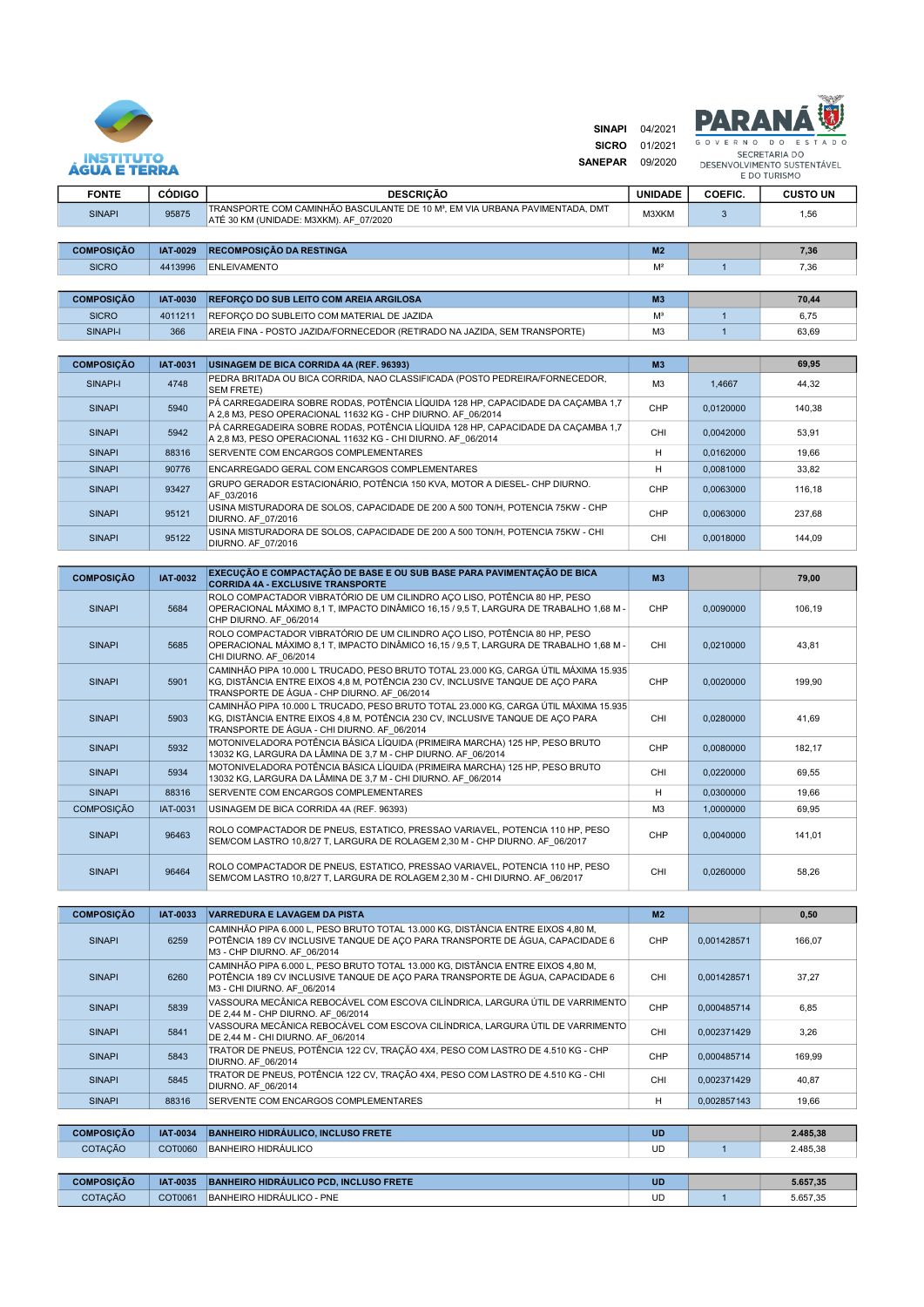| <b>INSTITUTO</b><br>AGUA E TERRA |                            | SINAPI<br><b>SICRO</b><br>SANEPAR                                                                                                                                              | 04/2021<br>01/2021<br>09/2020 | PARAN<br>GOVERNO | DO<br>ESTADO<br>SECRETARIA DO<br>DESENVOLVIMENTO SUSTENTÁVEL<br>E DO TURISMO |
|----------------------------------|----------------------------|--------------------------------------------------------------------------------------------------------------------------------------------------------------------------------|-------------------------------|------------------|------------------------------------------------------------------------------|
| <b>FONTE</b>                     | <b>CÓDIGO</b>              | <b>DESCRICÃO</b>                                                                                                                                                               | <b>UNIDADE</b>                | COEFIC.          | <b>CUSTO UN</b>                                                              |
|                                  |                            |                                                                                                                                                                                |                               |                  |                                                                              |
| <b>COMPOSIÇÃO</b>                | <b>IAT-0036</b><br>COT0063 | DISPENSER PAPEL HIGIÊNICO, FORNECIMENTO E INSTALAÇÃO (REF. SINAPI 95544)<br>DISPENSER PAPEL HIGIËNICO, INCLUSO FRETE                                                           | <b>UD</b><br><b>UD</b>        | $\mathbf{1}$     | 199,61<br>189,73                                                             |
| <b>COTAÇÃO</b><br><b>SINAPI</b>  | 88267                      | ENCANADOR OU BOMBEIRO HIDRÁULICO COM ENCARGOS COMPLEMENTARES                                                                                                                   | н                             | 0,3162000        | 25,10                                                                        |
| <b>SINAPI</b>                    | 88316                      | SERVENTE COM ENCARGOS COMPLEMENTARES                                                                                                                                           | н                             | 0.0996000        | 19,66                                                                        |
|                                  |                            |                                                                                                                                                                                |                               |                  |                                                                              |
| <b>COMPOSIÇÃO</b>                | <b>IAT-0037</b>            | TORNEIRA DE MESA PARA LAVATÓRIO, COM TEMPORIZADOR, FORNECIMENTO E INSTALAÇÃO                                                                                                   | <b>UD</b>                     |                  | 153,18                                                                       |
| SINAPI-I                         | 36796                      | TORNEIRA CROMADA DE MESA PARA LAVATORIO TEMPORIZADA PRESSAO BICA BAIXA                                                                                                         | UN                            | $\mathbf{1}$     | 150,09                                                                       |
| SINAPI-I                         | 3146                       | FITA VEDA ROSCA EM ROLOS DE 18 MM X 10 M (L X C)                                                                                                                               | UN                            | 0,0210000        | 4,88                                                                         |
| <b>SINAPI</b>                    | 88267                      | ENCANADOR OU BOMBEIRO HIDRÁULICO COM ENCARGOS COMPLEMENTARES                                                                                                                   | н                             | 0,0960000        | 25,10                                                                        |
| <b>SINAPI</b>                    | 88316                      | SERVENTE COM ENCARGOS COMPLEMENTARES                                                                                                                                           | н                             | 0,0303000        | 19,66                                                                        |
|                                  |                            | MURO DE ARRIMO DE CONCRETO CICLÓPICO COM 30% DE PEDRA DE MÃO (REF. SINAPI                                                                                                      |                               |                  |                                                                              |
| <b>COMPOSIÇÃO</b>                | <b>IAT-0038</b>            | 73843/1)                                                                                                                                                                       | M3                            |                  | 381,57                                                                       |
| SINAPI-I                         | 370                        | AREIA MEDIA - POSTO JAZIDA/FORNECEDOR (RETIRADO NA JAZIDA, SEM TRANSPORTE)                                                                                                     | M3                            | 0,5              | 68,59                                                                        |
| SINAPI-I<br>SINAPI-I             | 1379<br>4718               | CIMENTO PORTLAND COMPOSTO CP II-32<br>PEDRA BRITADA N. 2 (19 A 38 MM) POSTO PEDREIRA/FORNECEDOR, SEM FRETE                                                                     | ΚG<br>M3                      | 175<br>0,61      | 0,54<br>48,24                                                                |
|                                  |                            | PEDRA DE MAO OU PEDRA RACHAO PARA ARRIMO/FUNDACAO (POSTO                                                                                                                       |                               |                  |                                                                              |
| SINAPI-I                         | 4730                       | PEDREIRA/FORNECEDOR, SEM FRETE)                                                                                                                                                | M3                            | 0,33             | 45,10                                                                        |
| <b>SINAPI</b>                    | 88309                      | PEDREIRO COM ENCARGOS COMPLEMENTARES                                                                                                                                           | н                             | $\overline{2}$   | 25,60                                                                        |
| <b>SINAPI</b>                    | 88316                      | SERVENTE COM ENCARGOS COMPLEMENTARES                                                                                                                                           | н                             | 8                | 19,66                                                                        |
| <b>COMPOSIÇÃO</b>                | IAT-0039                   | CABIDE DE METAL, FORNECIMENTO E INSTALAÇÃO                                                                                                                                     | <b>UD</b>                     |                  | 52,02                                                                        |
| SINAPI-I                         | 37399                      | CABIDE/GANCHO DE BANHEIRO SIMPLES EM METAL CROMADO                                                                                                                             | UN                            | $\mathbf{1}$     | 32,24                                                                        |
| <b>SINAPI</b>                    | 88267                      | ENCANADOR OU BOMBEIRO HIDRÁULICO COM ENCARGOS COMPLEMENTARES                                                                                                                   | н                             | 0,6323           | 25,10                                                                        |
| <b>SINAPI</b>                    | 88316                      | SERVENTE COM ENCARGOS COMPLEMENTARES                                                                                                                                           | н                             | 0,1992           | 19,66                                                                        |
|                                  |                            |                                                                                                                                                                                |                               |                  |                                                                              |
| <b>COMPOSIÇÃO</b>                | <b>IAT-0040</b>            | FORNECIMENTO E INSTALAÇÃO DE 8 PASSARELAS DE MADEIRA RECONSTITUÍDA<br><b>PLASTIFICADA</b>                                                                                      | M <sub>2</sub>                |                  | 1.298,16                                                                     |
| <b>COTAÇÃO</b>                   | COT0058                    | PASSARELA MADEIRA RECONSTITUÍDA PLASTIFICADA                                                                                                                                   | M <sub>2</sub>                | $\overline{1}$   | 941,02                                                                       |
| <b>COTAÇÃO</b>                   | COT0066                    | INSTALAÇÃO DE 8 PASSARELAS DE MADEIRA RESCONSTITUÍDA                                                                                                                           | M <sub>2</sub>                | $\overline{1}$   | 357,14                                                                       |
| <b>COMPOSICÃO</b>                | <b>IAT-0041</b>            | <b>CANTEIRO PARA ESPÉCIES ARBÓREAS, D=1,50M LOCALIZADA NAS CALÇADAS</b>                                                                                                        | <b>UD</b>                     |                  | 703,88                                                                       |
| <b>SINAPI</b>                    | 96527                      | ESCAVAÇÃO MANUAL DE VALA PARA VIGA BALDRAME, COM PREVISÃO DE FÔRMA. AF 06/2017                                                                                                 | M3                            | 2.692737603      | 118,70                                                                       |
|                                  |                            |                                                                                                                                                                                |                               |                  |                                                                              |
| <b>SINAPI</b>                    | 94964                      | CONCRETO FCK = 20MPA, TRAÇO 1:2,7:3 (CIMENTO/ AREIA MÉDIA/ BRITA 1) - PREPARO<br>MECÂNICO COM BETONEIRA 400 L. AF 07/2016                                                      | M3                            | 0,107065478      | 336,62                                                                       |
| <b>SINAPI</b>                    | 92873                      | LANCAMENTO COM USO DE BALDES, ADENSAMENTO E ACABAMENTO DE CONCRETO EM<br>ESTRUTURAS, AF 12/2015                                                                                | M <sub>3</sub>                | 0.107065478      | 204,58                                                                       |
| <b>SINAPI</b>                    | 96542                      | FABRICAÇÃO, MONTAGEM E DESMONTAGEM DE FÔRMA PARA VIGA BALDRAME, EM CHAPA DE                                                                                                    | M <sub>2</sub>                | 2,676636941      | 76,37                                                                        |
| <b>SINAPI</b>                    | 96995                      | MADEIRA COMPENSADA RESINADA, E=17 MM, 4 UTILIZAÇÕES. AF_06/2017<br>REATERRO MANUAL APILOADO COM SOQUETE. AF 10/2017                                                            | M3                            | 2,585672126      | 47,15                                                                        |
|                                  |                            |                                                                                                                                                                                |                               |                  |                                                                              |
| <b>COMPOSIÇÃO</b>                | <b>IAT-0042</b>            | COVA SOBRE TERRENO NATURAL D=0,80M, PROF. 0,70M                                                                                                                                | <b>UD</b>                     |                  | 27,36                                                                        |
| <b>SINAPI</b>                    | 93358                      | ESCAVAÇÃO MANUAL DE VALA COM PROFUNDIDADE MENOR OU IGUAL A 1,30 M. AF 02/2021                                                                                                  | M3                            | 0,351858377      | 77,77                                                                        |
|                                  |                            |                                                                                                                                                                                |                               |                  |                                                                              |
| <b>COMPOSIÇÃO</b>                | IAT-0043                   | COVA SOBRE PRAIA D=2,5M, PROF. 1,0M                                                                                                                                            | <b>UD</b>                     |                  | 381,75                                                                       |
| <b>SINAPI</b>                    | 93358                      | ESCAVAÇÃO MANUAL DE VALA COM PROFUNDIDADE MENOR OU IGUAL A 1,30 M. AF 02/2021                                                                                                  | M3                            | 4,908738521      | 77,77                                                                        |
|                                  |                            |                                                                                                                                                                                |                               |                  |                                                                              |
| <b>COMPOSIÇÃO</b>                | <b>IAT-0044</b>            | COVA SOBRE ESPIGÕES, GUIAS CORRENTES E HEADLANDS D=1,5M, PROF. 1,5M                                                                                                            | <b>UD</b>                     |                  | 801,39                                                                       |
| <b>SINAPI</b>                    | 93358                      | ESCAVAÇÃO MANUAL DE VALA COM PROFUNDIDADE MENOR OU IGUAL A 1,30 M. AF 02/2021                                                                                                  | MЗ                            | 2,650718801      | 77,77                                                                        |
| SINAPI-I                         | 12563                      | ANEL EM CONCRETO ARMADO, LISO, PARA, POCOS DE VISITA, POCOS DE INSPECAO, FOSSAS<br>SEPTICAS E SUMIDOUROS, SEM FUNDO, DIAMETRO INTERNO DE 1,50 M E ALTURA DE 0,50 M             | UN                            | $\mathbf{3}$     | 196,60                                                                       |
| SINAPI-I                         | 40331                      | ASSENTADOR DE MANILHAS                                                                                                                                                         | н                             | 0,3              | 18,19                                                                        |
| <b>COMPOSIÇÃO</b>                | <b>IAT-0045</b>            | CANTEIRO PARA ESPÉCIES ARBÓREAS, D=1,00M LOCALIZADA NAS CALÇADAS                                                                                                               | <b>UD</b>                     |                  | 505,57                                                                       |
|                                  |                            |                                                                                                                                                                                |                               |                  |                                                                              |
| <b>SINAPI</b>                    | 96527                      | ESCAVAÇÃO MANUAL DE VALA PARA VIGA BALDRAME, COM PREVISÃO DE FÔRMA. AF 06/2017                                                                                                 | M3                            | 1,496968899      | 118,70                                                                       |
| <b>SINAPI</b>                    | 94964                      | CONCRETO FCK = 20MPA, TRAÇO 1:2,7:3 (CIMENTO/ AREIA MÉDIA/ BRITA 1) - PREPARO<br>MECÂNICO COM BETONEIRA 400 L. AF 07/2016                                                      | M3                            | 0,107065478      | 336,62                                                                       |
| <b>SINAPI</b>                    | 92873                      | LANÇAMENTO COM USO DE BALDES, ADENSAMENTO E ACABAMENTO DE CONCRETO EM<br>ESTRUTURAS. AF 12/2015<br>FABRICAÇÃO, MONTAGEM E DESMONTAGEM DE FÔRMA PARA VIGA BALDRAME, EM CHAPA DE | MЗ                            | 0,107065478      | 204,58                                                                       |
| <b>SINAPI</b>                    | 96542                      | MADEIRA COMPENSADA RESINADA, E=17 MM, 4 UTILIZAÇÕES. AF_06/2017                                                                                                                | M2                            | 2,676636941      | 76,37                                                                        |
| <b>SINAPI</b>                    | 96995                      | REATERRO MANUAL APILOADO COM SOQUETE. AF 10/2017                                                                                                                               | MЗ                            | 1,389903422      | 47,15                                                                        |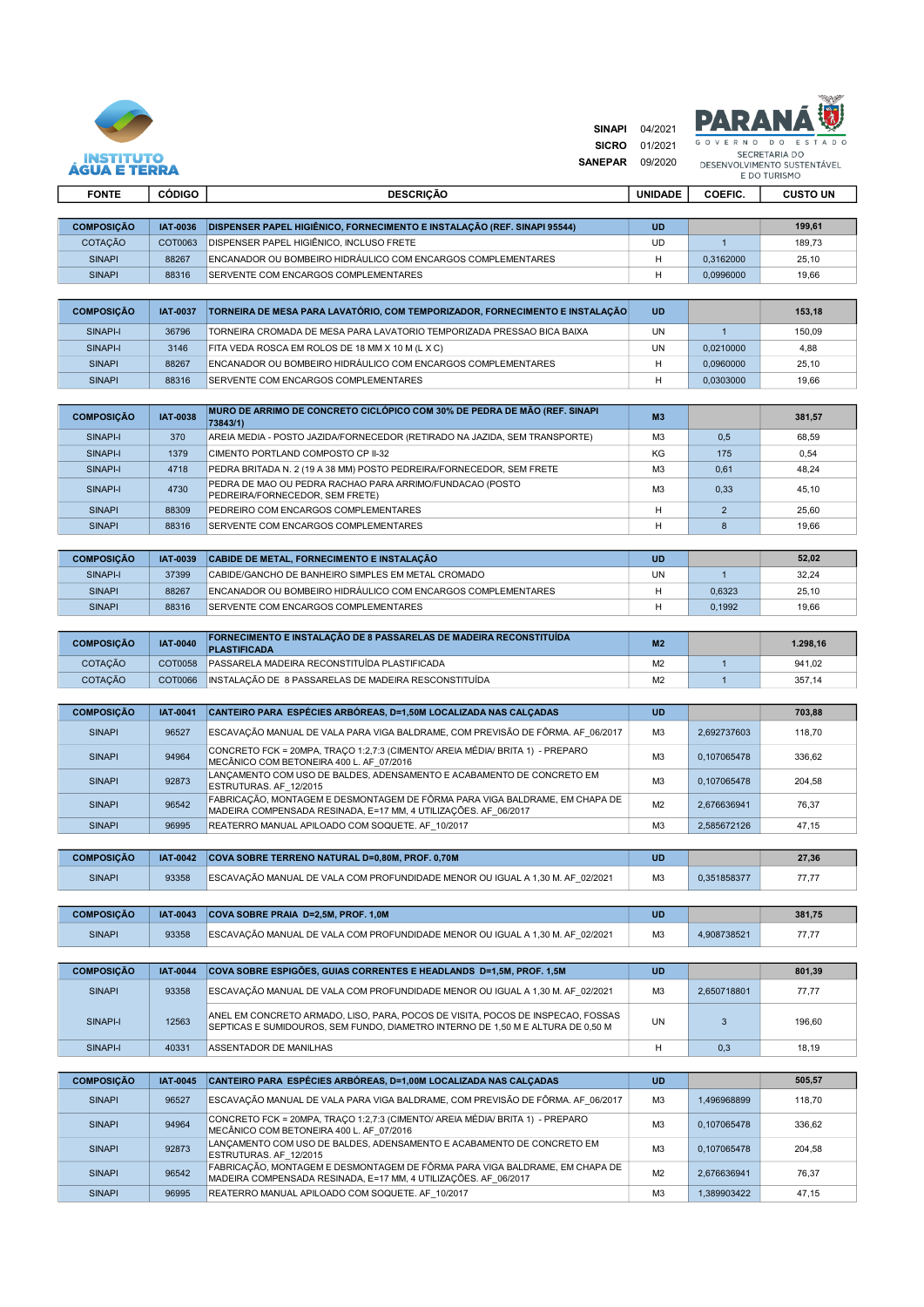| <b>INSTITUTO</b><br><b>AGUA E TERRA</b> |                 | <b>SINAPI</b><br><b>SICRO</b><br><b>SANEPAR</b>                                                                                             | 04/2021<br>01/2021<br>09/2020 | PARAN          | Ser Ser<br>GOVERNO DO ESTADO<br>SECRETARIA DO<br>DESENVOLVIMENTO SUSTENTÁVEL<br>E DO TURISMO |
|-----------------------------------------|-----------------|---------------------------------------------------------------------------------------------------------------------------------------------|-------------------------------|----------------|----------------------------------------------------------------------------------------------|
| <b>FONTE</b>                            | <b>CÓDIGO</b>   | <b>DESCRIÇÃO</b>                                                                                                                            | <b>UNIDADE</b>                | COEFIC.        | <b>CUSTO UN</b>                                                                              |
| <b>COMPOSIÇÃO</b>                       | <b>IAT-0046</b> | IMPLANTAÇÃO DE RAMPA PNE, DIMENSÕES 1,00 X 2,00 X 1,50M, INCLUINDO PINTURA (REF.<br>SMOP-PMC PAI-52)                                        | <b>UD</b>                     |                | 288,44                                                                                       |
| <b>SINAPI</b>                           | 88309           | PEDREIRO COM ENCARGOS COMPLEMENTARES                                                                                                        | Η                             | 0,8            | 25,60                                                                                        |
| <b>SINAPI</b>                           | 88316           | SERVENTE COM ENCARGOS COMPLEMENTARES                                                                                                        | Η                             | 0.4            | 19,66                                                                                        |
| <b>SINAPI</b>                           | 94963           | CONCRETO FCK = 15MPA, TRACO 1:3,4:3,5 (CIMENTO/ AREIA MÉDIA/ BRITA 1) - PREPARO                                                             |                               |                |                                                                                              |
|                                         |                 | MECÂNICO COM BETONEIRA 400 L. AF 07/2016                                                                                                    | M <sub>3</sub>                | 0,45           | 306,08                                                                                       |
| <b>SINAPI</b>                           | 97086           | FABRICAÇÃO, MONTAGEM E DESMONTAGEM DE FORMA PARA RADIER, EM MADEIRA SERRADA,<br>4 UTILIZAÇÕES. AF 09/2017                                   | M <sub>2</sub>                | 0,1125         | 119,55                                                                                       |
| SINAPI-I                                | 7155            | TELA DE ACO SOLDADA NERVURADA, CA-60, Q-138, (2,20 KG/M2), DIAMETRO DO FIO = 4,2 MM,<br>LARGURA = 2,45 M, ESPACAMENTO DA MALHA = 10 X 10 CM | M <sub>2</sub>                | 2,25           | 32,77                                                                                        |
| <b>SINAPI</b>                           | 84665           | PINTURA ACRILICA PARA SINALIZAÇÃO HORIZONTAL EM PISO CIMENTADO                                                                              | M <sub>2</sub>                | 1,44           | 24,45                                                                                        |
|                                         |                 |                                                                                                                                             |                               |                |                                                                                              |
| <b>COMPOSIÇÃO</b>                       | <b>IAT-0047</b> | GUARDA CORPO, FORNECIMENTO E INSTALAÇÃO (REF. SINAPI 99839 MDO)                                                                             | M                             |                | 955,73                                                                                       |
| COTAÇÃO                                 | COT0056         | GUARDA CORPO, FORNECIMENTO E INSTALAÇÃO                                                                                                     | M                             | $\mathbf{1}$   | 711,19                                                                                       |
| <b>SINAPI</b>                           | 88251           | AUXILIAR DE SERRALHEIRO COM ENCARGOS COMPLEMENTARES                                                                                         | Η                             | 4,748          | 20,50                                                                                        |
| <b>SINAPI</b>                           | 88315           | SERRALHEIRO COM ENCARGOS COMPLEMENTARES                                                                                                     | Η                             | 5,78           | 25,47                                                                                        |
|                                         |                 |                                                                                                                                             |                               |                |                                                                                              |
| <b>COMPOSICÃO</b>                       | <b>IAT-0048</b> | ELABORAÇÃO DE PROJETO ELÉTRICO PARA ILUMINAÇÃO                                                                                              | <b>UD</b>                     |                | 45.166,67                                                                                    |
| <b>COTAÇÃO</b>                          | COT0079         | ELABORAÇÃO DE PROJETO ELÉTRICO PARA ILUMINAÇÃO                                                                                              | UD                            | $\mathbf{1}$   | 45.166,67                                                                                    |
|                                         |                 |                                                                                                                                             |                               |                |                                                                                              |
| <b>COMPOSIÇÃO</b>                       | <b>IAT-0049</b> | FORNECIMENTO E PLANTIO DE ÁRVORE - JERIVÁ D=5CM/H=3,0M - (REF. SMOP - PAI-075)                                                              | <b>UD</b>                     |                | 165,67                                                                                       |
| <b>COTAÇÃO</b>                          | <b>COT0070</b>  | PAISAGISMO - PALMEIRA NATIVA JERIVÁ                                                                                                         | UD                            | $\mathbf{1}$   | 138,81                                                                                       |
| <b>SINAPI</b>                           | 88441           | JARDINEIRO COM ENCARGOS COMPLEMENTARES                                                                                                      | Η                             | 0,26           | 24,72                                                                                        |
| <b>SINAPI</b>                           | 88316           | SERVENTE COM ENCARGOS COMPLEMENTARES                                                                                                        | Η                             | 1,04           | 19,66                                                                                        |
|                                         |                 |                                                                                                                                             |                               |                |                                                                                              |
| <b>COMPOSIÇÃO</b>                       | <b>IAT-0050</b> | ELABORAÇÃO DE PROJETO DE FUNDAÇÃO: PERGOLA, PASSARELA METÁLICA E PASSARELA                                                                  | <b>UD</b>                     |                | 20.220,00                                                                                    |
|                                         |                 | DE MADEIRA PLÁSTICA RECONSTITUÍDA<br>ELABORAÇÃO DE PROJETO DE FUNDAÇÃO: 9 PÉRGOLAS, 1 PASSARELA METÁLICA, 8                                 |                               |                |                                                                                              |
| COTAÇÃO                                 | COT0065         | PASSARELAS MADEIRA RECONSTITUÍDA                                                                                                            | UD                            | $\mathbf{1}$   | 20.220,00                                                                                    |
|                                         |                 |                                                                                                                                             |                               |                |                                                                                              |
| <b>COMPOSIÇÃO</b>                       | <b>IAT-0051</b> | FORNECIMENTO E PLANTIO DE ÁRVORE - IPÊ AMARELO D=5CM/H=2,0M - (REF. SMOP - PAI-<br>075)                                                     | <b>UD</b>                     |                | 132,58                                                                                       |
| COTAÇÃO                                 | COT0072         | PAISAGISMO - IPÊ AMARELO                                                                                                                    | UD                            | $\mathbf{1}$   | 70,58                                                                                        |
| SINAPI-I                                | 7253            | TERRA VEGETAL (GRANEL)                                                                                                                      | M <sub>3</sub>                | 0,205          | 171,42                                                                                       |
| <b>SINAPI</b>                           | 88441           | JARDINEIRO COM ENCARGOS COMPLEMENTARES                                                                                                      | Η                             | 0,26           | 24,72                                                                                        |
| <b>SINAPI</b>                           | 88316           | SERVENTE COM ENCARGOS COMPLEMENTARES                                                                                                        | H                             | 1,04           | 19,66                                                                                        |
|                                         |                 |                                                                                                                                             |                               |                |                                                                                              |
| <b>COMPOSIÇÃO</b>                       | <b>IAT-0052</b> | FORNECIMENTO E PLANTIO DE ÁRVORE - PRIMAVERA ROSA D=5CM/H=2,0M - (REF. SMOP -                                                               | <b>UD</b>                     |                | 101,89                                                                                       |
| COTAÇÃO                                 | COT0078         | PAI-075)<br>PAISAGISMO - PRIMAVERA ROSA                                                                                                     | UD                            | $\mathbf{1}$   | 75,03                                                                                        |
| <b>SINAPI</b>                           | 88441           | JARDINEIRO COM ENCARGOS COMPLEMENTARES                                                                                                      | н                             | 0,26           | 24,72                                                                                        |
| <b>SINAPI</b>                           | 88316           | SERVENTE COM ENCARGOS COMPLEMENTARES                                                                                                        | н                             | 1,04           | 19,66                                                                                        |
|                                         |                 |                                                                                                                                             |                               |                |                                                                                              |
| <b>COMPOSIÇÃO</b>                       | IAT-0053        | FORNECIMENTO E PLANTIO DE ÁRVORE - ARAÇA D=5CM/H=1,0M - (REF. SMOP - PAI-074)                                                               | <b>UD</b>                     |                | 77,12                                                                                        |
|                                         |                 |                                                                                                                                             |                               |                |                                                                                              |
| COTAÇÃO                                 | COT0074         | PAISAGISMO - ARAÇÁ                                                                                                                          | UD                            | $\overline{1}$ | 23,20                                                                                        |
| SINAPI-I                                | 7253            | TERRA VEGETAL (GRANEL)                                                                                                                      | M <sub>3</sub>                | 0,205          | 171,42                                                                                       |
| <b>SINAPI</b><br><b>SINAPI</b>          | 88441<br>88316  | JARDINEIRO COM ENCARGOS COMPLEMENTARES                                                                                                      | н                             | 0,182<br>0,727 | 24,72                                                                                        |
|                                         |                 | SERVENTE COM ENCARGOS COMPLEMENTARES                                                                                                        | н                             |                | 19,66                                                                                        |
| <b>COMPOSIÇÃO</b>                       | <b>IAT-0054</b> | SUB-BASE DE MATERIAL GRANULAR - PÓ DE PEDRA (REF. PRED 73817/1)                                                                             | M <sub>3</sub>                |                | 77,66                                                                                        |
| SINAPI-I                                | 4741            | PO DE PEDRA (POSTO PEDREIRA/FORNECEDOR, SEM FRETE)                                                                                          | M3                            | 1,15           | 45,32                                                                                        |
| <b>SINAPI</b>                           | 88316           | SERVENTE COM ENCARGOS COMPLEMENTARES                                                                                                        | н                             | 1,3            | 19,66                                                                                        |
|                                         |                 |                                                                                                                                             |                               |                |                                                                                              |
| <b>COMPOSIÇÃO</b>                       | <b>IAT-0055</b> | FORNECIMENTO E PLANTIO DE ARBUSTO - CLUSIA D=50CM/H=50CM (REF. SMOP - PAI-076)                                                              | <b>UD</b>                     |                | 73,95                                                                                        |
| COTAÇÃO                                 | COT0076         | PAISAGISMO - CLUSIA (CRIUVA)                                                                                                                | UD                            | $\mathbf{1}$   | 18,12                                                                                        |
| SINAPI-I                                | 7253            | TERRA VEGETAL (GRANEL)                                                                                                                      | M3                            | 0,205          | 171,42                                                                                       |
| <b>SINAPI</b>                           | 88441           | JARDINEIRO COM ENCARGOS COMPLEMENTARES                                                                                                      | н                             | 0,026          | 24,72                                                                                        |
| <b>SINAPI</b>                           | 88316           | SERVENTE COM ENCARGOS COMPLEMENTARES                                                                                                        | н                             | 1,02           | 19,66                                                                                        |
|                                         |                 |                                                                                                                                             |                               |                |                                                                                              |
| <b>COMPOSIÇÃO</b>                       | <b>IAT-0057</b> | FORNECIMENTO E PLANTIO HERBÁCEAS - GRAVATÁ (REF. SMOP - PAI-078)                                                                            | <b>UD</b>                     |                | 56,06                                                                                        |
| <b>SINAPI</b>                           | 88441           | JARDINEIRO COM ENCARGOS COMPLEMENTARES                                                                                                      | н                             | 0,053          | 24,72                                                                                        |
| <b>SINAPI</b>                           | 88316           | SERVENTE COM ENCARGOS COMPLEMENTARES                                                                                                        | н                             | 0,211          | 19,66                                                                                        |
| SINAPI-I                                | 7253            | TERRA VEGETAL (GRANEL)                                                                                                                      | M <sub>3</sub>                | 0,205          | 171,42                                                                                       |
| COTAÇÃO                                 | COT0077         | PAISAGISMO - GRAVATÁ                                                                                                                        | 0                             | $\mathbf{1}$   | 15,47                                                                                        |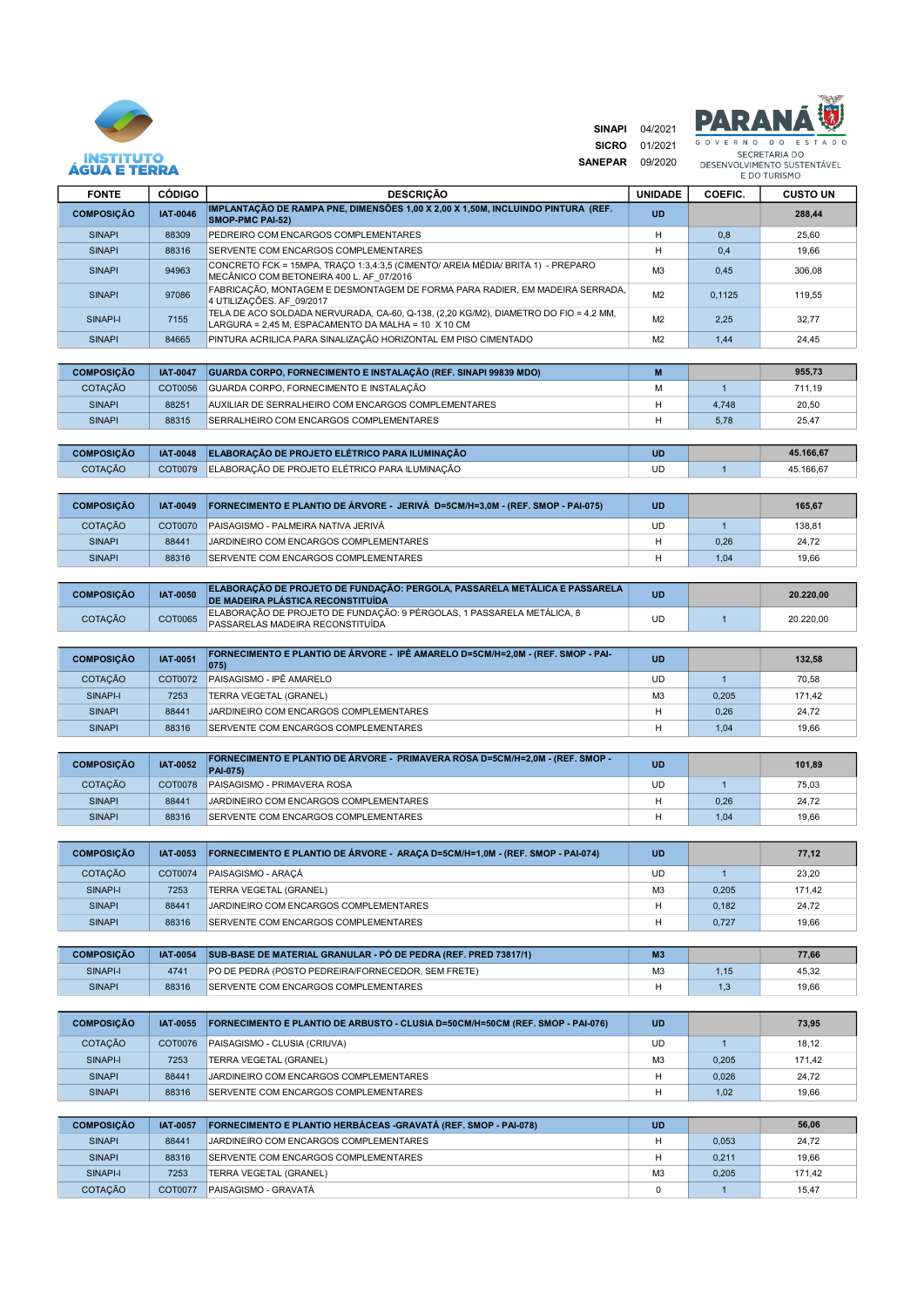| <u>INSTITUTO</u><br>AGUA E TERRA |                 | <b>SINAPI</b><br><b>SICRO</b><br><b>SANEPAR 09/2020</b>                                                          | 04/2021<br>01/2021 | GOVERNO DO     | ESTADO<br>SECRETARIA DO<br>DESENVOLVIMENTO SUSTENTÁVEL<br>E DO TURISMO |
|----------------------------------|-----------------|------------------------------------------------------------------------------------------------------------------|--------------------|----------------|------------------------------------------------------------------------|
| <b>FONTE</b>                     | <b>CÓDIGO</b>   | <b>DESCRIÇÃO</b>                                                                                                 | <b>UNIDADE</b>     | COEFIC.        | <b>CUSTO UN</b>                                                        |
| <b>COMPOSIÇÃO</b>                | <b>IAT-0058</b> | FORNECIMENTO E INSTALAÇÃO DE LIXEIRAS COM SUPORTE                                                                | <b>UD</b>          |                | 2.497,61                                                               |
| COTAÇÃO                          | COT0054         | SUPORTE PARA LIXEIRA, FORNECIMENTO E INSTALAÇÃO                                                                  | <b>UND</b>         | $\mathbf{1}$   | 1.875,17                                                               |
| COTAÇÃO                          | COT0059         | LIXEIRA DE FIBRA - VOLUME 100 LITROS                                                                             | <b>UND</b>         | $\mathbf{1}$   | 377,90                                                                 |
| <b>SINAPI</b>                    | 88251           | AUXILIAR DE SERRALHEIRO COM ENCARGOS COMPLEMENTARES                                                              | н                  | 4,748          | 20,50                                                                  |
| <b>SINAPI</b>                    | 88315           | SERRALHEIRO COM ENCARGOS COMPLEMENTARES                                                                          | н                  | 5,78           | 25,47                                                                  |
|                                  |                 |                                                                                                                  |                    |                |                                                                        |
| <b>COMPOSIÇÃO</b>                | <b>IAT-0059</b> | FORNECIMENTO E PLANTIO HERBÁCEAS - IPOMEA (REF. SMOP - PAI-078)                                                  | <b>UD</b>          |                | 71,22                                                                  |
| <b>SINAPI</b>                    | 88441           | JARDINEIRO COM ENCARGOS COMPLEMENTARES                                                                           | н                  | 0,053          | 24,72                                                                  |
| <b>SINAPI</b>                    | 88316           | SERVENTE COM ENCARGOS COMPLEMENTARES                                                                             | н                  | 0,211          | 19,66                                                                  |
| SINAPI-I                         | 7253            | TERRA VEGETAL (GRANEL)                                                                                           | M <sub>3</sub>     | 0,205          | 171,42                                                                 |
| COTAÇÃO                          | <b>COT0080</b>  | PAISAGISMO - IPOMEA                                                                                              | UD                 | $\mathbf{1}$   | 30,63                                                                  |
|                                  |                 |                                                                                                                  |                    |                |                                                                        |
| <b>COMPOSIÇÃO</b>                | <b>IAT-0060</b> | FORNECIMENTO E PLANTIO RASTEIRAS/TREPADEIRAS - CANAVALIA (REF. SMOP - PAI-078)                                   | <b>UD</b>          |                | 61,24                                                                  |
|                                  |                 |                                                                                                                  |                    |                |                                                                        |
| COTAÇÃO                          | COT0081         | PAISAGISMO - CANAVALIA                                                                                           | UD                 | $\mathbf{1}$   | 20,65                                                                  |
| SINAPI-I                         | 7253            | TERRA VEGETAL (GRANEL)                                                                                           | M3                 | 0,205          | 171,42                                                                 |
| <b>SINAPI</b>                    | 88441           | JARDINEIRO COM ENCARGOS COMPLEMENTARES                                                                           | н                  | 0,053          | 24,72                                                                  |
| <b>SINAPI</b>                    | 88316           | SERVENTE COM ENCARGOS COMPLEMENTARES                                                                             | н                  | 0,211          | 19,66                                                                  |
|                                  |                 |                                                                                                                  |                    |                |                                                                        |
| <b>COMPOSIÇÃO</b>                | <b>IAT-0061</b> | PLACA PARA SINALIZAÇÃO DE SANITÁRIOS                                                                             | <b>UD</b>          |                | 19,13                                                                  |
| <b>COTAÇÃO</b>                   | COT0082         | PLACA DE ACRÍLICO TRANSPARENTE ADESIVADA COM 4 PARAFUSOS. INSTALADO (REF. C4820)                                 | UD                 | $\mathbf{1}$   | 11,27                                                                  |
| <b>SINAPI</b>                    | 88316           | SERVENTE COM ENCARGOS COMPLEMENTARES                                                                             | н                  | 0,4            | 19,66                                                                  |
|                                  |                 |                                                                                                                  |                    |                |                                                                        |
| <b>COMPOSIÇÃO</b>                | <b>IAT-0062</b> | PINTURA HIDROFUGANTE COM SILICONE SOBRE CONCRETO APARENTE (REF.SINAPI 73978/1)                                   | M2                 |                | 19,10                                                                  |
| SINAPI-I                         | 151             | IMPERMEABILIZANTE INCOLOR PARA TRATAMENTO DE FACHADAS E TELHAS, BASE SILICONE                                    | L                  | 0,29           | 18,08                                                                  |
| <b>SINAPI</b>                    | 88310           | PINTOR COM ENCARGOS COMPLEMENTARES                                                                               | н                  | 0,3            | 26,58                                                                  |
| <b>SINAPI</b>                    | 88316           | SERVENTE COM ENCARGOS COMPLEMENTARES                                                                             | н                  | 0,3            | 19,66                                                                  |
|                                  |                 |                                                                                                                  |                    |                |                                                                        |
| <b>COMPOSIÇÃO</b>                | <b>IAT-0063</b> | FAROLETE, FORNECIMENTO E INSTALAÇÃO                                                                              | <b>UD</b>          |                | 15.135,52                                                              |
| COTAÇÃO                          | COT0083         | FAROLETE, FORNECIMENTO E INSTALAÇÃO                                                                              | UD                 | $\mathbf{1}$   | 15.135,52                                                              |
|                                  |                 |                                                                                                                  |                    |                |                                                                        |
| <b>COMPOSIÇÃO</b>                | <b>IAT-0064</b> | ELABORAÇÃO DO PROJETO ESTRUTURAL METÁLICO - PASSARELA METÁLICA                                                   | <b>UD</b>          |                | 18.467,35                                                              |
| COTAÇÃO                          | COT0084         | ELABORAÇÃO DO PROJETO ESTRUTURAL METÁLICO - PASSARELA METÁLICA                                                   | UD                 | $\mathbf{1}$   | 18.467,35                                                              |
|                                  |                 |                                                                                                                  |                    |                |                                                                        |
| <b>COMPOSIÇÃO</b>                | <b>IAT-0065</b> | ELABORACÃO DE PROJETO ESTRUTURAL DE MADEIRA - PÉRGOLAS                                                           | <b>UD</b>          |                | 6.713,33                                                               |
| COTAÇÃO                          |                 | COT0085 ELABORAÇÃO DE PROJETO ESTRUTURAL DE MADEIRA - PÉRGOLAS                                                   | UD                 | $\mathbf{1}$   | 6.713,33                                                               |
|                                  |                 |                                                                                                                  |                    |                |                                                                        |
| <b>COMPOSIÇÃO</b>                | <b>IAT-0066</b> | <b>COBERTURA DE VIDROS SOBRE PÉRGOLA ESTAR</b>                                                                   | <b>UD</b>          |                | 66.181,46                                                              |
| COTAÇÃO                          | COT0086         | COBERTURA DE VIDROS SOBRE PÉRGOLA ESTAR - CONFORME ESPECIFICAÇÕES                                                | UD                 | $\mathbf{1}$   | 66.181,46                                                              |
| <b>COMPOSIÇÃO</b>                | <b>IAT-0067</b> | PLACA DE OBRA EM CHAPA DE AÇO N.18, DE 6,0 X 3,0 M                                                               | <b>UD</b>          |                | 9.950,18                                                               |
| <b>SICRO</b>                     | E9687 P         | CAMINHÃO CARROCERIA COM CAPACIDADE DE 5 T - 115 KW                                                               | н                  | 1,8            | 95,77                                                                  |
| <b>SICRO</b>                     | E96871          | CAMINHÃO CARROCERIA COM CAPACIDADE DE 5 T - 115 KW                                                               | н                  | 4,2            | 43,08                                                                  |
| <b>SICRO</b>                     | P9830           | <b>MONTADOR</b>                                                                                                  | H.                 | $6\phantom{1}$ | 27,57                                                                  |
| <b>SICRO</b>                     | P9824           | <b>SERVENTE</b>                                                                                                  | н                  | 12             | 20,88                                                                  |
|                                  |                 | CONFECÇÃO DE PLACA MODULADA EM AÇO Nº 18, GALVANIZADO, COM PELÍCULA                                              |                    |                |                                                                        |
| <b>SICRO</b>                     | 5213422         | RETRORREFLETIVA TIPO I + I                                                                                       | $\mathsf{M}^2$     | 18             | 381,84                                                                 |
| <b>SICRO</b>                     | 5915474         | CARGA, MANOBRA E DESCARGA DE MATERIAIS DIVERSOS EM CAMINHÃO CARROCERIA DE 5 T -<br>CARGA E DESCARGA MANUAIS      | T                  | 0,24138        | 23,10                                                                  |
| <b>SICRO</b>                     | 5216111         | FORNECIMENTO E IMPLANTAÇÃO DE SUPORTE E TRAVESSA PARA PLACA DE SINALIZAÇÃO EM<br>MADEIRA DE LEI TRATADA 8 X 8 CM | UN                 | 18             | 127,90                                                                 |
|                                  |                 |                                                                                                                  |                    |                |                                                                        |
| <b>COMPOSIÇÃO</b>                | <b>IAT-0068</b> | PLACA DE OBRA EM CHAPA DE AÇO N.18, DE 4,0 X 2,0 M                                                               | <b>UD</b>          |                | 4.933,89                                                               |
| <b>SICRO</b>                     | E9687 P         | CAMINHÃO CARROCERIA COM CAPACIDADE DE 5 T - 115 KW                                                               | н                  | 0,8            | 95,77                                                                  |
| <b>SICRO</b>                     | E96871          | CAMINHÃO CARROCERIA COM CAPACIDADE DE 5 T - 115 KW                                                               | н                  | 1,866666667    | 43,08                                                                  |
| <b>SICRO</b>                     | P9830           | <b>MONTADOR</b>                                                                                                  | н                  | 2,666666667    | 27,57                                                                  |
| <b>SICRO</b>                     | P9824           | <b>SERVENTE</b>                                                                                                  | н                  | 5,333333333    | 20,88                                                                  |
| <b>SICRO</b>                     | 5213422         | CONFECÇÃO DE PLACA MODULADA EM AÇO Nº 18, GALVANIZADO, COM PELÍCULA                                              | M <sup>2</sup>     | $\bf8$         | 381,84                                                                 |
|                                  |                 | RETRORREFLETIVA TIPO I + I<br>CARGA, MANOBRA E DESCARGA DE MATERIAIS DIVERSOS EM CAMINHÃO CARROCERIA DE 5 T -    |                    |                |                                                                        |
| <b>SICRO</b>                     | 5915474         | CARGA E DESCARGA MANUAIS                                                                                         | T                  | 0,10728        | 23,10                                                                  |
| <b>SICRO</b>                     | 5216111         | FORNECIMENTO E IMPLANTAÇÃO DE SUPORTE E TRAVESSA PARA PLACA DE SINALIZAÇÃO EM                                    | UN                 | 12             | 127,90                                                                 |
|                                  |                 | MADEIRA DE LEI TRATADA 8 X 8 CM                                                                                  |                    |                |                                                                        |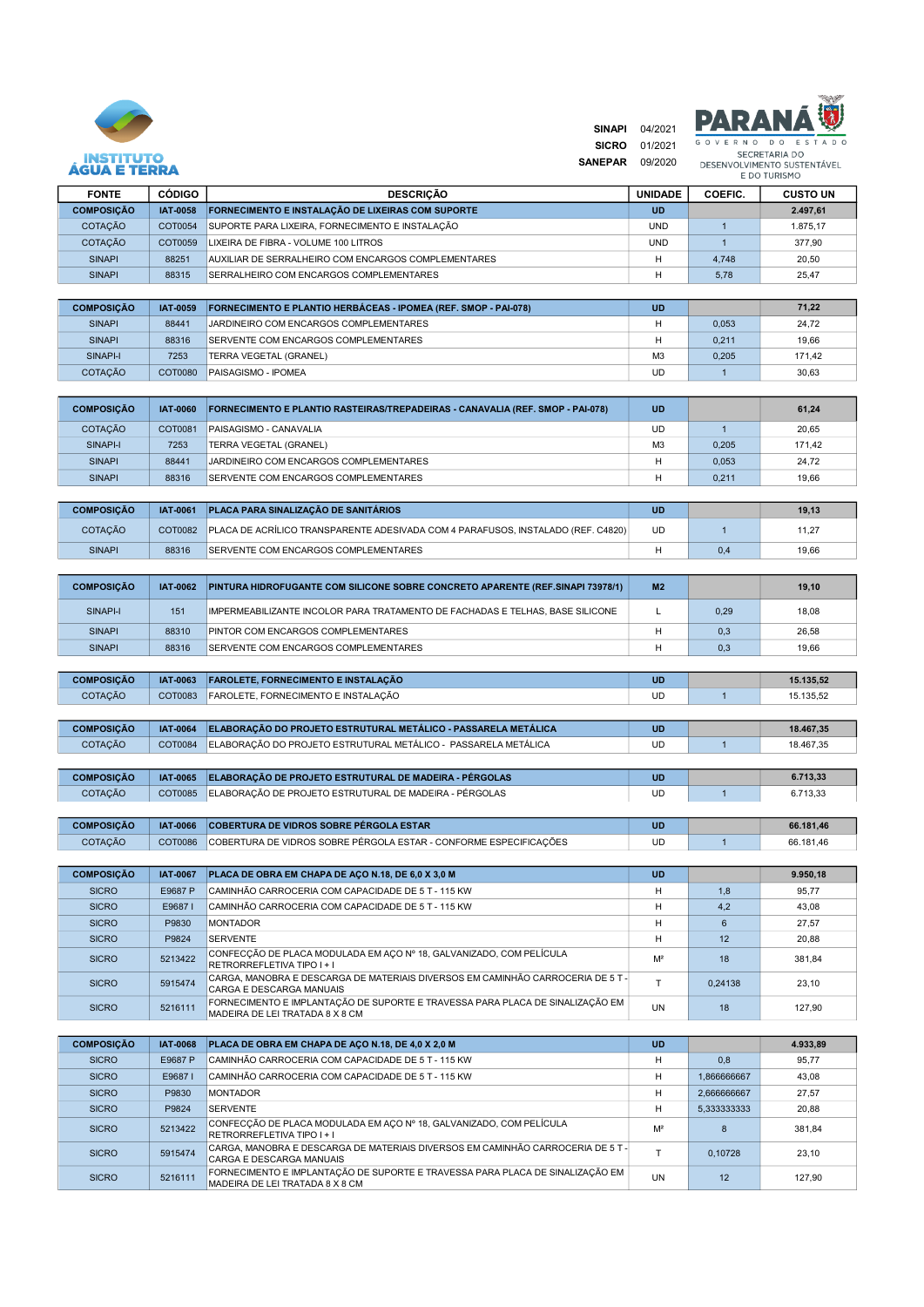|                                  |                    | SINAPI                                                                                                                                                                                                                         | 04/2021        | PARAN                                                                               |                 |  |
|----------------------------------|--------------------|--------------------------------------------------------------------------------------------------------------------------------------------------------------------------------------------------------------------------------|----------------|-------------------------------------------------------------------------------------|-----------------|--|
| <b>INSTITUTO</b><br>AGUA E TERRA |                    | <b>SICRO</b><br><b>SANEPAR 09/2020</b>                                                                                                                                                                                         | 01/2021        | GOVER<br>N O<br>D O<br>SECRETARIA DO<br>DESENVOLVIMENTO SUSTENTÁVEL<br>E DO TURISMO |                 |  |
| <b>FONTE</b>                     | CÓDIGO             | <b>DESCRICÃO</b>                                                                                                                                                                                                               | <b>UNIDADE</b> | COEFIC.                                                                             | <b>CUSTO UN</b> |  |
| <b>COMPOSICÃO</b>                | <b>IAT-0069</b>    | TRANSPORTE DE TETRÁPODES EM CAVALO MECÂNICO COM SEMIRREBOQUE                                                                                                                                                                   | <b>UNKM</b>    |                                                                                     | 6,97            |  |
| <b>SICRO</b>                     | E9666 P            | CAVALO MECÂNICO COM SEMIRREBOQUE COM CAPACIDADE DE 30 T - 265 KW                                                                                                                                                               | н              | 0,030120482                                                                         | 231,52          |  |
| <b>COMPOSIÇÃO</b>                | <b>IAT-0070</b>    | <b>ASSENTAMENTO DE GUIA REBAIXADA (REF. SINAPI 94273)</b>                                                                                                                                                                      | M              |                                                                                     | 35,95           |  |
| SINAPI-I                         | 370                | AREIA MEDIA - POSTO JAZIDA/FORNECEDOR (RETIRADO NA JAZIDA, SEM TRANSPORTE)                                                                                                                                                     | M <sub>3</sub> | 0,007                                                                               | 68,59           |  |
| SINAPI-I                         | 4062               | MEIO-FIO OU GUIA DE CONCRETO, PRE-MOLDADO, COMP 1 M, *30 X 15* CM (H X L)                                                                                                                                                      | UN             | 1,05                                                                                | 15,86           |  |
| <b>SINAPI</b>                    | 88309              | PEDREIRO COM ENCARGOS COMPLEMENTARES                                                                                                                                                                                           | н              | 0.394                                                                               | 25,60           |  |
| <b>SINAPI</b>                    | 88316              | SERVENTE COM ENCARGOS COMPLEMENTARES                                                                                                                                                                                           | н              | 0,394                                                                               | 19.66           |  |
| <b>SINAPI</b>                    | 88629              | ARGAMASSA TRAÇO 1:3 (EM VOLUME DE CIMENTO E AREIA MÉDIA ÚMIDA), PREPARO MANUAL.<br>AF 08/2019                                                                                                                                  | M <sub>3</sub> | 0,002                                                                               | 502,66          |  |
| <b>COMPOSIÇÃO</b>                | <b>IAT-0101A</b>   | TUBO DE GEOTÊXTIL - OPERAÇÃO E ENCHIMENTO - INCLUSO FORNECIMENTO DE MATERIAL,                                                                                                                                                  | M <sup>3</sup> |                                                                                     | 184,55          |  |
| COTAÇÃO                          | COT0002            | DRAGAGEM E INSTALAÇÃO DE TUBO DE GEOTÊXTIL<br>TUBO DE GEOTÊXTIL                                                                                                                                                                | M <sup>3</sup> | $\overline{1}$                                                                      | 148,37          |  |
| <b>SICRO</b>                     | P9816              | ENCARREGADO DE MERGULHO                                                                                                                                                                                                        | MÊS            | 0,00007636                                                                          | 6.277,55        |  |
| <b>SICRO</b>                     | P9860              | <b>MERGULHADOR</b>                                                                                                                                                                                                             | н              | 0,02687871                                                                          | 26,07           |  |
| <b>SICRO</b>                     | P9928              | SERVENTE COM PERICULOSIDADE                                                                                                                                                                                                    | н              | 0,013439355                                                                         | 25,22           |  |
| <b>SICRO</b>                     | E9613 P            | GUINDASTE SOBRE ESTEIRAS COM PINÇA - 220 KW                                                                                                                                                                                    | н              | 0,05                                                                                | 399,64          |  |
| <b>SICRO</b>                     | E9078 P            | TRELIÇA LANÇADEIRA COM CAPACIDADE DE CARGA DE 120 A 150 T E VÃO MÁXIMO DE 45 M -<br>110 KW                                                                                                                                     | н              | 0,05                                                                                | 144,89          |  |
| <b>SICRO</b>                     | E95361             | EMBARCACÃO DE APOIO - 40 HP                                                                                                                                                                                                    | н              | 0,013439355                                                                         | 31,58           |  |
| <b>SICRO</b>                     | E9536 P            | EMBARCAÇÃO DE APOIO - 40 HP                                                                                                                                                                                                    | н              | 0,013439355                                                                         | 79,41           |  |
| <b>SICRO</b>                     | 1917235            | DRAGAGEM DE AREIA MÉDIA COM DRAGA DE SUCCÃO E RECALQUE - BOMBA DE 294 KW E                                                                                                                                                     | $M^3$          | 1,15                                                                                | 5,20            |  |
|                                  |                    | CORTADOR DE 30 KW - DISTÂNCIA DE RECALQUE DE 500 A 700 M                                                                                                                                                                       |                |                                                                                     |                 |  |
| <b>COMPOSIÇÃO</b>                | <b>IAT-0102A</b>   | TETRÁPODE DE 107 KN - CONCRETO FCK = 40 MPA - DENSIDADE DE 24,5 KN/M <sup>3</sup> - AREIA E<br>BRITA COMERCIAIS - COM ADIÇÃO DE MAGNETITA 2,3 - 2,6 T/M <sup>3</sup> , DMT = 280,5 KM -<br>FABRICAÇÃO/CARGA/DESCARGA/COLOCAÇÃO | <b>UN</b>      |                                                                                     | 2.106,66        |  |
| <b>SICRO</b>                     | E9050 P            | GUINDASTE SOBRE RODAS COM CAPACIDADE DE 370 KN.M - 75 KW                                                                                                                                                                       | H              | 0.217864924                                                                         | 152.97          |  |
| <b>COMPOSIÇÃO</b>                | <b>IAT-0144</b>    | CONCRETO PARA BOMBEAMENTO FCK = 40 MPA - DENSIDADE 2,45 T/M <sup>3</sup> - CONFECÇÃO EM<br>CENTRAL DOSADORA DE 30 M <sup>3</sup> /H - AREIA E BRITA COMERCIAIS - COM ADIÇÃO DE MAGNETITA,                                      | $M^3$          | 4,361                                                                               | 378,21          |  |
| <b>SICRO</b>                     | 3106551            | $2,3 - 2,6$ T/M <sup>3</sup> , DMT = 280,5 KM<br>FÔRMA METÁLICA PARA TETRÁPODE - UTILIZAÇÃO DE 100 VEZES                                                                                                                       | M <sup>2</sup> | 33,22872                                                                            | 6,78            |  |
|                                  |                    | LANCAMENTO MECÂNICO DE CONCRETO COM BOMBA REBOCÁVEL COM CAPACIDADE DE 41                                                                                                                                                       |                |                                                                                     |                 |  |
| <b>SICRO</b><br><b>SICRO</b>     | 1106128<br>5915306 | M <sup>3</sup> /H - CONFECÇÃO EM CENTRAL DOSADORA DE 40 M <sup>3</sup> /H<br>CARGA, MANOBRA E DESCARGA DE TETRÁPODES EM CAVALO MECÂNICO COM                                                                                    | $M^3$<br>UN    | 4,361<br>$\mathbf{1}$                                                               | 29,20<br>23,88  |  |
| <b>SICRO</b>                     | 3606578            | SEMIRREBOQUE COM CAPACIDADE DE 30 T - CARGA E DESCARGA COM GUINDASTE<br>LANÇAMENTO DE BLOCOS ARTIFICIAS DE CONCRETO                                                                                                            | UN             | $\mathbf{1}$                                                                        | 47,46           |  |
|                                  |                    |                                                                                                                                                                                                                                |                |                                                                                     |                 |  |
| <b>COMPOSICÃO</b>                |                    | IAT-0103A   INSTALAÇÃO DE FORMAS TÊXTEIS TIPO BOLSA GABARITADA                                                                                                                                                                 | M <sup>3</sup> |                                                                                     | 735,62          |  |
| COTAÇÃO                          | COT0003            | FORMA TÊXTIL TIPO BOLSA                                                                                                                                                                                                        | $M^3$          | $\overline{1}$                                                                      | 240,13          |  |
| <b>SICRO</b>                     | E9519 P            | BETONEIRA COM MOTOR A GASOLINA COM CAPACIDADE DE 600 L - 10 KW                                                                                                                                                                 | н              | 0,276243094                                                                         | 39,26           |  |
| <b>SICRO</b>                     | E9071 P            | TRANSPORTADOR MANUAL CARRINHO DE MÃO COM CAPACIDADE DE 80 L                                                                                                                                                                    | н              | 0,906077348                                                                         | 0,31            |  |
| <b>SICRO</b>                     | E90711             | TRANSPORTADOR MANUAL CARRINHO DE MÃO COM CAPACIDADE DE 80 L                                                                                                                                                                    | н              | 0,198895028                                                                         | 0,21            |  |
| <b>SICRO</b>                     | E9064 P            | TRANSPORTADOR MANUAL GERICA COM CAPACIDADE DE 180 L                                                                                                                                                                            | н              | 0,306629834                                                                         | 0,80            |  |
| <b>SICRO</b>                     | E9064 I            | TRANSPORTADOR MANUAL GERICA COM CAPACIDADE DE 180 L                                                                                                                                                                            | н              | 0,522099448                                                                         | 0,54            |  |
| <b>SICRO</b>                     | P9821              | <b>PEDREIRO</b>                                                                                                                                                                                                                | н              | 0,276243094                                                                         | 26,21           |  |
| <b>SICRO</b><br><b>SINAPI</b>    | P9824<br>90776     | <b>SERVENTE</b><br>ENCARREGADO GERAL COM ENCARGOS COMPLEMENTARES                                                                                                                                                               | н<br>н         | 3,840827761<br>0,320861491                                                          | 20,88<br>33,82  |  |
| <b>SINAPI</b>                    | 88377              | OPERADOR DE BETONEIRA ESTACIONÁRIA/MISTURADOR COM ENCARGOS COMPLEMENTARES                                                                                                                                                      | н              | 0,160430746                                                                         | 19,45           |  |
| <b>SINAPI</b>                    | 90781              | TOPOGRAFO COM ENCARGOS COMPLEMENTARES                                                                                                                                                                                          | н              | 0,160430746                                                                         | 20,82           |  |
| SINAPI-I                         | 244                | AUXILIAR DE TOPOGRAFO                                                                                                                                                                                                          | н              | 0,320861491                                                                         | 7,96            |  |
| <b>SICRO</b>                     | 3106121            | FORMAS DE TÁBUAS DE PINHO - UTILIZAÇÃO DE 3 VEZES - FORNECIMENTO, INSTALAÇÃO E                                                                                                                                                 | M <sup>2</sup> | 1,68                                                                                | 78,42           |  |
| SINAPI-I                         | 1379               | <b>RETIRADA</b><br>CIMENTO PORTLAND COMPOSTO CP II-32                                                                                                                                                                          | КG             | 250                                                                                 | 0,54            |  |
| <b>SICRO</b>                     | M0082              | AREIA MÉDIA LAVADA                                                                                                                                                                                                             | M <sup>3</sup> | 0,56875                                                                             | 81,70           |  |
| <b>SICRO</b>                     | M0080              | <b>AREIA FINA</b>                                                                                                                                                                                                              | M <sup>3</sup> | 0,4425                                                                              | 57,43           |  |
| <b>SICRO</b>                     | M0026              | ADITIVO AGLUTINANTE PARA ARGAMASSA                                                                                                                                                                                             | L              | $\overline{1}$                                                                      | 5,38            |  |
| <b>SICRO</b>                     | 5914655            | CARGA, MANOBRA E DESCARGA DE MATERIAIS DIVERSOS EM CAMINHÃO CARROCERIA DE 15<br>T - CARGA E DESCARGA MANUAIS                                                                                                                   | Τ              | 0,25                                                                                | 24,01           |  |
| <b>SICRO</b>                     | 5914647            | CARGA, MANOBRA E DESCARGA DE AGREGADOS OU SOLOS EM CAMINHÃO BASCULANTE DE<br>10 M <sup>3</sup> - CARGA COM CARREGADEIRA DE 3,40 M <sup>3</sup> (EXCLUSA) E DESCARGA LIVRE                                                      | T              | 0,91                                                                                | 0,93            |  |
| <b>SICRO</b>                     | 5914655            | CARGA, MANOBRA E DESCARGA DE MATERIAIS DIVERSOS EM CAMINHÃO CARROCERIA DE 15<br>T - CARGA E DESCARGA MANUAIS                                                                                                                   | T              | 0,001                                                                               | 24,01           |  |
| <b>SICRO</b>                     | 5914647            | CARGA, MANOBRA E DESCARGA DE AGREGADOS OU SOLOS EM CAMINHÃO BASCULANTE DE<br>10 M <sup>3</sup> - CARGA COM CARREGADEIRA DE 3,40 M <sup>3</sup> (EXCLUSA) E DESCARGA LIVRE                                                      | T              | 0,708                                                                               | 0,93            |  |
| <b>SICRO</b>                     | E9621 P            | BOMBA DE INJEÇÃO DE ARGAMASSA E NATA COM CAPACIDADE DE 50 L/MIN E MISTURADOR<br>COM TAMBOR DE 150 L - 12,5 KW                                                                                                                  | н              | 0,333333333                                                                         | 75,08           |  |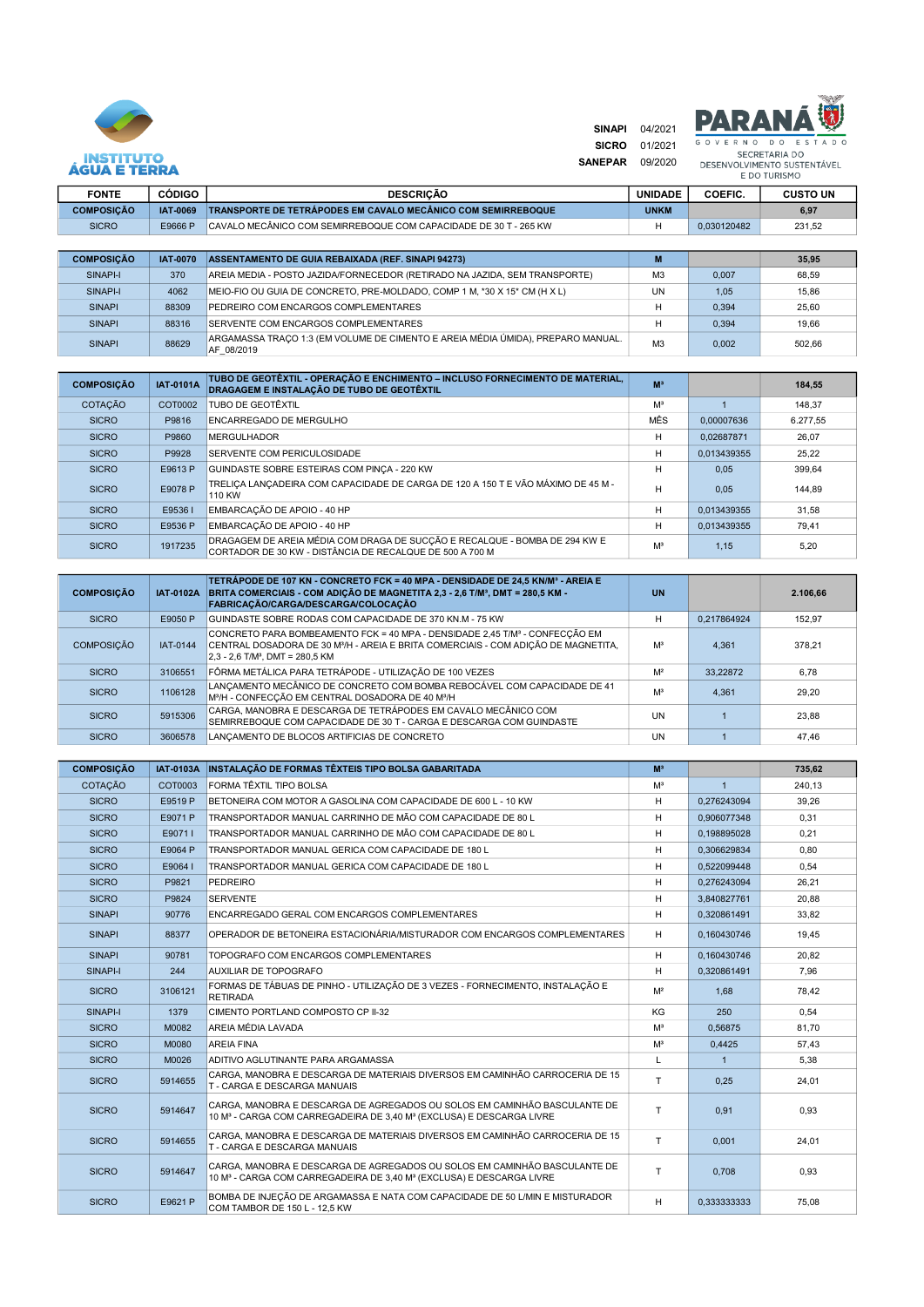| <b>INSTITUTO<br/>ÁGUA E TERRA</b> |               | <b>SINAPI</b><br><b>SICRO</b><br><b>SANEPAR</b>                                                                                                                           | 04/2021<br>01/2021<br>09/2020 | <b>PARANÁ</b><br>GOVERNO<br>DESENVOLVIMENTO SUSTENT/ | D O<br>EST<br>SECRETARIA DO<br>E DO TURISMO |
|-----------------------------------|---------------|---------------------------------------------------------------------------------------------------------------------------------------------------------------------------|-------------------------------|------------------------------------------------------|---------------------------------------------|
| <b>FONTE</b>                      | <b>CÓDIGO</b> | <b>DESCRICÃO</b>                                                                                                                                                          | <b>UNIDADE</b>                | COEFIC.                                              | <b>CUSTO</b>                                |
|                                   |               |                                                                                                                                                                           |                               |                                                      |                                             |
| <b>COMPOSIÇÃO</b>                 | IAT-0104      | INSTALAÇÃO DE FORMAS TÊXTEIS TIPO COLCHA                                                                                                                                  | M <sup>2</sup>                |                                                      | 200,82                                      |
| COTAÇÃO                           | COT0004       | FORMA TÊXTIL TIPO COLCHA                                                                                                                                                  | M <sup>2</sup>                | $\mathbf{1}$                                         | 129,33                                      |
| <b>SICRO</b>                      | E9519 P       | BETONEIRA COM MOTOR A GASOLINA COM CAPACIDADE DE 600 L - 10 KW                                                                                                            | H                             | 0,055248619                                          | 39,26                                       |
| <b>SICRO</b>                      | E9071 P       | TRANSPORTADOR MANUAL CARRINHO DE MÃO COM CAPACIDADE DE 80 L                                                                                                               | H                             | 0,18121547                                           | 0.31                                        |
| <b>SICRO</b>                      | E9071 I       | TRANSPORTADOR MANUAL CARRINHO DE MÃO COM CAPACIDADE DE 80 L                                                                                                               | H                             | 0.039779006                                          | 0.21                                        |
| <b>SICRO</b>                      | E9064 P       | TRANSPORTADOR MANUAL GERICA COM CAPACIDADE DE 180 L                                                                                                                       | H                             | 0.061325967                                          | 0.80                                        |
| <b>SICRO</b>                      | E9064 L       | TRANSPORTADOR MANUAL GERICA COM CAPACIDADE DE 180 L                                                                                                                       | H                             | 0.10441989                                           | 0.54                                        |
| <b>SICRO</b>                      | P9821         | <b>PEDREIRO</b>                                                                                                                                                           | H                             | 0,055248619                                          | 26,21                                       |
| <b>SICRO</b>                      | P9824         | <b>SERVENTE</b>                                                                                                                                                           | H                             | 0,768165552                                          | 20,88                                       |
| <b>SINAPI</b>                     | 90776         | ENCARREGADO GERAL COM ENCARGOS COMPLEMENTARES                                                                                                                             | H                             | 0.064172298                                          | 33,82                                       |
| <b>SINAPI</b>                     | 88377         | OPERADOR DE BETONEIRA ESTACIONÁRIA/MISTURADOR COM ENCARGOS COMPLEMENTARES                                                                                                 | H                             | 0.032086149                                          | 19,45                                       |
| SINAPI-I                          | 1379          | CIMENTO PORTLAND COMPOSTO CP II-32                                                                                                                                        | KG                            | 50                                                   | 0.54                                        |
| <b>SICRO</b>                      | M0082         | AREIA MÉDIA LAVADA                                                                                                                                                        | M <sup>3</sup>                | 0.11375                                              | 81.70                                       |
| <b>SICRO</b>                      | M0080         | <b>AREIA FINA</b>                                                                                                                                                         | $M^3$                         | 0.0885                                               | 57.43                                       |
| <b>SICRO</b>                      | M0026         | ADITIVO AGLUTINANTE PARA ARGAMASSA                                                                                                                                        |                               | 0.2                                                  | 5.38                                        |
| <b>SICRO</b>                      | 5914655       | CARGA. MANOBRA E DESCARGA DE MATERIAIS DIVERSOS EM CAMINHÃO CARROCERIA DE 15<br>T - CARGA E DESCARGA MANUAIS                                                              | T                             | 0,05                                                 | 24,01                                       |
| <b>SICRO</b>                      | 5914647       | CARGA. MANOBRA E DESCARGA DE AGREGADOS OU SOLOS EM CAMINHÃO BASCULANTE DE<br>10 M <sup>3</sup> - CARGA COM CARREGADEIRA DE 3,40 M <sup>3</sup> (EXCLUSA) E DESCARGA LIVRE | T                             | 0.182                                                | 0.93                                        |

| <b>SICRO</b> | 5914655 | CARGA. MANOBRA E DESCARGA DE MATERIAIS DIVERSOS EM CAMINHÃO CARROCERIA DE 15<br>T - CARGA E DESCARGA MANUAIS                                                              |   | 0.05        | 24.01 |
|--------------|---------|---------------------------------------------------------------------------------------------------------------------------------------------------------------------------|---|-------------|-------|
| <b>SICRO</b> | 5914647 | CARGA, MANOBRA E DESCARGA DE AGREGADOS OU SOLOS EM CAMINHÃO BASCULANTE DE<br>10 M <sup>3</sup> - CARGA COM CARREGADEIRA DE 3,40 M <sup>3</sup> (EXCLUSA) E DESCARGA LIVRE |   | 0.182       | 0,93  |
| <b>SICRO</b> | 5914655 | CARGA. MANOBRA E DESCARGA DE MATERIAIS DIVERSOS EM CAMINHÃO CARROCERIA DE 15<br>T - CARGA E DESCARGA MANUAIS                                                              |   | 0.0002      | 24.01 |
| <b>SICRO</b> | 5914647 | CARGA, MANOBRA E DESCARGA DE AGREGADOS OU SOLOS EM CAMINHÃO BASCULANTE DE<br>10 M <sup>3</sup> - CARGA COM CARREGADEIRA DE 3,40 M <sup>3</sup> (EXCLUSA) E DESCARGA LIVRE |   | 0.1416      | 0.93  |
| <b>SICRO</b> | E9621 P | BOMBA DE INJECÃO DE ARGAMASSA E NATA COM CAPACIDADE DE 50 L/MIN E MISTURADOR<br>COM TAMBOR DE 150 L - 12,5 KW                                                             | н | 0.066666667 | 75.08 |

| <b>COMPOSICÃO</b> | IAT-0105 | ENROCAMENTO - ROCHA A 0,075/0,125T (W50% - 0,1T) -<br>FORNECIMENTO/CARGA/DESCARGA/COLOCAÇÃO | M <sup>3</sup> |             | 67,97  |
|-------------------|----------|---------------------------------------------------------------------------------------------|----------------|-------------|--------|
| <b>SICRO</b>      | M1097    | PEDRA DE MÃO                                                                                | $M^3$          |             | 53.96  |
| <b>SICRO</b>      | E9672 P  | CAMINHÃO BASCULANTE PARA ROCHA COM CAPACIDADE DE 12 Mª - 188 KW                             | н              | 0.015083389 | 169,57 |
| <b>SICRO</b>      | E96721   | CAMINHÃO BASCULANTE PARA ROCHA COM CAPACIDADE DE 12 M <sup>3</sup> - 188 KW                 |                | 0.010266845 | 59,47  |
| <b>SICRO</b>      | E9581 P  | CARREGADEIRA DE PNEUS PARA ROCHA COM CAPACIDADE DE 1,72 M <sup>3</sup> - 113 KW             |                | 0.012675117 | 177.59 |
| <b>SICRO</b>      | 3606577  | LANCAMENTO DE MATERIAL PÉTREO PARA O NÚCLEO E SUB-CARAPACA                                  | M <sup>3</sup> |             | 8,60   |

| <b>COMPOSICÃO</b> | IAT-0106 | ENROCAMENTO - ROCHA B 0,3/0,5T (W50% - 0,4T) -<br>FORNECIMENTO/CARGA/DESCARGA/COLOCACÃO | M <sup>3</sup> |             | 67.97  |
|-------------------|----------|-----------------------------------------------------------------------------------------|----------------|-------------|--------|
| <b>SICRO</b>      | M1097    | PEDRA DE MÃO                                                                            | $M^3$          |             | 53.96  |
| <b>SICRO</b>      | E9672 P  | CAMINHÃO BASCULANTE PARA ROCHA COM CAPACIDADE DE 12 M3 - 188 KW                         | н              | 0.015083389 | 169.57 |
| <b>SICRO</b>      | E96721   | CAMINHÃO BASCULANTE PARA ROCHA COM CAPACIDADE DE 12 M <sup>3</sup> - 188 KW             | н              | 0.010266845 | 59.47  |
| <b>SICRO</b>      | E9581 P  | CARREGADEIRA DE PNEUS PARA ROCHA COM CAPACIDADE DE 1.72 M <sup>3</sup> - 113 KW         | н              | 0.012675117 | 177.59 |
| <b>SICRO</b>      | 3606577  | LANÇAMENTO DE MATERIAL PÉTREO PARA O NÚCLEO E SUB-CARAPACA                              | Мª             |             | 8,60   |

| <b>COMPOSIÇÃO</b> | IAT-0107 | <b>ENROCAMENTO - ROCHA C 0,7/1,1T (W50% - 0,9T) -</b><br>FORNECIMENTO/CARGA/DESCARGA/COLOCACÃO | M <sup>3</sup> |             | 67.97  |
|-------------------|----------|------------------------------------------------------------------------------------------------|----------------|-------------|--------|
| <b>SICRO</b>      | M1097    | PEDRA DE MÃO                                                                                   | $M^3$          |             | 53,96  |
| <b>SICRO</b>      | E9672 P  | CAMINHÃO BASCULANTE PARA ROCHA COM CAPACIDADE DE 12 M <sup>3</sup> - 188 KW                    |                | 0.015083389 | 169.57 |
| <b>SICRO</b>      | E96721   | CAMINHÃO BASCULANTE PARA ROCHA COM CAPACIDADE DE 12 M <sup>3</sup> - 188 KW                    |                | 0.010266845 | 59,47  |
| <b>SICRO</b>      | E9581 P  | ICARREGADEIRA DE PNEUS PARA ROCHA COM CAPACIDADE DE 1.72 Mª - 113 KW                           |                | 0.012675117 | 177.59 |
| <b>SICRO</b>      | 3606577  | LANÇAMENTO DE MATERIAL PÉTREO PARA O NÚCLEO E SUB-CARAPACA                                     | M <sup>3</sup> |             | 8,60   |

| <b>COMPOSICÃO</b> | <b>IAT-0108</b>   | ENROCAMENTO - ROCHA D 1,5/2,5T (W50% - 2,0T) -<br>FORNECIMENTO/CARGA/DESCARGA/COLOCACÃO | $M^3$ |             | 67,97  |
|-------------------|-------------------|-----------------------------------------------------------------------------------------|-------|-------------|--------|
| <b>SICRO</b>      | M <sub>1097</sub> | PEDRA DE MÃO                                                                            | $M^3$ |             | 53.96  |
| <b>SICRO</b>      | E9672 P           | CAMINHÃO BASCULANTE PARA ROCHA COM CAPACIDADE DE 12 Mª - 188 KW                         |       | 0.015083389 | 169.57 |
| <b>SICRO</b>      | E96721            | CAMINHÃO BASCULANTE PARA ROCHA COM CAPACIDADE DE 12 M3 - 188 KW                         |       | 0.010266845 | 59,47  |
| <b>SICRO</b>      | E9581 P           | CARREGADEIRA DE PNEUS PARA ROCHA COM CAPACIDADE DE 1.72 M <sup>3</sup> - 113 KW         |       | 0.012675117 | 177.59 |
| <b>SICRO</b>      | 3606577           | LANCAMENTO DE MATERIAL PÉTREO PARA O NÚCLEO E SUB-CARAPACA                              | $M^3$ |             | 8,60   |

| <b>COMPOSIÇÃO</b> | IAT-0109 | ENROCAMENTO - ROCHA E 0,8/1,3T (W50% - 1,0T) -<br>FORNECIMENTO/CARGA/DESCARGA/COLOCAÇÃO | $M^3$ |             | 67,97  |
|-------------------|----------|-----------------------------------------------------------------------------------------|-------|-------------|--------|
| <b>SICRO</b>      | M1097    | PEDRA DE MÃO                                                                            | $M^3$ |             | 53.96  |
| <b>SICRO</b>      | E9672 P  | CAMINHÃO BASCULANTE PARA ROCHA COM CAPACIDADE DE 12 Mª - 188 KW                         |       | 0.015083389 | 169,57 |
| <b>SICRO</b>      | E96721   | CAMINHÃO BASCULANTE PARA ROCHA COM CAPACIDADE DE 12 M <sup>3</sup> - 188 KW             |       | 0.010266845 | 59,47  |
| <b>SICRO</b>      | E9581 P  | I CARREGADEIRA DE PNEUS PARA ROCHA COM CAPACIDADE DE 1.72 Mª - 113 KW                   |       | 0.012675117 | 177.59 |

GOVERNO DO ESTADO SECRETARIA DO<br>DESENVOLVIMENTO SUSTENTÁVEL<br>E DO TURISMO



UNIDADE COEFIC. CUSTO UN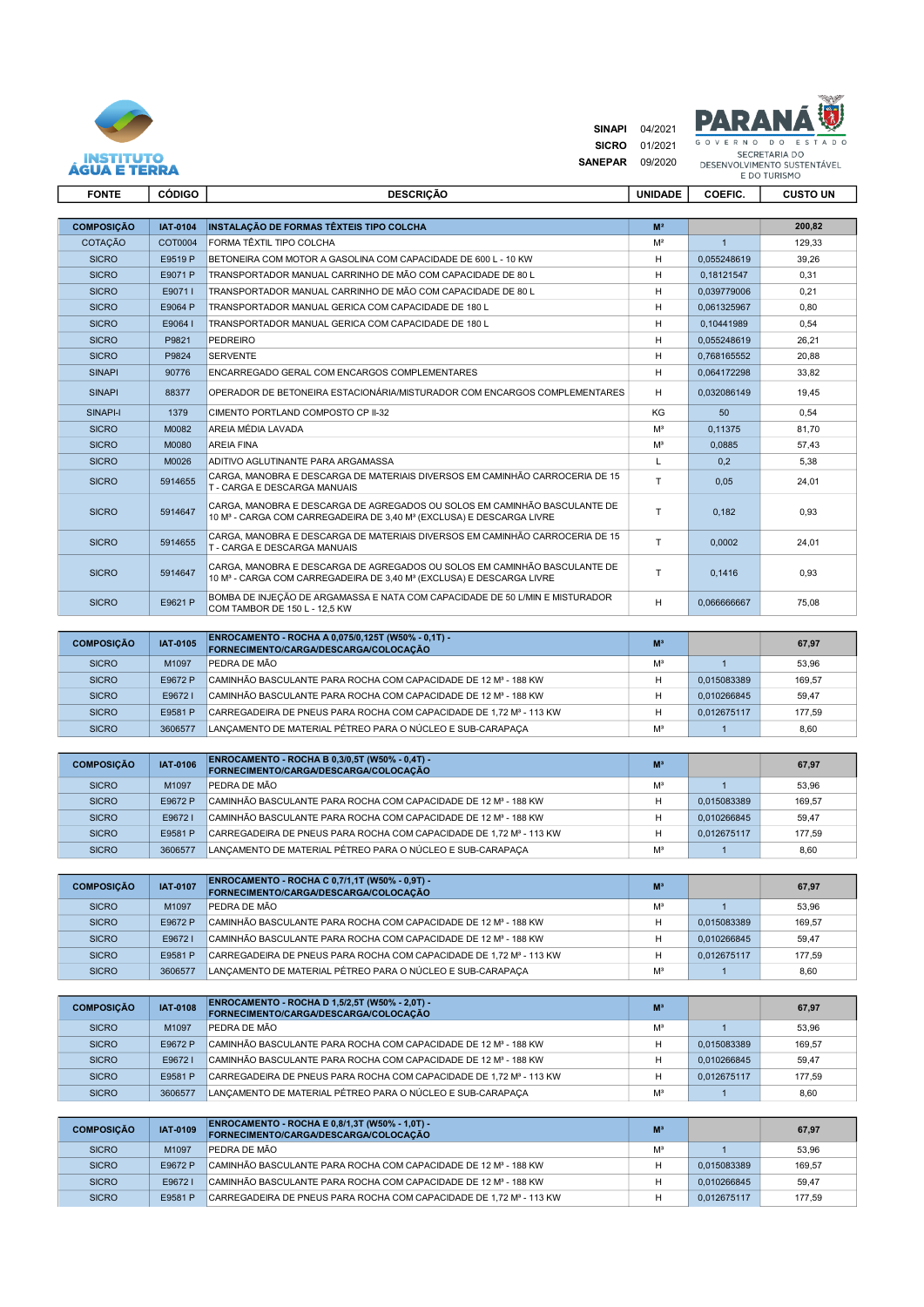| <b>FONTE</b><br><b>CÓDIGO</b><br><b>DESCRIÇÃO</b><br><b>CUSTO UN</b><br><b>UNIDADE</b><br>COEFIC.<br>LANÇAMENTO DE MATERIAL PÉTREO PARA O NÚCLEO E SUB-CARAPAÇA<br><b>SICRO</b><br>3606577<br>M <sup>3</sup><br>$\mathbf{1}$<br>8,60<br>ENROCAMENTO - ROCHA F 0,9/1,5T (W50% - 1,2T) -<br><b>COMPOSIÇÃO</b><br>IAT-0110<br>M <sup>3</sup><br>67,97<br>FORNECIMENTO/CARGA/DESCARGA/COLOCACÃO<br>PEDRA DE MÃO<br><b>SICRO</b><br>M1097<br>M <sup>3</sup><br>$\mathbf{1}$<br>53,96<br><b>SICRO</b><br>E9672 P<br>CAMINHÃO BASCULANTE PARA ROCHA COM CAPACIDADE DE 12 M <sup>3</sup> - 188 KW<br>н<br>0.015083389<br>169,57<br><b>SICRO</b><br>E96721<br>CAMINHÃO BASCULANTE PARA ROCHA COM CAPACIDADE DE 12 M <sup>3</sup> - 188 KW<br>н<br>0,010266845<br>59,47<br><b>SICRO</b><br>E9581 P<br>CARREGADEIRA DE PNEUS PARA ROCHA COM CAPACIDADE DE 1.72 M <sup>3</sup> - 113 KW<br>H<br>0.012675117<br>177,59<br><b>SICRO</b><br>3606577<br>LANÇAMENTO DE MATERIAL PÉTREO PARA O NÚCLEO E SUB-CARAPAÇA<br>M <sup>3</sup><br>$\mathbf{1}$<br>8,60<br>ENROCAMENTO - ROCHA G 2,9/4,9T (W50% - 3,9T) -<br><b>COMPOSIÇÃO</b><br>IAT-0111<br>M <sup>3</sup><br>101,95<br>FORNECIMENTO/CARGA/DESCARGA/COLOCAÇÃO<br>PEDRA DE MÃO<br><b>SICRO</b><br>M1097<br>M <sup>3</sup><br>$\mathbf{1}$<br>53,96<br><b>SICRO</b><br>E9672 P<br>CAMINHÃO BASCULANTE PARA ROCHA COM CAPACIDADE DE 12 M <sup>3</sup> - 188 KW<br>0,023534661<br>169,57<br>н<br><b>SICRO</b><br>E96721<br>CAMINHÃO BASCULANTE PARA ROCHA COM CAPACIDADE DE 12 M <sup>3</sup> - 188 KW<br>н<br>0.00020347<br>59,47<br><b>SICRO</b><br>E9613 P<br>GUINDASTE SOBRE ESTEIRAS COM PINCA - 220 KW<br>н<br>0,091765342<br>399,64<br>26,07<br><b>SICRO</b><br>P9860<br><b>MERGULHADOR</b><br>H<br>0,200803213<br>H<br><b>SICRO</b><br>P9824<br><b>SERVENTE</b><br>0,100401606<br>20,88<br>ENROCAMENTO - ROCHA H 6,5/10,8T (W50% - 8,6T) -<br><b>COMPOSIÇÃO</b><br>M <sup>3</sup><br>IAT-0112<br>90,13<br>FORNECIMENTO/CARGA/DESCARGA/COLOCAÇÃO<br>PEDRA DE MÃO<br><b>SICRO</b><br>M1097<br>M <sup>3</sup><br>$\mathbf{1}$<br>53,96<br><b>SICRO</b><br>E9672 P<br>169,57<br>CAMINHÃO BASCULANTE PARA ROCHA COM CAPACIDADE DE 12 M <sup>3</sup> - 188 KW<br>0.023534661<br>н<br><b>SICRO</b><br>E96721<br>CAMINHÃO BASCULANTE PARA ROCHA COM CAPACIDADE DE 12 M <sup>3</sup> - 188 KW<br>н<br>0,00020347<br>59,47<br><b>SICRO</b><br>E9613 P<br>GUINDASTE SOBRE ESTEIRAS COM PINÇA - 220 KW<br>н<br>0,062199669<br>399,64<br><b>SICRO</b><br>P9860<br><b>MERGULHADOR</b><br>н<br>0,200803213<br>26,07<br><b>SERVENTE</b><br><b>SICRO</b><br>P9824<br>H<br>0,100401606<br>20,88<br>ENROCAMENTO - ROCHA J 9,3/15,5T (W50% - 12,4T) -<br><b>COMPOSIÇÃO</b><br><b>IAT-0114</b><br>M <sup>3</sup><br>153,90<br>FORNECIMENTO/CARGA/DESCARGA/COLOCAÇÃO<br>PEDRA DE MÃO<br><b>SICRO</b><br>M1097<br>M <sup>3</sup><br>$\mathbf{1}$<br>53,96<br><b>SICRO</b><br>E9672 P<br>CAMINHÃO BASCULANTE PARA ROCHA COM CAPACIDADE DE 12 M <sup>3</sup> - 188 KW<br>0,023534661<br>169,57<br>н<br><b>SICRO</b><br>E96721<br>CAMINHÃO BASCULANTE PARA ROCHA COM CAPACIDADE DE 12 M <sup>3</sup> - 188 KW<br>н<br>0,00020347<br>59,47<br><b>SICRO</b><br>E9613 P<br>GUINDASTE SOBRE ESTEIRAS COM PINÇA - 220 KW<br>н<br>0,221757933<br>399,64<br>P9860<br>0,200803213<br><b>SICRO</b><br><b>MERGULHADOR</b><br>н<br>26,07<br>н<br><b>SICRO</b><br>P9824<br><b>SERVENTE</b><br>0,100401606<br>20,88<br><b>COMPOSIÇÃO</b><br>IAT-0115<br>ENROCAMENTO - ROCHA K (BRITA 2) - FORNECIMENTO/CARGA/DESCARGA/COLOCAÇÃO<br>$M^3$<br>73,75<br><b>SICRO</b><br>E9672 P<br>CAMINHÃO BASCULANTE PARA ROCHA COM CAPACIDADE DE 12 M <sup>3</sup> - 188 KW<br>0,00795096<br>н<br>169,57<br><b>SICRO</b><br>E96721<br>CAMINHÃO BASCULANTE PARA ROCHA COM CAPACIDADE DE 12 M <sup>3</sup> - 188 KW<br>н<br>0,002190571<br>59,47<br><b>SICRO</b><br>E9584 P<br>CARREGADEIRA DE PNEUS COM CAPACIDADE DE 1,72 M <sup>3</sup> - 113 KW<br>н<br>0,00338051<br>115,63<br><b>SICRO</b><br>903845<br>LASTRO DE BRITA COMERCIAL - ESPALHAMENTO MECÂNICO<br>M <sup>3</sup><br>71,89<br>$\mathbf{1}$<br><b>COMPOSIÇÃO</b><br>ENROCAMENTO - ROCHA L 0,005/1,0T - FORNECIMENTO/CARGA/DESCARGA/COLOCAÇÃO<br>M <sup>3</sup><br>IAT-0116<br>67,97<br><b>SICRO</b><br>M1097<br>PEDRA DE MÃO<br>M <sup>3</sup><br>$\mathbf{1}$<br>53,96<br><b>SICRO</b><br>E9672 P<br>CAMINHÃO BASCULANTE PARA ROCHA COM CAPACIDADE DE 12 M <sup>3</sup> - 188 KW<br>н<br>0,015083389<br>169,57<br><b>SICRO</b><br>E96721<br>CAMINHÃO BASCULANTE PARA ROCHA COM CAPACIDADE DE 12 M <sup>3</sup> - 188 KW<br>н<br>0,010266845<br>59,47<br><b>SICRO</b><br>E9581 P<br>CARREGADEIRA DE PNEUS PARA ROCHA COM CAPACIDADE DE 1,72 M <sup>3</sup> - 113 KW<br>н<br>0,012675117<br>177,59<br><b>SICRO</b><br>M <sup>3</sup><br>3606577<br>LANCAMENTO DE MATERIAL PÉTREO PARA O NÚCLEO E SUB-CARAPACA<br>8,60<br>$\mathbf{1}$<br>LIMPEZA MECANIZADA DE VEGETAÇÃO, COM ESCAVADEIRA HIDRÁULICA, CAPACIDADE DE 0,8<br>M <sup>3</sup><br><b>COMPOSIÇÃO</b><br>IAT-0119<br>2,75<br>M3 REF.: SINAPI 83338<br>ESCAVADEIRA HIDRÁULICA SOBRE ESTEIRAS, CAÇAMBA 0,80 M3, PESO OPERACIONAL 17,8 T,<br><b>SINAPI</b><br>84013<br>CHI<br>0,0058<br>64,48<br>POTÊNCIA LÍQUIDA 110 HP - CHI DIURNO. AF 10/2014<br>ESCAVADEIRA HIDRÁULICA SOBRE ESTEIRAS, CAÇAMBA 0,80 M3, PESO OPERACIONAL 17,8 T,<br>CHP<br><b>SINAPI</b><br>90991<br>0,0134<br>150,40<br>POTÊNCIA LÍQUIDA 110 HP - CHP DIURNO. AF 10/2014<br><b>SINAPI</b><br>88316<br>SERVENTE COM ENCARGOS COMPLEMENTARES<br>н<br>0,0192<br>19,66<br><b>COMPOSIÇÃO</b><br>M <sup>2</sup><br>180,61<br>IAT-0120<br><b>ENSECADEIRA DE MADEIRA COM PAREDE SIMPLES REF.: SINAPI 73890/1</b><br>PONTALETE ROLIÇO SEM TRATAMENTO, D = 8 A 11 CM, H = 3 M, EM EUCALIPTO OU<br>SINAPI-I<br>0,2500000<br>2,74<br>2745<br>М<br>EQUIVALENTE DA REGIAO - BRUTA (PARA ESCORAMENTO)<br>VIGA NAO APARELHADA *6 X 16* CM, EM MACARANDUBA, ANGELIM OU EQUIVALENTE DA<br>SINAPI-I<br>4472<br>М<br>2,4500000<br>35,01<br>REGIAO - BRUTA<br>SINAPI-I<br>PREGO DE ACO POLIDO COM CABECA 17 X 27 (2 1/2 X 11)<br>КG<br>0,2000000<br>5069<br>20,51<br>88262<br>CARPINTEIRO DE FORMAS COM ENCARGOS COMPLEMENTARES<br>25,37<br><b>SINAPI</b><br>н<br>2,0000000 | <b>INSTITUTO</b><br>AGUA E TERRA |       | SINAPI<br><b>SICRO</b><br>SANEPAR    | 04/2021<br>01/2021<br>09/2020 | DARA<br>GOVERNO | $D$ $O$<br>SECRETARIA DO<br>DESENVOLVIMENTO SUSTENTÁVEL<br>E DO TURISMO |
|------------------------------------------------------------------------------------------------------------------------------------------------------------------------------------------------------------------------------------------------------------------------------------------------------------------------------------------------------------------------------------------------------------------------------------------------------------------------------------------------------------------------------------------------------------------------------------------------------------------------------------------------------------------------------------------------------------------------------------------------------------------------------------------------------------------------------------------------------------------------------------------------------------------------------------------------------------------------------------------------------------------------------------------------------------------------------------------------------------------------------------------------------------------------------------------------------------------------------------------------------------------------------------------------------------------------------------------------------------------------------------------------------------------------------------------------------------------------------------------------------------------------------------------------------------------------------------------------------------------------------------------------------------------------------------------------------------------------------------------------------------------------------------------------------------------------------------------------------------------------------------------------------------------------------------------------------------------------------------------------------------------------------------------------------------------------------------------------------------------------------------------------------------------------------------------------------------------------------------------------------------------------------------------------------------------------------------------------------------------------------------------------------------------------------------------------------------------------------------------------------------------------------------------------------------------------------------------------------------------------------------------------------------------------------------------------------------------------------------------------------------------------------------------------------------------------------------------------------------------------------------------------------------------------------------------------------------------------------------------------------------------------------------------------------------------------------------------------------------------------------------------------------------------------------------------------------------------------------------------------------------------------------------------------------------------------------------------------------------------------------------------------------------------------------------------------------------------------------------------------------------------------------------------------------------------------------------------------------------------------------------------------------------------------------------------------------------------------------------------------------------------------------------------------------------------------------------------------------------------------------------------------------------------------------------------------------------------------------------------------------------------------------------------------------------------------------------------------------------------------------------------------------------------------------------------------------------------------------------------------------------------------------------------------------------------------------------------------------------------------------------------------------------------------------------------------------------------------------------------------------------------------------------------------------------------------------------------------------------------------------------------------------------------------------------------------------------------------------------------------------------------------------------------------------------------------------------------------------------------------------------------------------------------------------------------------------------------------------------------------------------------------------------------------------------------------------------------------------------------------------------------------------------------------------------------------------------------------------------------------------------------------------------------------------------------------------------------------------------------------------------------------------------------------------------------------------------------------------------------------------------------------------------------------------------------------------------------------------------------------------------------------------------------------------------------------------------------------------------------------------------------------------------------------------------------------------------------------------------------------------------------------------------------------------------------------------------------------------------------------------------------------------------------------------------------------------------------------------------------------------------------------------------------------------------------------------------------------------------|----------------------------------|-------|--------------------------------------|-------------------------------|-----------------|-------------------------------------------------------------------------|
|                                                                                                                                                                                                                                                                                                                                                                                                                                                                                                                                                                                                                                                                                                                                                                                                                                                                                                                                                                                                                                                                                                                                                                                                                                                                                                                                                                                                                                                                                                                                                                                                                                                                                                                                                                                                                                                                                                                                                                                                                                                                                                                                                                                                                                                                                                                                                                                                                                                                                                                                                                                                                                                                                                                                                                                                                                                                                                                                                                                                                                                                                                                                                                                                                                                                                                                                                                                                                                                                                                                                                                                                                                                                                                                                                                                                                                                                                                                                                                                                                                                                                                                                                                                                                                                                                                                                                                                                                                                                                                                                                                                                                                                                                                                                                                                                                                                                                                                                                                                                                                                                                                                                                                                                                                                                                                                                                                                                                                                                                                                                                                                                                                                                                                                                                                                                                                                                                                                                                                                                                                                                                                                                                                                                                                    |                                  |       |                                      |                               |                 |                                                                         |
|                                                                                                                                                                                                                                                                                                                                                                                                                                                                                                                                                                                                                                                                                                                                                                                                                                                                                                                                                                                                                                                                                                                                                                                                                                                                                                                                                                                                                                                                                                                                                                                                                                                                                                                                                                                                                                                                                                                                                                                                                                                                                                                                                                                                                                                                                                                                                                                                                                                                                                                                                                                                                                                                                                                                                                                                                                                                                                                                                                                                                                                                                                                                                                                                                                                                                                                                                                                                                                                                                                                                                                                                                                                                                                                                                                                                                                                                                                                                                                                                                                                                                                                                                                                                                                                                                                                                                                                                                                                                                                                                                                                                                                                                                                                                                                                                                                                                                                                                                                                                                                                                                                                                                                                                                                                                                                                                                                                                                                                                                                                                                                                                                                                                                                                                                                                                                                                                                                                                                                                                                                                                                                                                                                                                                                    |                                  |       |                                      |                               |                 |                                                                         |
|                                                                                                                                                                                                                                                                                                                                                                                                                                                                                                                                                                                                                                                                                                                                                                                                                                                                                                                                                                                                                                                                                                                                                                                                                                                                                                                                                                                                                                                                                                                                                                                                                                                                                                                                                                                                                                                                                                                                                                                                                                                                                                                                                                                                                                                                                                                                                                                                                                                                                                                                                                                                                                                                                                                                                                                                                                                                                                                                                                                                                                                                                                                                                                                                                                                                                                                                                                                                                                                                                                                                                                                                                                                                                                                                                                                                                                                                                                                                                                                                                                                                                                                                                                                                                                                                                                                                                                                                                                                                                                                                                                                                                                                                                                                                                                                                                                                                                                                                                                                                                                                                                                                                                                                                                                                                                                                                                                                                                                                                                                                                                                                                                                                                                                                                                                                                                                                                                                                                                                                                                                                                                                                                                                                                                                    |                                  |       |                                      |                               |                 |                                                                         |
|                                                                                                                                                                                                                                                                                                                                                                                                                                                                                                                                                                                                                                                                                                                                                                                                                                                                                                                                                                                                                                                                                                                                                                                                                                                                                                                                                                                                                                                                                                                                                                                                                                                                                                                                                                                                                                                                                                                                                                                                                                                                                                                                                                                                                                                                                                                                                                                                                                                                                                                                                                                                                                                                                                                                                                                                                                                                                                                                                                                                                                                                                                                                                                                                                                                                                                                                                                                                                                                                                                                                                                                                                                                                                                                                                                                                                                                                                                                                                                                                                                                                                                                                                                                                                                                                                                                                                                                                                                                                                                                                                                                                                                                                                                                                                                                                                                                                                                                                                                                                                                                                                                                                                                                                                                                                                                                                                                                                                                                                                                                                                                                                                                                                                                                                                                                                                                                                                                                                                                                                                                                                                                                                                                                                                                    |                                  |       |                                      |                               |                 |                                                                         |
|                                                                                                                                                                                                                                                                                                                                                                                                                                                                                                                                                                                                                                                                                                                                                                                                                                                                                                                                                                                                                                                                                                                                                                                                                                                                                                                                                                                                                                                                                                                                                                                                                                                                                                                                                                                                                                                                                                                                                                                                                                                                                                                                                                                                                                                                                                                                                                                                                                                                                                                                                                                                                                                                                                                                                                                                                                                                                                                                                                                                                                                                                                                                                                                                                                                                                                                                                                                                                                                                                                                                                                                                                                                                                                                                                                                                                                                                                                                                                                                                                                                                                                                                                                                                                                                                                                                                                                                                                                                                                                                                                                                                                                                                                                                                                                                                                                                                                                                                                                                                                                                                                                                                                                                                                                                                                                                                                                                                                                                                                                                                                                                                                                                                                                                                                                                                                                                                                                                                                                                                                                                                                                                                                                                                                                    |                                  |       |                                      |                               |                 |                                                                         |
|                                                                                                                                                                                                                                                                                                                                                                                                                                                                                                                                                                                                                                                                                                                                                                                                                                                                                                                                                                                                                                                                                                                                                                                                                                                                                                                                                                                                                                                                                                                                                                                                                                                                                                                                                                                                                                                                                                                                                                                                                                                                                                                                                                                                                                                                                                                                                                                                                                                                                                                                                                                                                                                                                                                                                                                                                                                                                                                                                                                                                                                                                                                                                                                                                                                                                                                                                                                                                                                                                                                                                                                                                                                                                                                                                                                                                                                                                                                                                                                                                                                                                                                                                                                                                                                                                                                                                                                                                                                                                                                                                                                                                                                                                                                                                                                                                                                                                                                                                                                                                                                                                                                                                                                                                                                                                                                                                                                                                                                                                                                                                                                                                                                                                                                                                                                                                                                                                                                                                                                                                                                                                                                                                                                                                                    |                                  |       |                                      |                               |                 |                                                                         |
|                                                                                                                                                                                                                                                                                                                                                                                                                                                                                                                                                                                                                                                                                                                                                                                                                                                                                                                                                                                                                                                                                                                                                                                                                                                                                                                                                                                                                                                                                                                                                                                                                                                                                                                                                                                                                                                                                                                                                                                                                                                                                                                                                                                                                                                                                                                                                                                                                                                                                                                                                                                                                                                                                                                                                                                                                                                                                                                                                                                                                                                                                                                                                                                                                                                                                                                                                                                                                                                                                                                                                                                                                                                                                                                                                                                                                                                                                                                                                                                                                                                                                                                                                                                                                                                                                                                                                                                                                                                                                                                                                                                                                                                                                                                                                                                                                                                                                                                                                                                                                                                                                                                                                                                                                                                                                                                                                                                                                                                                                                                                                                                                                                                                                                                                                                                                                                                                                                                                                                                                                                                                                                                                                                                                                                    |                                  |       |                                      |                               |                 |                                                                         |
|                                                                                                                                                                                                                                                                                                                                                                                                                                                                                                                                                                                                                                                                                                                                                                                                                                                                                                                                                                                                                                                                                                                                                                                                                                                                                                                                                                                                                                                                                                                                                                                                                                                                                                                                                                                                                                                                                                                                                                                                                                                                                                                                                                                                                                                                                                                                                                                                                                                                                                                                                                                                                                                                                                                                                                                                                                                                                                                                                                                                                                                                                                                                                                                                                                                                                                                                                                                                                                                                                                                                                                                                                                                                                                                                                                                                                                                                                                                                                                                                                                                                                                                                                                                                                                                                                                                                                                                                                                                                                                                                                                                                                                                                                                                                                                                                                                                                                                                                                                                                                                                                                                                                                                                                                                                                                                                                                                                                                                                                                                                                                                                                                                                                                                                                                                                                                                                                                                                                                                                                                                                                                                                                                                                                                                    |                                  |       |                                      |                               |                 |                                                                         |
|                                                                                                                                                                                                                                                                                                                                                                                                                                                                                                                                                                                                                                                                                                                                                                                                                                                                                                                                                                                                                                                                                                                                                                                                                                                                                                                                                                                                                                                                                                                                                                                                                                                                                                                                                                                                                                                                                                                                                                                                                                                                                                                                                                                                                                                                                                                                                                                                                                                                                                                                                                                                                                                                                                                                                                                                                                                                                                                                                                                                                                                                                                                                                                                                                                                                                                                                                                                                                                                                                                                                                                                                                                                                                                                                                                                                                                                                                                                                                                                                                                                                                                                                                                                                                                                                                                                                                                                                                                                                                                                                                                                                                                                                                                                                                                                                                                                                                                                                                                                                                                                                                                                                                                                                                                                                                                                                                                                                                                                                                                                                                                                                                                                                                                                                                                                                                                                                                                                                                                                                                                                                                                                                                                                                                                    |                                  |       |                                      |                               |                 |                                                                         |
|                                                                                                                                                                                                                                                                                                                                                                                                                                                                                                                                                                                                                                                                                                                                                                                                                                                                                                                                                                                                                                                                                                                                                                                                                                                                                                                                                                                                                                                                                                                                                                                                                                                                                                                                                                                                                                                                                                                                                                                                                                                                                                                                                                                                                                                                                                                                                                                                                                                                                                                                                                                                                                                                                                                                                                                                                                                                                                                                                                                                                                                                                                                                                                                                                                                                                                                                                                                                                                                                                                                                                                                                                                                                                                                                                                                                                                                                                                                                                                                                                                                                                                                                                                                                                                                                                                                                                                                                                                                                                                                                                                                                                                                                                                                                                                                                                                                                                                                                                                                                                                                                                                                                                                                                                                                                                                                                                                                                                                                                                                                                                                                                                                                                                                                                                                                                                                                                                                                                                                                                                                                                                                                                                                                                                                    |                                  |       |                                      |                               |                 |                                                                         |
|                                                                                                                                                                                                                                                                                                                                                                                                                                                                                                                                                                                                                                                                                                                                                                                                                                                                                                                                                                                                                                                                                                                                                                                                                                                                                                                                                                                                                                                                                                                                                                                                                                                                                                                                                                                                                                                                                                                                                                                                                                                                                                                                                                                                                                                                                                                                                                                                                                                                                                                                                                                                                                                                                                                                                                                                                                                                                                                                                                                                                                                                                                                                                                                                                                                                                                                                                                                                                                                                                                                                                                                                                                                                                                                                                                                                                                                                                                                                                                                                                                                                                                                                                                                                                                                                                                                                                                                                                                                                                                                                                                                                                                                                                                                                                                                                                                                                                                                                                                                                                                                                                                                                                                                                                                                                                                                                                                                                                                                                                                                                                                                                                                                                                                                                                                                                                                                                                                                                                                                                                                                                                                                                                                                                                                    |                                  |       |                                      |                               |                 |                                                                         |
|                                                                                                                                                                                                                                                                                                                                                                                                                                                                                                                                                                                                                                                                                                                                                                                                                                                                                                                                                                                                                                                                                                                                                                                                                                                                                                                                                                                                                                                                                                                                                                                                                                                                                                                                                                                                                                                                                                                                                                                                                                                                                                                                                                                                                                                                                                                                                                                                                                                                                                                                                                                                                                                                                                                                                                                                                                                                                                                                                                                                                                                                                                                                                                                                                                                                                                                                                                                                                                                                                                                                                                                                                                                                                                                                                                                                                                                                                                                                                                                                                                                                                                                                                                                                                                                                                                                                                                                                                                                                                                                                                                                                                                                                                                                                                                                                                                                                                                                                                                                                                                                                                                                                                                                                                                                                                                                                                                                                                                                                                                                                                                                                                                                                                                                                                                                                                                                                                                                                                                                                                                                                                                                                                                                                                                    |                                  |       |                                      |                               |                 |                                                                         |
|                                                                                                                                                                                                                                                                                                                                                                                                                                                                                                                                                                                                                                                                                                                                                                                                                                                                                                                                                                                                                                                                                                                                                                                                                                                                                                                                                                                                                                                                                                                                                                                                                                                                                                                                                                                                                                                                                                                                                                                                                                                                                                                                                                                                                                                                                                                                                                                                                                                                                                                                                                                                                                                                                                                                                                                                                                                                                                                                                                                                                                                                                                                                                                                                                                                                                                                                                                                                                                                                                                                                                                                                                                                                                                                                                                                                                                                                                                                                                                                                                                                                                                                                                                                                                                                                                                                                                                                                                                                                                                                                                                                                                                                                                                                                                                                                                                                                                                                                                                                                                                                                                                                                                                                                                                                                                                                                                                                                                                                                                                                                                                                                                                                                                                                                                                                                                                                                                                                                                                                                                                                                                                                                                                                                                                    |                                  |       |                                      |                               |                 |                                                                         |
|                                                                                                                                                                                                                                                                                                                                                                                                                                                                                                                                                                                                                                                                                                                                                                                                                                                                                                                                                                                                                                                                                                                                                                                                                                                                                                                                                                                                                                                                                                                                                                                                                                                                                                                                                                                                                                                                                                                                                                                                                                                                                                                                                                                                                                                                                                                                                                                                                                                                                                                                                                                                                                                                                                                                                                                                                                                                                                                                                                                                                                                                                                                                                                                                                                                                                                                                                                                                                                                                                                                                                                                                                                                                                                                                                                                                                                                                                                                                                                                                                                                                                                                                                                                                                                                                                                                                                                                                                                                                                                                                                                                                                                                                                                                                                                                                                                                                                                                                                                                                                                                                                                                                                                                                                                                                                                                                                                                                                                                                                                                                                                                                                                                                                                                                                                                                                                                                                                                                                                                                                                                                                                                                                                                                                                    |                                  |       |                                      |                               |                 |                                                                         |
|                                                                                                                                                                                                                                                                                                                                                                                                                                                                                                                                                                                                                                                                                                                                                                                                                                                                                                                                                                                                                                                                                                                                                                                                                                                                                                                                                                                                                                                                                                                                                                                                                                                                                                                                                                                                                                                                                                                                                                                                                                                                                                                                                                                                                                                                                                                                                                                                                                                                                                                                                                                                                                                                                                                                                                                                                                                                                                                                                                                                                                                                                                                                                                                                                                                                                                                                                                                                                                                                                                                                                                                                                                                                                                                                                                                                                                                                                                                                                                                                                                                                                                                                                                                                                                                                                                                                                                                                                                                                                                                                                                                                                                                                                                                                                                                                                                                                                                                                                                                                                                                                                                                                                                                                                                                                                                                                                                                                                                                                                                                                                                                                                                                                                                                                                                                                                                                                                                                                                                                                                                                                                                                                                                                                                                    |                                  |       |                                      |                               |                 |                                                                         |
|                                                                                                                                                                                                                                                                                                                                                                                                                                                                                                                                                                                                                                                                                                                                                                                                                                                                                                                                                                                                                                                                                                                                                                                                                                                                                                                                                                                                                                                                                                                                                                                                                                                                                                                                                                                                                                                                                                                                                                                                                                                                                                                                                                                                                                                                                                                                                                                                                                                                                                                                                                                                                                                                                                                                                                                                                                                                                                                                                                                                                                                                                                                                                                                                                                                                                                                                                                                                                                                                                                                                                                                                                                                                                                                                                                                                                                                                                                                                                                                                                                                                                                                                                                                                                                                                                                                                                                                                                                                                                                                                                                                                                                                                                                                                                                                                                                                                                                                                                                                                                                                                                                                                                                                                                                                                                                                                                                                                                                                                                                                                                                                                                                                                                                                                                                                                                                                                                                                                                                                                                                                                                                                                                                                                                                    |                                  |       |                                      |                               |                 |                                                                         |
|                                                                                                                                                                                                                                                                                                                                                                                                                                                                                                                                                                                                                                                                                                                                                                                                                                                                                                                                                                                                                                                                                                                                                                                                                                                                                                                                                                                                                                                                                                                                                                                                                                                                                                                                                                                                                                                                                                                                                                                                                                                                                                                                                                                                                                                                                                                                                                                                                                                                                                                                                                                                                                                                                                                                                                                                                                                                                                                                                                                                                                                                                                                                                                                                                                                                                                                                                                                                                                                                                                                                                                                                                                                                                                                                                                                                                                                                                                                                                                                                                                                                                                                                                                                                                                                                                                                                                                                                                                                                                                                                                                                                                                                                                                                                                                                                                                                                                                                                                                                                                                                                                                                                                                                                                                                                                                                                                                                                                                                                                                                                                                                                                                                                                                                                                                                                                                                                                                                                                                                                                                                                                                                                                                                                                                    |                                  |       |                                      |                               |                 |                                                                         |
|                                                                                                                                                                                                                                                                                                                                                                                                                                                                                                                                                                                                                                                                                                                                                                                                                                                                                                                                                                                                                                                                                                                                                                                                                                                                                                                                                                                                                                                                                                                                                                                                                                                                                                                                                                                                                                                                                                                                                                                                                                                                                                                                                                                                                                                                                                                                                                                                                                                                                                                                                                                                                                                                                                                                                                                                                                                                                                                                                                                                                                                                                                                                                                                                                                                                                                                                                                                                                                                                                                                                                                                                                                                                                                                                                                                                                                                                                                                                                                                                                                                                                                                                                                                                                                                                                                                                                                                                                                                                                                                                                                                                                                                                                                                                                                                                                                                                                                                                                                                                                                                                                                                                                                                                                                                                                                                                                                                                                                                                                                                                                                                                                                                                                                                                                                                                                                                                                                                                                                                                                                                                                                                                                                                                                                    |                                  |       |                                      |                               |                 |                                                                         |
|                                                                                                                                                                                                                                                                                                                                                                                                                                                                                                                                                                                                                                                                                                                                                                                                                                                                                                                                                                                                                                                                                                                                                                                                                                                                                                                                                                                                                                                                                                                                                                                                                                                                                                                                                                                                                                                                                                                                                                                                                                                                                                                                                                                                                                                                                                                                                                                                                                                                                                                                                                                                                                                                                                                                                                                                                                                                                                                                                                                                                                                                                                                                                                                                                                                                                                                                                                                                                                                                                                                                                                                                                                                                                                                                                                                                                                                                                                                                                                                                                                                                                                                                                                                                                                                                                                                                                                                                                                                                                                                                                                                                                                                                                                                                                                                                                                                                                                                                                                                                                                                                                                                                                                                                                                                                                                                                                                                                                                                                                                                                                                                                                                                                                                                                                                                                                                                                                                                                                                                                                                                                                                                                                                                                                                    |                                  |       |                                      |                               |                 |                                                                         |
|                                                                                                                                                                                                                                                                                                                                                                                                                                                                                                                                                                                                                                                                                                                                                                                                                                                                                                                                                                                                                                                                                                                                                                                                                                                                                                                                                                                                                                                                                                                                                                                                                                                                                                                                                                                                                                                                                                                                                                                                                                                                                                                                                                                                                                                                                                                                                                                                                                                                                                                                                                                                                                                                                                                                                                                                                                                                                                                                                                                                                                                                                                                                                                                                                                                                                                                                                                                                                                                                                                                                                                                                                                                                                                                                                                                                                                                                                                                                                                                                                                                                                                                                                                                                                                                                                                                                                                                                                                                                                                                                                                                                                                                                                                                                                                                                                                                                                                                                                                                                                                                                                                                                                                                                                                                                                                                                                                                                                                                                                                                                                                                                                                                                                                                                                                                                                                                                                                                                                                                                                                                                                                                                                                                                                                    |                                  |       |                                      |                               |                 |                                                                         |
|                                                                                                                                                                                                                                                                                                                                                                                                                                                                                                                                                                                                                                                                                                                                                                                                                                                                                                                                                                                                                                                                                                                                                                                                                                                                                                                                                                                                                                                                                                                                                                                                                                                                                                                                                                                                                                                                                                                                                                                                                                                                                                                                                                                                                                                                                                                                                                                                                                                                                                                                                                                                                                                                                                                                                                                                                                                                                                                                                                                                                                                                                                                                                                                                                                                                                                                                                                                                                                                                                                                                                                                                                                                                                                                                                                                                                                                                                                                                                                                                                                                                                                                                                                                                                                                                                                                                                                                                                                                                                                                                                                                                                                                                                                                                                                                                                                                                                                                                                                                                                                                                                                                                                                                                                                                                                                                                                                                                                                                                                                                                                                                                                                                                                                                                                                                                                                                                                                                                                                                                                                                                                                                                                                                                                                    |                                  |       |                                      |                               |                 |                                                                         |
|                                                                                                                                                                                                                                                                                                                                                                                                                                                                                                                                                                                                                                                                                                                                                                                                                                                                                                                                                                                                                                                                                                                                                                                                                                                                                                                                                                                                                                                                                                                                                                                                                                                                                                                                                                                                                                                                                                                                                                                                                                                                                                                                                                                                                                                                                                                                                                                                                                                                                                                                                                                                                                                                                                                                                                                                                                                                                                                                                                                                                                                                                                                                                                                                                                                                                                                                                                                                                                                                                                                                                                                                                                                                                                                                                                                                                                                                                                                                                                                                                                                                                                                                                                                                                                                                                                                                                                                                                                                                                                                                                                                                                                                                                                                                                                                                                                                                                                                                                                                                                                                                                                                                                                                                                                                                                                                                                                                                                                                                                                                                                                                                                                                                                                                                                                                                                                                                                                                                                                                                                                                                                                                                                                                                                                    |                                  |       |                                      |                               |                 |                                                                         |
|                                                                                                                                                                                                                                                                                                                                                                                                                                                                                                                                                                                                                                                                                                                                                                                                                                                                                                                                                                                                                                                                                                                                                                                                                                                                                                                                                                                                                                                                                                                                                                                                                                                                                                                                                                                                                                                                                                                                                                                                                                                                                                                                                                                                                                                                                                                                                                                                                                                                                                                                                                                                                                                                                                                                                                                                                                                                                                                                                                                                                                                                                                                                                                                                                                                                                                                                                                                                                                                                                                                                                                                                                                                                                                                                                                                                                                                                                                                                                                                                                                                                                                                                                                                                                                                                                                                                                                                                                                                                                                                                                                                                                                                                                                                                                                                                                                                                                                                                                                                                                                                                                                                                                                                                                                                                                                                                                                                                                                                                                                                                                                                                                                                                                                                                                                                                                                                                                                                                                                                                                                                                                                                                                                                                                                    |                                  |       |                                      |                               |                 |                                                                         |
|                                                                                                                                                                                                                                                                                                                                                                                                                                                                                                                                                                                                                                                                                                                                                                                                                                                                                                                                                                                                                                                                                                                                                                                                                                                                                                                                                                                                                                                                                                                                                                                                                                                                                                                                                                                                                                                                                                                                                                                                                                                                                                                                                                                                                                                                                                                                                                                                                                                                                                                                                                                                                                                                                                                                                                                                                                                                                                                                                                                                                                                                                                                                                                                                                                                                                                                                                                                                                                                                                                                                                                                                                                                                                                                                                                                                                                                                                                                                                                                                                                                                                                                                                                                                                                                                                                                                                                                                                                                                                                                                                                                                                                                                                                                                                                                                                                                                                                                                                                                                                                                                                                                                                                                                                                                                                                                                                                                                                                                                                                                                                                                                                                                                                                                                                                                                                                                                                                                                                                                                                                                                                                                                                                                                                                    |                                  |       |                                      |                               |                 |                                                                         |
|                                                                                                                                                                                                                                                                                                                                                                                                                                                                                                                                                                                                                                                                                                                                                                                                                                                                                                                                                                                                                                                                                                                                                                                                                                                                                                                                                                                                                                                                                                                                                                                                                                                                                                                                                                                                                                                                                                                                                                                                                                                                                                                                                                                                                                                                                                                                                                                                                                                                                                                                                                                                                                                                                                                                                                                                                                                                                                                                                                                                                                                                                                                                                                                                                                                                                                                                                                                                                                                                                                                                                                                                                                                                                                                                                                                                                                                                                                                                                                                                                                                                                                                                                                                                                                                                                                                                                                                                                                                                                                                                                                                                                                                                                                                                                                                                                                                                                                                                                                                                                                                                                                                                                                                                                                                                                                                                                                                                                                                                                                                                                                                                                                                                                                                                                                                                                                                                                                                                                                                                                                                                                                                                                                                                                                    |                                  |       |                                      |                               |                 |                                                                         |
|                                                                                                                                                                                                                                                                                                                                                                                                                                                                                                                                                                                                                                                                                                                                                                                                                                                                                                                                                                                                                                                                                                                                                                                                                                                                                                                                                                                                                                                                                                                                                                                                                                                                                                                                                                                                                                                                                                                                                                                                                                                                                                                                                                                                                                                                                                                                                                                                                                                                                                                                                                                                                                                                                                                                                                                                                                                                                                                                                                                                                                                                                                                                                                                                                                                                                                                                                                                                                                                                                                                                                                                                                                                                                                                                                                                                                                                                                                                                                                                                                                                                                                                                                                                                                                                                                                                                                                                                                                                                                                                                                                                                                                                                                                                                                                                                                                                                                                                                                                                                                                                                                                                                                                                                                                                                                                                                                                                                                                                                                                                                                                                                                                                                                                                                                                                                                                                                                                                                                                                                                                                                                                                                                                                                                                    |                                  |       |                                      |                               |                 |                                                                         |
|                                                                                                                                                                                                                                                                                                                                                                                                                                                                                                                                                                                                                                                                                                                                                                                                                                                                                                                                                                                                                                                                                                                                                                                                                                                                                                                                                                                                                                                                                                                                                                                                                                                                                                                                                                                                                                                                                                                                                                                                                                                                                                                                                                                                                                                                                                                                                                                                                                                                                                                                                                                                                                                                                                                                                                                                                                                                                                                                                                                                                                                                                                                                                                                                                                                                                                                                                                                                                                                                                                                                                                                                                                                                                                                                                                                                                                                                                                                                                                                                                                                                                                                                                                                                                                                                                                                                                                                                                                                                                                                                                                                                                                                                                                                                                                                                                                                                                                                                                                                                                                                                                                                                                                                                                                                                                                                                                                                                                                                                                                                                                                                                                                                                                                                                                                                                                                                                                                                                                                                                                                                                                                                                                                                                                                    |                                  |       |                                      |                               |                 |                                                                         |
|                                                                                                                                                                                                                                                                                                                                                                                                                                                                                                                                                                                                                                                                                                                                                                                                                                                                                                                                                                                                                                                                                                                                                                                                                                                                                                                                                                                                                                                                                                                                                                                                                                                                                                                                                                                                                                                                                                                                                                                                                                                                                                                                                                                                                                                                                                                                                                                                                                                                                                                                                                                                                                                                                                                                                                                                                                                                                                                                                                                                                                                                                                                                                                                                                                                                                                                                                                                                                                                                                                                                                                                                                                                                                                                                                                                                                                                                                                                                                                                                                                                                                                                                                                                                                                                                                                                                                                                                                                                                                                                                                                                                                                                                                                                                                                                                                                                                                                                                                                                                                                                                                                                                                                                                                                                                                                                                                                                                                                                                                                                                                                                                                                                                                                                                                                                                                                                                                                                                                                                                                                                                                                                                                                                                                                    |                                  |       |                                      |                               |                 |                                                                         |
|                                                                                                                                                                                                                                                                                                                                                                                                                                                                                                                                                                                                                                                                                                                                                                                                                                                                                                                                                                                                                                                                                                                                                                                                                                                                                                                                                                                                                                                                                                                                                                                                                                                                                                                                                                                                                                                                                                                                                                                                                                                                                                                                                                                                                                                                                                                                                                                                                                                                                                                                                                                                                                                                                                                                                                                                                                                                                                                                                                                                                                                                                                                                                                                                                                                                                                                                                                                                                                                                                                                                                                                                                                                                                                                                                                                                                                                                                                                                                                                                                                                                                                                                                                                                                                                                                                                                                                                                                                                                                                                                                                                                                                                                                                                                                                                                                                                                                                                                                                                                                                                                                                                                                                                                                                                                                                                                                                                                                                                                                                                                                                                                                                                                                                                                                                                                                                                                                                                                                                                                                                                                                                                                                                                                                                    |                                  |       |                                      |                               |                 |                                                                         |
|                                                                                                                                                                                                                                                                                                                                                                                                                                                                                                                                                                                                                                                                                                                                                                                                                                                                                                                                                                                                                                                                                                                                                                                                                                                                                                                                                                                                                                                                                                                                                                                                                                                                                                                                                                                                                                                                                                                                                                                                                                                                                                                                                                                                                                                                                                                                                                                                                                                                                                                                                                                                                                                                                                                                                                                                                                                                                                                                                                                                                                                                                                                                                                                                                                                                                                                                                                                                                                                                                                                                                                                                                                                                                                                                                                                                                                                                                                                                                                                                                                                                                                                                                                                                                                                                                                                                                                                                                                                                                                                                                                                                                                                                                                                                                                                                                                                                                                                                                                                                                                                                                                                                                                                                                                                                                                                                                                                                                                                                                                                                                                                                                                                                                                                                                                                                                                                                                                                                                                                                                                                                                                                                                                                                                                    |                                  |       |                                      |                               |                 |                                                                         |
|                                                                                                                                                                                                                                                                                                                                                                                                                                                                                                                                                                                                                                                                                                                                                                                                                                                                                                                                                                                                                                                                                                                                                                                                                                                                                                                                                                                                                                                                                                                                                                                                                                                                                                                                                                                                                                                                                                                                                                                                                                                                                                                                                                                                                                                                                                                                                                                                                                                                                                                                                                                                                                                                                                                                                                                                                                                                                                                                                                                                                                                                                                                                                                                                                                                                                                                                                                                                                                                                                                                                                                                                                                                                                                                                                                                                                                                                                                                                                                                                                                                                                                                                                                                                                                                                                                                                                                                                                                                                                                                                                                                                                                                                                                                                                                                                                                                                                                                                                                                                                                                                                                                                                                                                                                                                                                                                                                                                                                                                                                                                                                                                                                                                                                                                                                                                                                                                                                                                                                                                                                                                                                                                                                                                                                    |                                  |       |                                      |                               |                 |                                                                         |
|                                                                                                                                                                                                                                                                                                                                                                                                                                                                                                                                                                                                                                                                                                                                                                                                                                                                                                                                                                                                                                                                                                                                                                                                                                                                                                                                                                                                                                                                                                                                                                                                                                                                                                                                                                                                                                                                                                                                                                                                                                                                                                                                                                                                                                                                                                                                                                                                                                                                                                                                                                                                                                                                                                                                                                                                                                                                                                                                                                                                                                                                                                                                                                                                                                                                                                                                                                                                                                                                                                                                                                                                                                                                                                                                                                                                                                                                                                                                                                                                                                                                                                                                                                                                                                                                                                                                                                                                                                                                                                                                                                                                                                                                                                                                                                                                                                                                                                                                                                                                                                                                                                                                                                                                                                                                                                                                                                                                                                                                                                                                                                                                                                                                                                                                                                                                                                                                                                                                                                                                                                                                                                                                                                                                                                    |                                  |       |                                      |                               |                 |                                                                         |
|                                                                                                                                                                                                                                                                                                                                                                                                                                                                                                                                                                                                                                                                                                                                                                                                                                                                                                                                                                                                                                                                                                                                                                                                                                                                                                                                                                                                                                                                                                                                                                                                                                                                                                                                                                                                                                                                                                                                                                                                                                                                                                                                                                                                                                                                                                                                                                                                                                                                                                                                                                                                                                                                                                                                                                                                                                                                                                                                                                                                                                                                                                                                                                                                                                                                                                                                                                                                                                                                                                                                                                                                                                                                                                                                                                                                                                                                                                                                                                                                                                                                                                                                                                                                                                                                                                                                                                                                                                                                                                                                                                                                                                                                                                                                                                                                                                                                                                                                                                                                                                                                                                                                                                                                                                                                                                                                                                                                                                                                                                                                                                                                                                                                                                                                                                                                                                                                                                                                                                                                                                                                                                                                                                                                                                    |                                  |       |                                      |                               |                 |                                                                         |
|                                                                                                                                                                                                                                                                                                                                                                                                                                                                                                                                                                                                                                                                                                                                                                                                                                                                                                                                                                                                                                                                                                                                                                                                                                                                                                                                                                                                                                                                                                                                                                                                                                                                                                                                                                                                                                                                                                                                                                                                                                                                                                                                                                                                                                                                                                                                                                                                                                                                                                                                                                                                                                                                                                                                                                                                                                                                                                                                                                                                                                                                                                                                                                                                                                                                                                                                                                                                                                                                                                                                                                                                                                                                                                                                                                                                                                                                                                                                                                                                                                                                                                                                                                                                                                                                                                                                                                                                                                                                                                                                                                                                                                                                                                                                                                                                                                                                                                                                                                                                                                                                                                                                                                                                                                                                                                                                                                                                                                                                                                                                                                                                                                                                                                                                                                                                                                                                                                                                                                                                                                                                                                                                                                                                                                    |                                  |       |                                      |                               |                 |                                                                         |
|                                                                                                                                                                                                                                                                                                                                                                                                                                                                                                                                                                                                                                                                                                                                                                                                                                                                                                                                                                                                                                                                                                                                                                                                                                                                                                                                                                                                                                                                                                                                                                                                                                                                                                                                                                                                                                                                                                                                                                                                                                                                                                                                                                                                                                                                                                                                                                                                                                                                                                                                                                                                                                                                                                                                                                                                                                                                                                                                                                                                                                                                                                                                                                                                                                                                                                                                                                                                                                                                                                                                                                                                                                                                                                                                                                                                                                                                                                                                                                                                                                                                                                                                                                                                                                                                                                                                                                                                                                                                                                                                                                                                                                                                                                                                                                                                                                                                                                                                                                                                                                                                                                                                                                                                                                                                                                                                                                                                                                                                                                                                                                                                                                                                                                                                                                                                                                                                                                                                                                                                                                                                                                                                                                                                                                    |                                  |       |                                      |                               |                 |                                                                         |
|                                                                                                                                                                                                                                                                                                                                                                                                                                                                                                                                                                                                                                                                                                                                                                                                                                                                                                                                                                                                                                                                                                                                                                                                                                                                                                                                                                                                                                                                                                                                                                                                                                                                                                                                                                                                                                                                                                                                                                                                                                                                                                                                                                                                                                                                                                                                                                                                                                                                                                                                                                                                                                                                                                                                                                                                                                                                                                                                                                                                                                                                                                                                                                                                                                                                                                                                                                                                                                                                                                                                                                                                                                                                                                                                                                                                                                                                                                                                                                                                                                                                                                                                                                                                                                                                                                                                                                                                                                                                                                                                                                                                                                                                                                                                                                                                                                                                                                                                                                                                                                                                                                                                                                                                                                                                                                                                                                                                                                                                                                                                                                                                                                                                                                                                                                                                                                                                                                                                                                                                                                                                                                                                                                                                                                    |                                  |       |                                      |                               |                 |                                                                         |
|                                                                                                                                                                                                                                                                                                                                                                                                                                                                                                                                                                                                                                                                                                                                                                                                                                                                                                                                                                                                                                                                                                                                                                                                                                                                                                                                                                                                                                                                                                                                                                                                                                                                                                                                                                                                                                                                                                                                                                                                                                                                                                                                                                                                                                                                                                                                                                                                                                                                                                                                                                                                                                                                                                                                                                                                                                                                                                                                                                                                                                                                                                                                                                                                                                                                                                                                                                                                                                                                                                                                                                                                                                                                                                                                                                                                                                                                                                                                                                                                                                                                                                                                                                                                                                                                                                                                                                                                                                                                                                                                                                                                                                                                                                                                                                                                                                                                                                                                                                                                                                                                                                                                                                                                                                                                                                                                                                                                                                                                                                                                                                                                                                                                                                                                                                                                                                                                                                                                                                                                                                                                                                                                                                                                                                    |                                  |       |                                      |                               |                 |                                                                         |
|                                                                                                                                                                                                                                                                                                                                                                                                                                                                                                                                                                                                                                                                                                                                                                                                                                                                                                                                                                                                                                                                                                                                                                                                                                                                                                                                                                                                                                                                                                                                                                                                                                                                                                                                                                                                                                                                                                                                                                                                                                                                                                                                                                                                                                                                                                                                                                                                                                                                                                                                                                                                                                                                                                                                                                                                                                                                                                                                                                                                                                                                                                                                                                                                                                                                                                                                                                                                                                                                                                                                                                                                                                                                                                                                                                                                                                                                                                                                                                                                                                                                                                                                                                                                                                                                                                                                                                                                                                                                                                                                                                                                                                                                                                                                                                                                                                                                                                                                                                                                                                                                                                                                                                                                                                                                                                                                                                                                                                                                                                                                                                                                                                                                                                                                                                                                                                                                                                                                                                                                                                                                                                                                                                                                                                    |                                  |       |                                      |                               |                 |                                                                         |
|                                                                                                                                                                                                                                                                                                                                                                                                                                                                                                                                                                                                                                                                                                                                                                                                                                                                                                                                                                                                                                                                                                                                                                                                                                                                                                                                                                                                                                                                                                                                                                                                                                                                                                                                                                                                                                                                                                                                                                                                                                                                                                                                                                                                                                                                                                                                                                                                                                                                                                                                                                                                                                                                                                                                                                                                                                                                                                                                                                                                                                                                                                                                                                                                                                                                                                                                                                                                                                                                                                                                                                                                                                                                                                                                                                                                                                                                                                                                                                                                                                                                                                                                                                                                                                                                                                                                                                                                                                                                                                                                                                                                                                                                                                                                                                                                                                                                                                                                                                                                                                                                                                                                                                                                                                                                                                                                                                                                                                                                                                                                                                                                                                                                                                                                                                                                                                                                                                                                                                                                                                                                                                                                                                                                                                    |                                  |       |                                      |                               |                 |                                                                         |
|                                                                                                                                                                                                                                                                                                                                                                                                                                                                                                                                                                                                                                                                                                                                                                                                                                                                                                                                                                                                                                                                                                                                                                                                                                                                                                                                                                                                                                                                                                                                                                                                                                                                                                                                                                                                                                                                                                                                                                                                                                                                                                                                                                                                                                                                                                                                                                                                                                                                                                                                                                                                                                                                                                                                                                                                                                                                                                                                                                                                                                                                                                                                                                                                                                                                                                                                                                                                                                                                                                                                                                                                                                                                                                                                                                                                                                                                                                                                                                                                                                                                                                                                                                                                                                                                                                                                                                                                                                                                                                                                                                                                                                                                                                                                                                                                                                                                                                                                                                                                                                                                                                                                                                                                                                                                                                                                                                                                                                                                                                                                                                                                                                                                                                                                                                                                                                                                                                                                                                                                                                                                                                                                                                                                                                    |                                  |       |                                      |                               |                 |                                                                         |
|                                                                                                                                                                                                                                                                                                                                                                                                                                                                                                                                                                                                                                                                                                                                                                                                                                                                                                                                                                                                                                                                                                                                                                                                                                                                                                                                                                                                                                                                                                                                                                                                                                                                                                                                                                                                                                                                                                                                                                                                                                                                                                                                                                                                                                                                                                                                                                                                                                                                                                                                                                                                                                                                                                                                                                                                                                                                                                                                                                                                                                                                                                                                                                                                                                                                                                                                                                                                                                                                                                                                                                                                                                                                                                                                                                                                                                                                                                                                                                                                                                                                                                                                                                                                                                                                                                                                                                                                                                                                                                                                                                                                                                                                                                                                                                                                                                                                                                                                                                                                                                                                                                                                                                                                                                                                                                                                                                                                                                                                                                                                                                                                                                                                                                                                                                                                                                                                                                                                                                                                                                                                                                                                                                                                                                    |                                  |       |                                      |                               |                 |                                                                         |
|                                                                                                                                                                                                                                                                                                                                                                                                                                                                                                                                                                                                                                                                                                                                                                                                                                                                                                                                                                                                                                                                                                                                                                                                                                                                                                                                                                                                                                                                                                                                                                                                                                                                                                                                                                                                                                                                                                                                                                                                                                                                                                                                                                                                                                                                                                                                                                                                                                                                                                                                                                                                                                                                                                                                                                                                                                                                                                                                                                                                                                                                                                                                                                                                                                                                                                                                                                                                                                                                                                                                                                                                                                                                                                                                                                                                                                                                                                                                                                                                                                                                                                                                                                                                                                                                                                                                                                                                                                                                                                                                                                                                                                                                                                                                                                                                                                                                                                                                                                                                                                                                                                                                                                                                                                                                                                                                                                                                                                                                                                                                                                                                                                                                                                                                                                                                                                                                                                                                                                                                                                                                                                                                                                                                                                    |                                  |       |                                      |                               |                 |                                                                         |
|                                                                                                                                                                                                                                                                                                                                                                                                                                                                                                                                                                                                                                                                                                                                                                                                                                                                                                                                                                                                                                                                                                                                                                                                                                                                                                                                                                                                                                                                                                                                                                                                                                                                                                                                                                                                                                                                                                                                                                                                                                                                                                                                                                                                                                                                                                                                                                                                                                                                                                                                                                                                                                                                                                                                                                                                                                                                                                                                                                                                                                                                                                                                                                                                                                                                                                                                                                                                                                                                                                                                                                                                                                                                                                                                                                                                                                                                                                                                                                                                                                                                                                                                                                                                                                                                                                                                                                                                                                                                                                                                                                                                                                                                                                                                                                                                                                                                                                                                                                                                                                                                                                                                                                                                                                                                                                                                                                                                                                                                                                                                                                                                                                                                                                                                                                                                                                                                                                                                                                                                                                                                                                                                                                                                                                    |                                  |       |                                      |                               |                 |                                                                         |
|                                                                                                                                                                                                                                                                                                                                                                                                                                                                                                                                                                                                                                                                                                                                                                                                                                                                                                                                                                                                                                                                                                                                                                                                                                                                                                                                                                                                                                                                                                                                                                                                                                                                                                                                                                                                                                                                                                                                                                                                                                                                                                                                                                                                                                                                                                                                                                                                                                                                                                                                                                                                                                                                                                                                                                                                                                                                                                                                                                                                                                                                                                                                                                                                                                                                                                                                                                                                                                                                                                                                                                                                                                                                                                                                                                                                                                                                                                                                                                                                                                                                                                                                                                                                                                                                                                                                                                                                                                                                                                                                                                                                                                                                                                                                                                                                                                                                                                                                                                                                                                                                                                                                                                                                                                                                                                                                                                                                                                                                                                                                                                                                                                                                                                                                                                                                                                                                                                                                                                                                                                                                                                                                                                                                                                    |                                  |       |                                      |                               |                 |                                                                         |
|                                                                                                                                                                                                                                                                                                                                                                                                                                                                                                                                                                                                                                                                                                                                                                                                                                                                                                                                                                                                                                                                                                                                                                                                                                                                                                                                                                                                                                                                                                                                                                                                                                                                                                                                                                                                                                                                                                                                                                                                                                                                                                                                                                                                                                                                                                                                                                                                                                                                                                                                                                                                                                                                                                                                                                                                                                                                                                                                                                                                                                                                                                                                                                                                                                                                                                                                                                                                                                                                                                                                                                                                                                                                                                                                                                                                                                                                                                                                                                                                                                                                                                                                                                                                                                                                                                                                                                                                                                                                                                                                                                                                                                                                                                                                                                                                                                                                                                                                                                                                                                                                                                                                                                                                                                                                                                                                                                                                                                                                                                                                                                                                                                                                                                                                                                                                                                                                                                                                                                                                                                                                                                                                                                                                                                    |                                  |       |                                      |                               |                 |                                                                         |
|                                                                                                                                                                                                                                                                                                                                                                                                                                                                                                                                                                                                                                                                                                                                                                                                                                                                                                                                                                                                                                                                                                                                                                                                                                                                                                                                                                                                                                                                                                                                                                                                                                                                                                                                                                                                                                                                                                                                                                                                                                                                                                                                                                                                                                                                                                                                                                                                                                                                                                                                                                                                                                                                                                                                                                                                                                                                                                                                                                                                                                                                                                                                                                                                                                                                                                                                                                                                                                                                                                                                                                                                                                                                                                                                                                                                                                                                                                                                                                                                                                                                                                                                                                                                                                                                                                                                                                                                                                                                                                                                                                                                                                                                                                                                                                                                                                                                                                                                                                                                                                                                                                                                                                                                                                                                                                                                                                                                                                                                                                                                                                                                                                                                                                                                                                                                                                                                                                                                                                                                                                                                                                                                                                                                                                    |                                  |       |                                      |                               |                 |                                                                         |
|                                                                                                                                                                                                                                                                                                                                                                                                                                                                                                                                                                                                                                                                                                                                                                                                                                                                                                                                                                                                                                                                                                                                                                                                                                                                                                                                                                                                                                                                                                                                                                                                                                                                                                                                                                                                                                                                                                                                                                                                                                                                                                                                                                                                                                                                                                                                                                                                                                                                                                                                                                                                                                                                                                                                                                                                                                                                                                                                                                                                                                                                                                                                                                                                                                                                                                                                                                                                                                                                                                                                                                                                                                                                                                                                                                                                                                                                                                                                                                                                                                                                                                                                                                                                                                                                                                                                                                                                                                                                                                                                                                                                                                                                                                                                                                                                                                                                                                                                                                                                                                                                                                                                                                                                                                                                                                                                                                                                                                                                                                                                                                                                                                                                                                                                                                                                                                                                                                                                                                                                                                                                                                                                                                                                                                    |                                  |       |                                      |                               |                 |                                                                         |
|                                                                                                                                                                                                                                                                                                                                                                                                                                                                                                                                                                                                                                                                                                                                                                                                                                                                                                                                                                                                                                                                                                                                                                                                                                                                                                                                                                                                                                                                                                                                                                                                                                                                                                                                                                                                                                                                                                                                                                                                                                                                                                                                                                                                                                                                                                                                                                                                                                                                                                                                                                                                                                                                                                                                                                                                                                                                                                                                                                                                                                                                                                                                                                                                                                                                                                                                                                                                                                                                                                                                                                                                                                                                                                                                                                                                                                                                                                                                                                                                                                                                                                                                                                                                                                                                                                                                                                                                                                                                                                                                                                                                                                                                                                                                                                                                                                                                                                                                                                                                                                                                                                                                                                                                                                                                                                                                                                                                                                                                                                                                                                                                                                                                                                                                                                                                                                                                                                                                                                                                                                                                                                                                                                                                                                    |                                  |       |                                      |                               |                 |                                                                         |
|                                                                                                                                                                                                                                                                                                                                                                                                                                                                                                                                                                                                                                                                                                                                                                                                                                                                                                                                                                                                                                                                                                                                                                                                                                                                                                                                                                                                                                                                                                                                                                                                                                                                                                                                                                                                                                                                                                                                                                                                                                                                                                                                                                                                                                                                                                                                                                                                                                                                                                                                                                                                                                                                                                                                                                                                                                                                                                                                                                                                                                                                                                                                                                                                                                                                                                                                                                                                                                                                                                                                                                                                                                                                                                                                                                                                                                                                                                                                                                                                                                                                                                                                                                                                                                                                                                                                                                                                                                                                                                                                                                                                                                                                                                                                                                                                                                                                                                                                                                                                                                                                                                                                                                                                                                                                                                                                                                                                                                                                                                                                                                                                                                                                                                                                                                                                                                                                                                                                                                                                                                                                                                                                                                                                                                    |                                  |       |                                      |                               |                 |                                                                         |
|                                                                                                                                                                                                                                                                                                                                                                                                                                                                                                                                                                                                                                                                                                                                                                                                                                                                                                                                                                                                                                                                                                                                                                                                                                                                                                                                                                                                                                                                                                                                                                                                                                                                                                                                                                                                                                                                                                                                                                                                                                                                                                                                                                                                                                                                                                                                                                                                                                                                                                                                                                                                                                                                                                                                                                                                                                                                                                                                                                                                                                                                                                                                                                                                                                                                                                                                                                                                                                                                                                                                                                                                                                                                                                                                                                                                                                                                                                                                                                                                                                                                                                                                                                                                                                                                                                                                                                                                                                                                                                                                                                                                                                                                                                                                                                                                                                                                                                                                                                                                                                                                                                                                                                                                                                                                                                                                                                                                                                                                                                                                                                                                                                                                                                                                                                                                                                                                                                                                                                                                                                                                                                                                                                                                                                    |                                  |       |                                      |                               |                 |                                                                         |
|                                                                                                                                                                                                                                                                                                                                                                                                                                                                                                                                                                                                                                                                                                                                                                                                                                                                                                                                                                                                                                                                                                                                                                                                                                                                                                                                                                                                                                                                                                                                                                                                                                                                                                                                                                                                                                                                                                                                                                                                                                                                                                                                                                                                                                                                                                                                                                                                                                                                                                                                                                                                                                                                                                                                                                                                                                                                                                                                                                                                                                                                                                                                                                                                                                                                                                                                                                                                                                                                                                                                                                                                                                                                                                                                                                                                                                                                                                                                                                                                                                                                                                                                                                                                                                                                                                                                                                                                                                                                                                                                                                                                                                                                                                                                                                                                                                                                                                                                                                                                                                                                                                                                                                                                                                                                                                                                                                                                                                                                                                                                                                                                                                                                                                                                                                                                                                                                                                                                                                                                                                                                                                                                                                                                                                    |                                  |       |                                      |                               |                 |                                                                         |
|                                                                                                                                                                                                                                                                                                                                                                                                                                                                                                                                                                                                                                                                                                                                                                                                                                                                                                                                                                                                                                                                                                                                                                                                                                                                                                                                                                                                                                                                                                                                                                                                                                                                                                                                                                                                                                                                                                                                                                                                                                                                                                                                                                                                                                                                                                                                                                                                                                                                                                                                                                                                                                                                                                                                                                                                                                                                                                                                                                                                                                                                                                                                                                                                                                                                                                                                                                                                                                                                                                                                                                                                                                                                                                                                                                                                                                                                                                                                                                                                                                                                                                                                                                                                                                                                                                                                                                                                                                                                                                                                                                                                                                                                                                                                                                                                                                                                                                                                                                                                                                                                                                                                                                                                                                                                                                                                                                                                                                                                                                                                                                                                                                                                                                                                                                                                                                                                                                                                                                                                                                                                                                                                                                                                                                    |                                  |       |                                      |                               |                 |                                                                         |
|                                                                                                                                                                                                                                                                                                                                                                                                                                                                                                                                                                                                                                                                                                                                                                                                                                                                                                                                                                                                                                                                                                                                                                                                                                                                                                                                                                                                                                                                                                                                                                                                                                                                                                                                                                                                                                                                                                                                                                                                                                                                                                                                                                                                                                                                                                                                                                                                                                                                                                                                                                                                                                                                                                                                                                                                                                                                                                                                                                                                                                                                                                                                                                                                                                                                                                                                                                                                                                                                                                                                                                                                                                                                                                                                                                                                                                                                                                                                                                                                                                                                                                                                                                                                                                                                                                                                                                                                                                                                                                                                                                                                                                                                                                                                                                                                                                                                                                                                                                                                                                                                                                                                                                                                                                                                                                                                                                                                                                                                                                                                                                                                                                                                                                                                                                                                                                                                                                                                                                                                                                                                                                                                                                                                                                    |                                  |       |                                      |                               |                 |                                                                         |
|                                                                                                                                                                                                                                                                                                                                                                                                                                                                                                                                                                                                                                                                                                                                                                                                                                                                                                                                                                                                                                                                                                                                                                                                                                                                                                                                                                                                                                                                                                                                                                                                                                                                                                                                                                                                                                                                                                                                                                                                                                                                                                                                                                                                                                                                                                                                                                                                                                                                                                                                                                                                                                                                                                                                                                                                                                                                                                                                                                                                                                                                                                                                                                                                                                                                                                                                                                                                                                                                                                                                                                                                                                                                                                                                                                                                                                                                                                                                                                                                                                                                                                                                                                                                                                                                                                                                                                                                                                                                                                                                                                                                                                                                                                                                                                                                                                                                                                                                                                                                                                                                                                                                                                                                                                                                                                                                                                                                                                                                                                                                                                                                                                                                                                                                                                                                                                                                                                                                                                                                                                                                                                                                                                                                                                    |                                  |       |                                      |                               |                 |                                                                         |
|                                                                                                                                                                                                                                                                                                                                                                                                                                                                                                                                                                                                                                                                                                                                                                                                                                                                                                                                                                                                                                                                                                                                                                                                                                                                                                                                                                                                                                                                                                                                                                                                                                                                                                                                                                                                                                                                                                                                                                                                                                                                                                                                                                                                                                                                                                                                                                                                                                                                                                                                                                                                                                                                                                                                                                                                                                                                                                                                                                                                                                                                                                                                                                                                                                                                                                                                                                                                                                                                                                                                                                                                                                                                                                                                                                                                                                                                                                                                                                                                                                                                                                                                                                                                                                                                                                                                                                                                                                                                                                                                                                                                                                                                                                                                                                                                                                                                                                                                                                                                                                                                                                                                                                                                                                                                                                                                                                                                                                                                                                                                                                                                                                                                                                                                                                                                                                                                                                                                                                                                                                                                                                                                                                                                                                    |                                  |       |                                      |                               |                 |                                                                         |
|                                                                                                                                                                                                                                                                                                                                                                                                                                                                                                                                                                                                                                                                                                                                                                                                                                                                                                                                                                                                                                                                                                                                                                                                                                                                                                                                                                                                                                                                                                                                                                                                                                                                                                                                                                                                                                                                                                                                                                                                                                                                                                                                                                                                                                                                                                                                                                                                                                                                                                                                                                                                                                                                                                                                                                                                                                                                                                                                                                                                                                                                                                                                                                                                                                                                                                                                                                                                                                                                                                                                                                                                                                                                                                                                                                                                                                                                                                                                                                                                                                                                                                                                                                                                                                                                                                                                                                                                                                                                                                                                                                                                                                                                                                                                                                                                                                                                                                                                                                                                                                                                                                                                                                                                                                                                                                                                                                                                                                                                                                                                                                                                                                                                                                                                                                                                                                                                                                                                                                                                                                                                                                                                                                                                                                    |                                  |       |                                      |                               |                 |                                                                         |
|                                                                                                                                                                                                                                                                                                                                                                                                                                                                                                                                                                                                                                                                                                                                                                                                                                                                                                                                                                                                                                                                                                                                                                                                                                                                                                                                                                                                                                                                                                                                                                                                                                                                                                                                                                                                                                                                                                                                                                                                                                                                                                                                                                                                                                                                                                                                                                                                                                                                                                                                                                                                                                                                                                                                                                                                                                                                                                                                                                                                                                                                                                                                                                                                                                                                                                                                                                                                                                                                                                                                                                                                                                                                                                                                                                                                                                                                                                                                                                                                                                                                                                                                                                                                                                                                                                                                                                                                                                                                                                                                                                                                                                                                                                                                                                                                                                                                                                                                                                                                                                                                                                                                                                                                                                                                                                                                                                                                                                                                                                                                                                                                                                                                                                                                                                                                                                                                                                                                                                                                                                                                                                                                                                                                                                    |                                  |       |                                      |                               |                 |                                                                         |
|                                                                                                                                                                                                                                                                                                                                                                                                                                                                                                                                                                                                                                                                                                                                                                                                                                                                                                                                                                                                                                                                                                                                                                                                                                                                                                                                                                                                                                                                                                                                                                                                                                                                                                                                                                                                                                                                                                                                                                                                                                                                                                                                                                                                                                                                                                                                                                                                                                                                                                                                                                                                                                                                                                                                                                                                                                                                                                                                                                                                                                                                                                                                                                                                                                                                                                                                                                                                                                                                                                                                                                                                                                                                                                                                                                                                                                                                                                                                                                                                                                                                                                                                                                                                                                                                                                                                                                                                                                                                                                                                                                                                                                                                                                                                                                                                                                                                                                                                                                                                                                                                                                                                                                                                                                                                                                                                                                                                                                                                                                                                                                                                                                                                                                                                                                                                                                                                                                                                                                                                                                                                                                                                                                                                                                    |                                  |       |                                      |                               |                 |                                                                         |
|                                                                                                                                                                                                                                                                                                                                                                                                                                                                                                                                                                                                                                                                                                                                                                                                                                                                                                                                                                                                                                                                                                                                                                                                                                                                                                                                                                                                                                                                                                                                                                                                                                                                                                                                                                                                                                                                                                                                                                                                                                                                                                                                                                                                                                                                                                                                                                                                                                                                                                                                                                                                                                                                                                                                                                                                                                                                                                                                                                                                                                                                                                                                                                                                                                                                                                                                                                                                                                                                                                                                                                                                                                                                                                                                                                                                                                                                                                                                                                                                                                                                                                                                                                                                                                                                                                                                                                                                                                                                                                                                                                                                                                                                                                                                                                                                                                                                                                                                                                                                                                                                                                                                                                                                                                                                                                                                                                                                                                                                                                                                                                                                                                                                                                                                                                                                                                                                                                                                                                                                                                                                                                                                                                                                                                    |                                  |       |                                      |                               |                 |                                                                         |
|                                                                                                                                                                                                                                                                                                                                                                                                                                                                                                                                                                                                                                                                                                                                                                                                                                                                                                                                                                                                                                                                                                                                                                                                                                                                                                                                                                                                                                                                                                                                                                                                                                                                                                                                                                                                                                                                                                                                                                                                                                                                                                                                                                                                                                                                                                                                                                                                                                                                                                                                                                                                                                                                                                                                                                                                                                                                                                                                                                                                                                                                                                                                                                                                                                                                                                                                                                                                                                                                                                                                                                                                                                                                                                                                                                                                                                                                                                                                                                                                                                                                                                                                                                                                                                                                                                                                                                                                                                                                                                                                                                                                                                                                                                                                                                                                                                                                                                                                                                                                                                                                                                                                                                                                                                                                                                                                                                                                                                                                                                                                                                                                                                                                                                                                                                                                                                                                                                                                                                                                                                                                                                                                                                                                                                    |                                  |       |                                      |                               |                 |                                                                         |
|                                                                                                                                                                                                                                                                                                                                                                                                                                                                                                                                                                                                                                                                                                                                                                                                                                                                                                                                                                                                                                                                                                                                                                                                                                                                                                                                                                                                                                                                                                                                                                                                                                                                                                                                                                                                                                                                                                                                                                                                                                                                                                                                                                                                                                                                                                                                                                                                                                                                                                                                                                                                                                                                                                                                                                                                                                                                                                                                                                                                                                                                                                                                                                                                                                                                                                                                                                                                                                                                                                                                                                                                                                                                                                                                                                                                                                                                                                                                                                                                                                                                                                                                                                                                                                                                                                                                                                                                                                                                                                                                                                                                                                                                                                                                                                                                                                                                                                                                                                                                                                                                                                                                                                                                                                                                                                                                                                                                                                                                                                                                                                                                                                                                                                                                                                                                                                                                                                                                                                                                                                                                                                                                                                                                                                    |                                  |       |                                      |                               |                 |                                                                         |
|                                                                                                                                                                                                                                                                                                                                                                                                                                                                                                                                                                                                                                                                                                                                                                                                                                                                                                                                                                                                                                                                                                                                                                                                                                                                                                                                                                                                                                                                                                                                                                                                                                                                                                                                                                                                                                                                                                                                                                                                                                                                                                                                                                                                                                                                                                                                                                                                                                                                                                                                                                                                                                                                                                                                                                                                                                                                                                                                                                                                                                                                                                                                                                                                                                                                                                                                                                                                                                                                                                                                                                                                                                                                                                                                                                                                                                                                                                                                                                                                                                                                                                                                                                                                                                                                                                                                                                                                                                                                                                                                                                                                                                                                                                                                                                                                                                                                                                                                                                                                                                                                                                                                                                                                                                                                                                                                                                                                                                                                                                                                                                                                                                                                                                                                                                                                                                                                                                                                                                                                                                                                                                                                                                                                                                    | <b>SINAPI</b>                    | 88316 | SERVENTE COM ENCARGOS COMPLEMENTARES | H                             | 2,0000000       | 19,66                                                                   |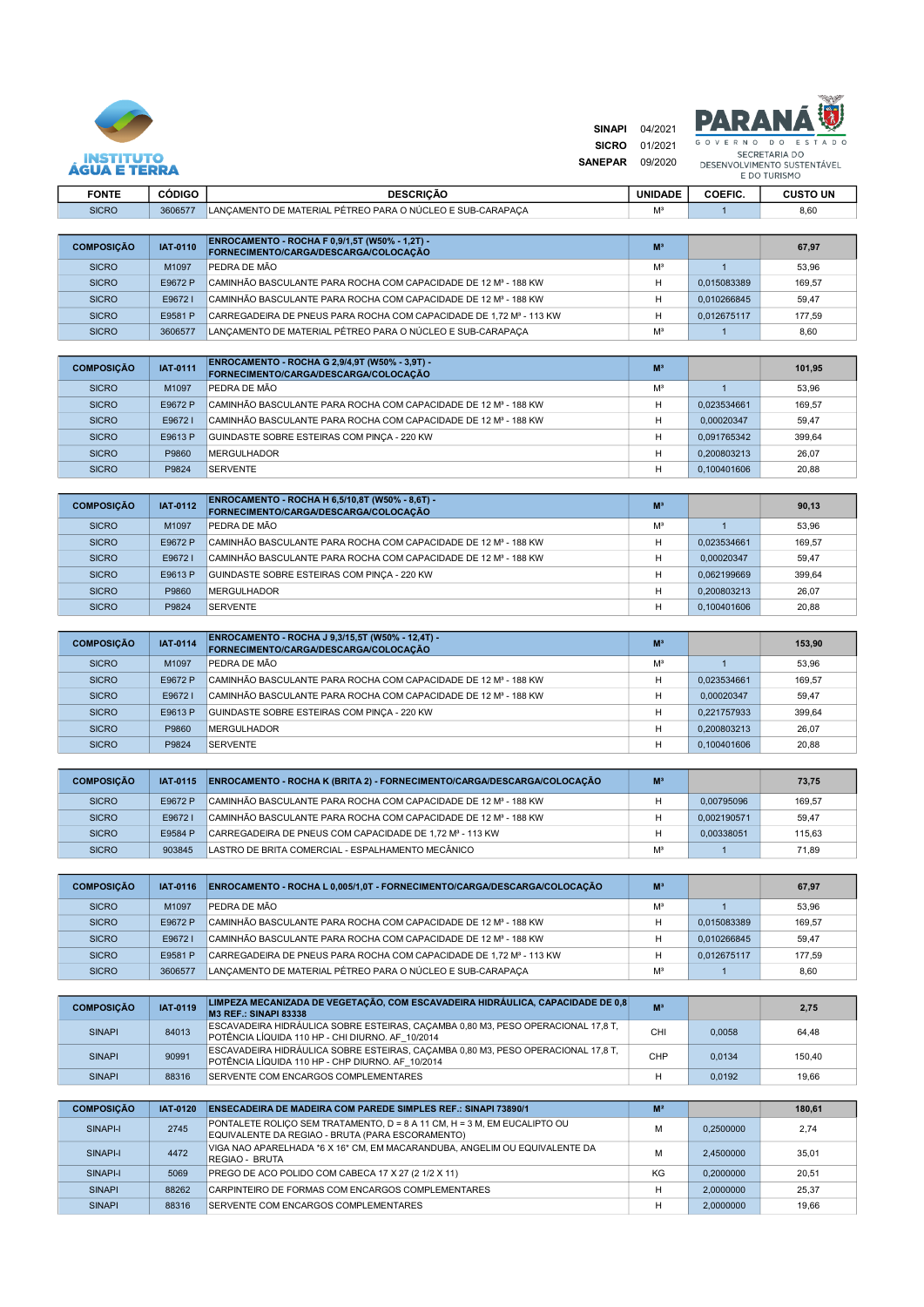| <u>INSTITUTO</u><br>ÁGUA E TERRA |                 | <b>SINAPI</b><br><b>SICRO</b><br>SANEPAR                                                                                                                                                                              | 04/2021<br>01/2021<br>09/2020 | PARAI          | GOVERNO DO ESTADO<br>SECRETARIA DO<br>DESENVOLVIMENTO SUSTENTÁVEL<br>E DO TURISMO |
|----------------------------------|-----------------|-----------------------------------------------------------------------------------------------------------------------------------------------------------------------------------------------------------------------|-------------------------------|----------------|-----------------------------------------------------------------------------------|
| <b>FONTE</b>                     | <b>CÓDIGO</b>   | <b>DESCRIÇÃO</b>                                                                                                                                                                                                      | <b>UNIDADE</b>                | COEFIC.        | <b>CUSTO UN</b>                                                                   |
|                                  |                 |                                                                                                                                                                                                                       |                               |                |                                                                                   |
| <b>COMPOSIÇÃO</b>                | IAT-0121        | LANCAMENTO DE MATERIAL PÉTREO MECANIZADO, COM FORNECIMENTO REF.: SICRO                                                                                                                                                | M <sup>3</sup>                |                | 62,58                                                                             |
|                                  |                 | 3606577<br>ESCAVADEIRA HIDRÁULICA SOBRE ESTEIRAS COM CAÇAMBA COM CAPACIDADE DE 1,56 M <sup>3</sup> -                                                                                                                  |                               |                |                                                                                   |
| <b>SICRO</b>                     | E9515 P         | 118 KW                                                                                                                                                                                                                | н                             | 0,009440511    | 180,31                                                                            |
| <b>SICRO</b>                     | E95151          | ESCAVADEIRA HIDRÁULICA SOBRE ESTEIRAS COM CACAMBA COM CAPACIDADE DE 1,56 M <sup>3</sup> -<br>118 KW                                                                                                                   | н                             | 0,004442593    | 83,85                                                                             |
| <b>SICRO</b>                     | E9541 P         | TRATOR DE ESTEIRAS COM LÂMINA - 259 KW                                                                                                                                                                                | н                             | 0,013883104    | 389,12                                                                            |
| <b>SICRO</b>                     | P9824           | <b>SERVENTE</b>                                                                                                                                                                                                       | н                             | 0,055532417    | 20,88                                                                             |
| <b>SICRO</b>                     | M1097           | PEDRA DE MÃO                                                                                                                                                                                                          | $M^3$                         | $\overline{1}$ | 53,96                                                                             |
|                                  |                 |                                                                                                                                                                                                                       |                               |                |                                                                                   |
| <b>COMPOSIÇÃO</b>                | IAT-0122        | DRENO LONGITUDINAL COM CAMADA DE BRITA COMERCIAL E TUBO DE PVC DN 50MM,<br>FORNECIMENTO E INSTALAÇÃO REF.: SICRO 2003611/2003821                                                                                      | M                             |                | 14,59                                                                             |
| <b>SICRO</b>                     | P9824           | <b>SERVENTE</b>                                                                                                                                                                                                       | н                             | 0,3            | 20,88                                                                             |
| <b>SICRO</b>                     | M0191           | <b>BRITA1</b>                                                                                                                                                                                                         | $M^3$                         | 0,045          | 67,62                                                                             |
| <b>SICRO</b>                     | M2050           | GEOTÊXTIL NÃO-TECIDO AGULHADO RT 09                                                                                                                                                                                   | $M^2$                         | 1,15           | 2,94                                                                              |
| <b>SICRO</b>                     | M3089           | ARAME LISO GALVANIZADO 18 BWG                                                                                                                                                                                         | ΚG                            | 0,001243333    | 10,46                                                                             |
| <b>SICRO</b>                     | M3093           | TELA DE NYLON GRAMATURA 60 FIOS                                                                                                                                                                                       | M <sup>2</sup>                | 0,013353333    | 18,96                                                                             |
| <b>SICRO</b>                     | M2137           | TUBO DE PVC RÍGIDO - D = 50 MM                                                                                                                                                                                        | М                             | 0,15           | 11,04                                                                             |
|                                  |                 |                                                                                                                                                                                                                       |                               |                |                                                                                   |
| <b>COMPOSICÃO</b>                | IAT-0123        | DEMOLIÇÃO DE MURO DE GABIÃO COM ESCAVADEIRA HIDRÁULICA REF.: SICRO 1600896                                                                                                                                            | M <sup>2</sup>                |                | 11,75                                                                             |
| <b>SICRO</b>                     | E9515 P         | ESCAVADEIRA HIDRÁULICA SOBRE ESTEIRAS COM CAÇAMBA COM CAPACIDADE DE 1,56 M <sup>3</sup> -<br>118 KW                                                                                                                   | н                             | 0,028686173    | 180,31                                                                            |
| <b>SICRO</b>                     | P9824           | <b>SERVENTE</b>                                                                                                                                                                                                       | н                             | 0,315547906    | 20,88                                                                             |
|                                  |                 |                                                                                                                                                                                                                       |                               |                |                                                                                   |
| <b>COMPOSIÇÃO</b>                | IAT-0124        | REMANEJAMENTO DE POSTES - LINHA DE TRANSMISSÃO REF.: DER-PR 844000                                                                                                                                                    | <b>UN</b>                     |                | 2.154,91                                                                          |
| <b>SINAPI</b>                    | 5928            | GUINDAUTO HIDRÁULICO, CAPACIDADE MÁXIMA DE CARGA 6200 KG, MOMENTO MÁXIMO DE<br>CARGA 11,7 TM, ALCANCE MÁXIMO HORIZONTAL 9,70 M, INCLUSIVE CAMINHÃO TOCO PBT<br>16.000 KG, POTÊNCIA DE 189 CV - CHP DIURNO. AF 06/2014 | CHP                           | 7,142857143    | 168,41                                                                            |
| <b>SINAPI</b>                    | 90776           | ENCARREGADO GERAL COM ENCARGOS COMPLEMENTARES                                                                                                                                                                         | н                             | 7,142857143    | 33,82                                                                             |
| <b>SINAPI</b>                    | 88316           | SERVENTE COM ENCARGOS COMPLEMENTARES                                                                                                                                                                                  | н                             | 28,57142857    | 19,66                                                                             |
| <b>SINAPI</b>                    | 90781           | TOPOGRAFO COM ENCARGOS COMPLEMENTARES                                                                                                                                                                                 | н                             | 7,142857143    | 20,82                                                                             |
|                                  |                 |                                                                                                                                                                                                                       |                               |                |                                                                                   |
| <b>COMPOSIÇÃO</b>                | IAT-0125        | ELABORAÇÃO DE PROJETO ESTRUTURAL EXECUTIVO, CANAL E TRAVESSIAS                                                                                                                                                        | <b>UN</b>                     |                | 36.530,00                                                                         |
| COTAÇÃO                          | COT0005         | PROJETO ESTRUTURAL EXECUTIVO - ESTRUTURAS EM CONCRETO ARMADO - CANAL DE<br><b>DRENAGEM</b>                                                                                                                            | UN                            | $\overline{1}$ | 36.530,00                                                                         |
|                                  |                 |                                                                                                                                                                                                                       |                               |                |                                                                                   |
| <b>COMPOSIÇÃO</b>                | <b>IAT-0117</b> | SINALIZAÇÃO DE TRÂNSITO - NOTURNA REF.: SINAPI 74221/1                                                                                                                                                                | M                             |                | 3,33                                                                              |
| SINAPI-I                         | 939             | FIO DE COBRE, SOLIDO, CLASSE 1, ISOLACAO EM PVC/A, ANTICHAMA BWF-B, 450/750V, SECAO                                                                                                                                   | М                             | 0,3            | 2,30                                                                              |
| SINAPI-I                         | 2705            | NOMINAL 2,5 MM2<br>ENERGIA ELETRICA ATE 2000 KWH INDUSTRIAL, SEM DEMANDA                                                                                                                                              | KW/H                          | 0,24           | 0,74                                                                              |
| SINAPI-I                         | 3753            | LAMPADA FLUORESCENTE TUBULAR T10, DE 20 OU 40 W, BIVOLT                                                                                                                                                               | UN                            | 0,009          | 9,26                                                                              |
| SINAPI-I                         | 4815            | BALDE VERMELHO PARA SINALIZACAO DE VIAS                                                                                                                                                                               | UN                            | 0,009          | 5,55                                                                              |
| SINAPI-I                         | 12294           | SOQUETE DE PORCELANA BASE E27, PARA USO AO TEMPO, PARA LAMPADAS                                                                                                                                                       | UN                            | 0,009          | 9,54                                                                              |
| <b>SINAPI</b>                    | 88264           | ELETRICISTA COM ENCARGOS COMPLEMENTARES                                                                                                                                                                               | н                             | 0,05           | 25,82                                                                             |
| <b>SINAPI</b>                    | 88316           | SERVENTE COM ENCARGOS COMPLEMENTARES                                                                                                                                                                                  | н                             | 0,05           | 19,66                                                                             |
|                                  |                 |                                                                                                                                                                                                                       |                               |                |                                                                                   |
| <b>COMPOSIÇÃO</b>                | IAT-0118        | SINALIZAÇÃO DE TRÂNSITO - PROVISÓRIA - COM UTILIZAÇÃO DE 5 VEZES REF.: SICRO                                                                                                                                          | <b>UN</b>                     |                | 99,89                                                                             |
| <b>SICRO</b>                     | E9568 P         | FURADEIRA DE IMPACTO DE 12,5 MM - 0,8 KW                                                                                                                                                                              | н                             | 0,03012        | 0,16                                                                              |
| <b>SICRO</b>                     | E9066 P         | GRUPO GERADOR - 13/14 KVA                                                                                                                                                                                             | н                             | 0,096386       | 9,50                                                                              |
| <b>SICRO</b>                     | E9623 P         | MÁQUINA DE BANCADA GUILHOTINA - 4 KW                                                                                                                                                                                  | н                             | 0,04016        | 10,21                                                                             |
| <b>SICRO</b>                     | E9622 P         | MÁQUINA DE BANCADA UNIVERSAL PARA CORTE DE CHAPA - 1,5 KW                                                                                                                                                             | н                             | 0,096386       | 4,54                                                                              |
| <b>SICRO</b>                     | P9801           | <b>AJUDANTE</b>                                                                                                                                                                                                       | н                             | 0,2            | 21,88                                                                             |
| <b>SICRO</b>                     | P9830           | <b>MONTADOR</b>                                                                                                                                                                                                       | н                             | 0,2            | 27,57                                                                             |
| <b>SICRO</b><br><b>SICRO</b>     | P9823<br>P9824  | SERRALHEIRO<br><b>SERVENTE</b>                                                                                                                                                                                        | н<br>н                        | 0,2<br>0,2     | 23,10<br>20,88                                                                    |
| <b>SICRO</b>                     | M1367           | CHAPA DE AÇO GALVANIZADO                                                                                                                                                                                              | КG                            | 2,355          | 7,36                                                                              |
| <b>SICRO</b>                     | M3236           | PELÍCULA RETRORREFLETIVA TIPO III + SI                                                                                                                                                                                | M <sup>2</sup>                | 0,2            | 295,93                                                                            |
| <b>SICRO</b>                     | 5212552         | PINTURA ELETROSTÁTICA A PÓ COM TINTA POLIESTER EM CHAPA DE AÇO                                                                                                                                                        | M <sup>2</sup>                | 0,2            | 14,82                                                                             |
| <b>SICRO</b>                     | 5914479         | TRANSPORTE COM CAMINHÃO CARROCERIA DE 15 T - RODOVIA PAVIMENTADA                                                                                                                                                      | <b>TKM</b>                    | 0,002355       | 0,43                                                                              |
| <b>SICRO</b>                     | 5915324         | TRANSPORTE COM CAMINHÃO CARROCERIA DE 5 T - RODOVIA PAVIMENTADA                                                                                                                                                       | <b>TKM</b>                    | 0,000078       | 0,76                                                                              |
|                                  |                 |                                                                                                                                                                                                                       |                               |                |                                                                                   |
| <b>COMPOSIÇÃO</b>                | IAT-0126        | DISPOSITIVO DE DIRECIONAMENTO OU BLOQUEIO TIPO TELA PLÁSTICA COM SUPORTE FIXO -<br>UTILIZAÇÃO DE 10 VEZES REF.: SICRO 5213840                                                                                         | M <sup>2</sup>                |                | 3,87                                                                              |
| <b>SICRO</b>                     | P9808           | CARPINTEIRO                                                                                                                                                                                                           | н                             | 0,03           | 26,27                                                                             |
| <b>SICRO</b>                     | P9824           | <b>SERVENTE</b>                                                                                                                                                                                                       | н                             | 0,03           | 20,88                                                                             |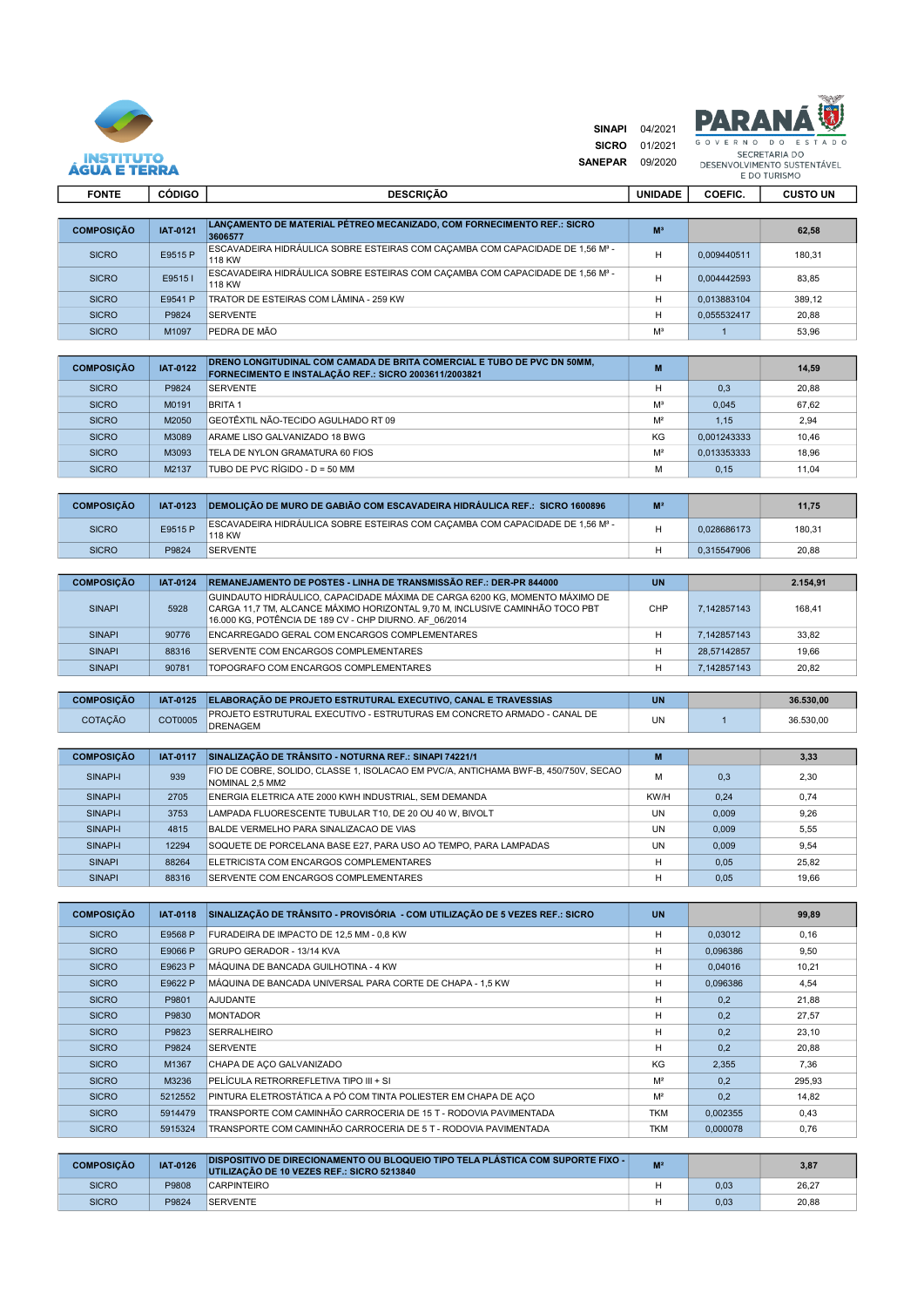| <u>INSTITUTO</u><br>AGUA E TERRA |                  | SINAPI<br><b>SICRO</b><br><b>SANEPAR 09/2020</b>                                                                                        | 04/2021<br>01/2021 | DARA           | GOVERNO DO ESTADO<br>SECRETARIA DO<br>DESENVOLVIMENTO SUSTENTAVEL<br>E DO TURISMO |
|----------------------------------|------------------|-----------------------------------------------------------------------------------------------------------------------------------------|--------------------|----------------|-----------------------------------------------------------------------------------|
| <b>FONTE</b>                     | <b>CODIGO</b>    | <b>DESCRICÃO</b>                                                                                                                        | <b>UNIDADE</b>     | COEFIC.        | <b>CUSTO UN</b>                                                                   |
| <b>SICRO</b>                     | M0284            | CAIBRO DE PINHO DE 7,5 X 7,5 CM                                                                                                         | м                  | 0,151686       | 12,17                                                                             |
|                                  |                  |                                                                                                                                         |                    |                |                                                                                   |
| <b>SICRO</b>                     | M1205            | PREGO DE FERRO                                                                                                                          | КG                 | 0,048486       | 10,60                                                                             |
| <b>SICRO</b>                     | M0053            | TELA PLÁSTICA PARA TAPUME COR LARANJA - L = 1,2 M                                                                                       | м                  | 0,105036       | 1,18                                                                              |
|                                  |                  | EXECUÇÃO DE REMENDO DE PAVIMENTO PROFUNDO COM CONCRETO ASFÁLTICO USINADO                                                                |                    |                |                                                                                   |
| <b>COMPOSIÇÃO</b>                | IAT-0127         | A QUENTE                                                                                                                                | M <sup>3</sup>     |                | 904,45                                                                            |
| SINAPI-I                         | 1518             | CONCRETO BETUMINOSO USINADO A QUENTE (CBUQ) PARA PAVIMENTACAO ASFALTICA,<br>PADRAO DNIT, FAIXA C, COM CAP 50/70 - AQUISICAO POSTO USINA | T                  | 2,5548         | 340,00                                                                            |
| <b>SINAPI</b>                    | 88314            | RASTELEIRO COM ENCARGOS COMPLEMENTARES                                                                                                  | н                  | 0,8072         | 18,04                                                                             |
| <b>SICRO</b>                     | E9556 P          | COMPACTADOR MANUAL DE PLACA VIBRATÓRIA - 3 KW                                                                                           | н                  | $\mathbf{1}$   | 5,40                                                                              |
| <b>SINAPI</b>                    | 88316            | SERVENTE COM ENCARGOS COMPLEMENTARES                                                                                                    | н                  | 0,8072         | 19,66                                                                             |
|                                  |                  |                                                                                                                                         |                    |                |                                                                                   |
| <b>COMPOSIÇÃO</b>                | <b>IAT-0072</b>  | ARRANCAMENTO DE MEIO FIO DE CONCRETO (REF. SMOP PAV-071)                                                                                | M                  |                | 14,83                                                                             |
| <b>SINAPI</b>                    | 88316            | SERVENTE COM ENCARGOS COMPLEMENTARES                                                                                                    | H                  | 0,56           | 19,66                                                                             |
|                                  |                  | CARGA E DESCARGA MECANIZADAS DE ENTULHO EM CAMINHÃO BASCULANTE 6M <sup>3</sup> REF.:                                                    |                    |                |                                                                                   |
| <b>COMPOSIÇÃO</b>                | IAT-0139         | <b>SINAPI 72898</b>                                                                                                                     | M <sub>3</sub>     | $\mathbf{1}$   | 3,83                                                                              |
|                                  |                  |                                                                                                                                         |                    |                |                                                                                   |
| <b>COMPOSIÇÃO</b>                | IAT-0073         | FORNECIMENTO E INSTALAÇÃO DE PISO DE MADEIRA PARA PARASSARELA METÁLICA                                                                  | M <sub>2</sub>     |                | 448,12                                                                            |
| <b>COTACÃO</b>                   | COT0057          | PISO DE MADEIRA PARA PASSARELA METÁLICA - MATERIAL                                                                                      | m                  | 10             | 31,45                                                                             |
| <b>SINAPI</b>                    | 88239            | AJUDANTE DE CARPINTEIRO COM ENCARGOS COMPLEMENTARES                                                                                     | н                  | 0,8            | 21,22                                                                             |
| <b>SINAPI</b>                    | 88262            | CARPINTEIRO DE FORMAS COM ENCARGOS COMPLEMENTARES                                                                                       | н                  | 0,14           | 25,37                                                                             |
|                                  |                  | PARAFUSO M16 EM ACO GALVANIZADO, COMPRIMENTO = 150 MM, DIAMETRO = 16 MM, ROSCA                                                          |                    |                |                                                                                   |
| SINAPI-I                         | 441              | MAQUINA, CABECA QUADRADA                                                                                                                | UN                 | 15             | 7,54                                                                              |
|                                  |                  |                                                                                                                                         |                    |                |                                                                                   |
| <b>COMPOSIÇÃO</b>                | <b>IAT-0074</b>  | ENTRADA PROVISORIA DE ENERGIA ELETRICA AEREA TRIFASICA 40A EM POSTE MADEIRA<br>(REF. SINAPI 41598)                                      | <b>UD</b>          |                | 1.993,65                                                                          |
| SINAPI-I                         | 406              | FITA ACO INOX PARA CINTAR POSTE, L = 19 MM, E = 0,5 MM (ROLO DE 30M)                                                                    | UN                 | 0,1333333      | 72,69                                                                             |
| SINAPI-I                         | 420              | CINTA CIRCULAR EM ACO GALVANIZADO DE 150 MM DE DIAMETRO PARA FIXACAO DE CAIXA                                                           | UN                 | 2,0000000      | 17,68                                                                             |
|                                  |                  | MEDICAO, INCLUI PARAFUSOS E PORCAS                                                                                                      |                    |                |                                                                                   |
| SINAPI-I                         | 857              | CABO DE COBRE NU 16 MM2 MEIO-DURO<br>FIO DE COBRE, SOLIDO, CLASSE 1, ISOLACAO EM PVC/A, ANTICHAMA BWF-B, 450/750V, SECAO                | м                  | 3,0000000      | 13,25                                                                             |
| SINAPI-I                         | 937              | NOMINAL 10 MM2                                                                                                                          | м                  | 27,0000000     | 8,89                                                                              |
| SINAPI-I                         | 1062             | CAIXA INTERNA/EXTERNA DE MEDICAO PARA 1 MEDIDOR TRIFASICO, COM VISOR, EM CHAPA                                                          | UN                 | 1,0000000      | 311,31                                                                            |
|                                  |                  | DE ACO 18 USG (PADRAO DA CONCESSIONARIA LOCAL)<br>ARMACAO VERTICAL COM HASTE E CONTRA-PINO, EM CHAPA DE ACO GALVANIZADO 3/16",          |                    |                |                                                                                   |
| SINAPI-I                         | 1096             | COM 4 ESTRIBOS E 4 ISOLADORES                                                                                                           | UN                 | 2,0000000      | 58,67                                                                             |
| SINAPI-I                         | 1539             | CONECTOR METALICO TIPO PARAFUSO FENDIDO (SPLIT BOLT), PARA CABOS ATE 16 MM2                                                             | UN                 | 8,0000000      | 6,90                                                                              |
| SINAPI-I                         | 1892             | LUVA EM PVC RIGIDO ROSCAVEL, DE 1", PARA ELETRODUTO                                                                                     | UN                 | 4.0000000      | 1,84                                                                              |
| SINAPI-I                         | 2392             | DISJUNTOR TIPO NEMA, TRIPOLAR 10 ATE 50A, TENSAO MAXIMA DE 415 V                                                                        | UN                 | 1,0000000      | 75,72                                                                             |
| SINAPI-I                         | 2685             | ELETRODUTO DE PVC RIGIDO ROSCAVEL DE 1", SEM LUVA                                                                                       | м                  | 8.0000000      | 5,99                                                                              |
| SINAPI-I                         | 2731             | POSTE ROLICO DE MADEIRA TRATADA, D = 20 A 25 CM, H = 12,00 M, EM EUCALIPTO OU<br>EQUIVALENTE DA REGIAO                                  | M                  | 7,9600000      | 78,28                                                                             |
|                                  |                  | IEM PROCESSO DE DESATIVACAO! HASTE DE ATERRAMENTO EM ACO COM 3,00 M DE                                                                  |                    |                |                                                                                   |
| SINAPI-I                         | 3379             | COMPRIMENTO E DN = 5/8", REVESTIDA COM BAIXA CAMADA DE COBRE, SEM CONECTOR                                                              | UN                 | 1.0000000      | 34,71                                                                             |
| SINAPI-I                         | 4346             | PARAFUSO DE FERRO POLIDO, SEXTAVADO, COM ROSCA PARCIAL, DIAMETRO 5/8",<br>COMPRIMENTO 6", COM PORCA E ARRUELA DE PRESSAO MEDIA          | UN                 | 2.0000000      | 8,34                                                                              |
| SINAPI-I                         | 11267            | ARRUELA LISA, REDONDA, DE LATAO POLIDO, DIAMETRO NOMINAL 5/8", DIAMETRO EXTERNO =                                                       | UN                 | 2,0000000      | 0,90                                                                              |
|                                  |                  | 34 MM, DIAMETRO DO FURO = 17 MM, ESPESSURA = *2,5* MM                                                                                   |                    |                |                                                                                   |
| SINAPI-I                         | 12034            | CURVA 180 GRAUS, DE PVC RIGIDO ROSCAVEL, DE 3/4", PARA ELETRODUTO                                                                       | UN                 | 2,0000000      | 5,21                                                                              |
| SINAPI-I                         | 39176            | BUCHA EM ALUMINIO, COM ROSCA, DE 1", PARA ELETRODUTO                                                                                    | UN                 | 2,0000000      | 0,98                                                                              |
| SINAPI-I                         | 39210            | ARRUELA EM ALUMINIO, COM ROSCA, DE 1", PARA ELETRODUTO                                                                                  | UN                 | 2,0000000      | 0,73                                                                              |
| <b>SINAPI</b>                    | 88264            | ELETRICISTA COM ENCARGOS COMPLEMENTARES                                                                                                 | н                  | 8,0000000      | 25,82                                                                             |
| <b>SINAPI</b>                    | 88316            | SERVENTE COM ENCARGOS COMPLEMENTARES                                                                                                    | н                  | 8,0000000      | 19,66                                                                             |
|                                  |                  |                                                                                                                                         |                    |                |                                                                                   |
| <b>COMPOSIÇÃO</b>                | IAT-0075         | PASSARELA METÁLICA CANAL MATINHOS, INCLUSO FORNECIMENTO E INSTALAÇÃO                                                                    | <b>UD</b>          |                | 1.168.377,60                                                                      |
| COTAÇÃO                          | COT0067          | PASSARELA METÁLICA - CANAL MATINHOS - 60M                                                                                               | UD                 | $\mathbf{1}$   | 1.168.377,60                                                                      |
| <b>COMPOSIÇÃO</b>                | <b>IAT-0103B</b> | INSTALAÇÃO DE FORMAS TÊXTEIS TIPO BOLSA NÃO-GABARITADA                                                                                  | M <sup>3</sup>     |                | 603,88                                                                            |
| <b>COTAÇÃO</b>                   | COT0003          | FORMA TÊXTIL TIPO BOLSA                                                                                                                 | M <sup>3</sup>     | $\overline{1}$ | 240,13                                                                            |
| <b>SICRO</b>                     | E9519 P          | BETONEIRA COM MOTOR A GASOLINA COM CAPACIDADE DE 600 L - 10 KW                                                                          | H                  | 0,276243094    | 39,26                                                                             |
| <b>SICRO</b>                     | E9071 P          | TRANSPORTADOR MANUAL CARRINHO DE MÃO COM CAPACIDADE DE 80 L                                                                             | н                  | 0,906077348    | 0,31                                                                              |
|                                  |                  |                                                                                                                                         |                    |                |                                                                                   |
| <b>SICRO</b>                     | E90711           | TRANSPORTADOR MANUAL CARRINHO DE MÃO COM CAPACIDADE DE 80 L                                                                             | н                  | 0,198895028    | 0,21                                                                              |
| <b>SICRO</b>                     | E9064 P          | TRANSPORTADOR MANUAL GERICA COM CAPACIDADE DE 180 L                                                                                     | н                  | 0,306629834    | 0,80                                                                              |
| <b>SICRO</b>                     | E9064 I          | TRANSPORTADOR MANUAL GERICA COM CAPACIDADE DE 180 L                                                                                     | н                  | 0,522099448    | 0,54                                                                              |
| <b>SICRO</b>                     | P9821            | PEDREIRO                                                                                                                                | н                  | 0,276243094    | 26,21                                                                             |
| <b>SICRO</b>                     | P9824            | <b>SERVENTE</b>                                                                                                                         | н                  | 3,840827761    | 20,88                                                                             |
| <b>SINAPI</b>                    | 90776            | ENCARREGADO GERAL COM ENCARGOS COMPLEMENTARES                                                                                           | н                  | 0,320861491    | 33,82                                                                             |

SINAPI 88377 OPERADOR DE BETONEIRA ESTACIONÁRIA/MISTURADOR COM ENCARGOS COMPLEMENTARES H 0,160430746 19,45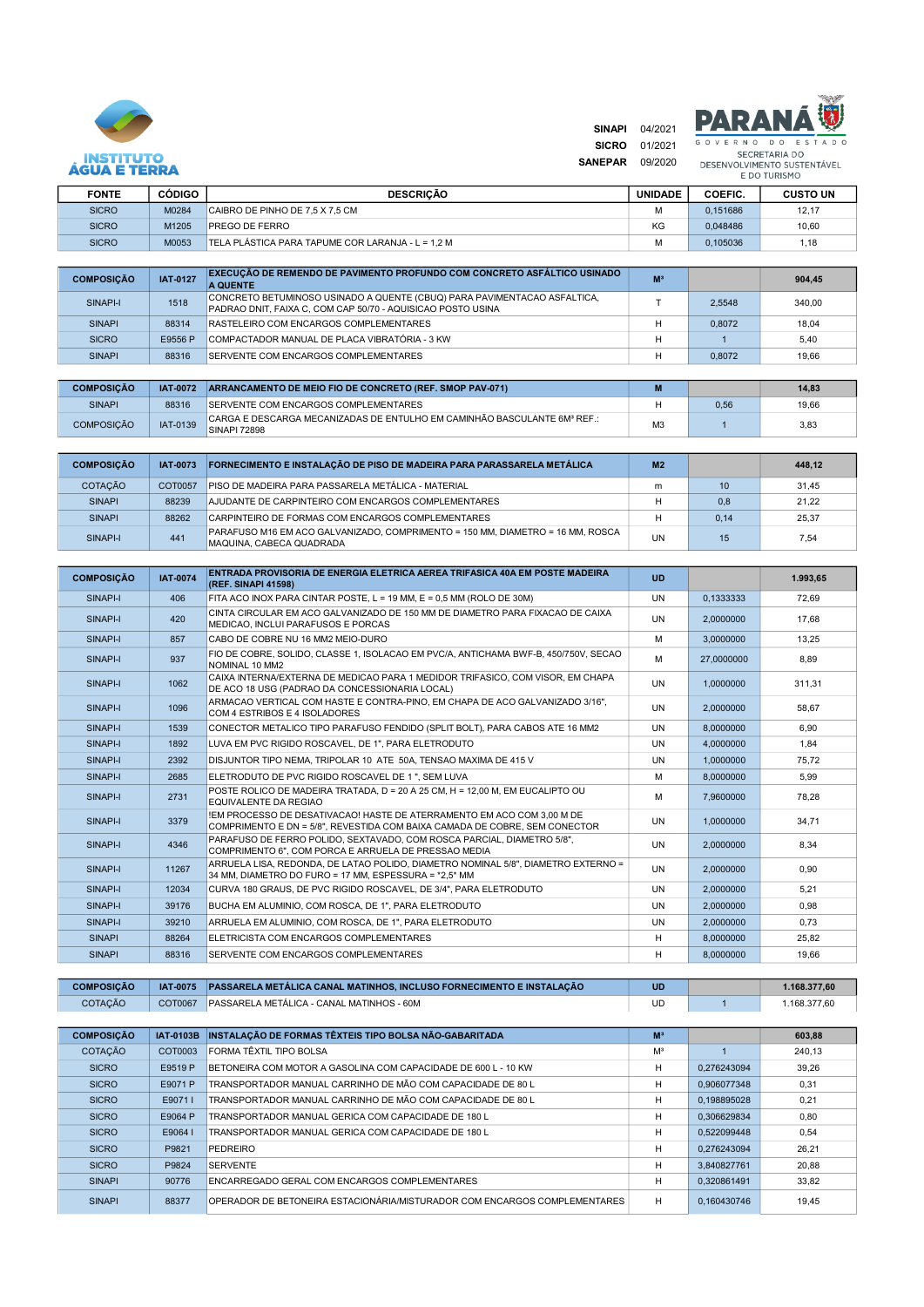| <b>INSTITUTO<br/>ÁGUA E TERRA</b> |  |
|-----------------------------------|--|



| <b>SINAPI</b><br>90781<br>TOPOGRAFO COM ENCARGOS COMPLEMENTARES<br>н<br>0,160430746<br>20,82<br>Н<br>SINAPI-I<br>244<br><b>AUXILIAR DE TOPOGRAFO</b><br>0,320861491<br>7,96<br>0,54<br>SINAPI-I<br>1379<br>CIMENTO PORTLAND COMPOSTO CP II-32<br>ΚG<br>250<br><b>SICRO</b><br>AREIA MÉDIA LAVADA<br>M <sup>3</sup><br>M0082<br>0,56875<br>81,70<br><b>SICRO</b><br>AREIA FINA<br>M <sup>3</sup><br>57,43<br>M0080<br>0,4425<br><b>SICRO</b><br>M0026<br>ADITIVO AGLUTINANTE PARA ARGAMASSA<br>5,38<br>Г<br>$\mathbf{1}$<br>CARGA, MANOBRA E DESCARGA DE MATERIAIS DIVERSOS EM CAMINHÃO CARROCERIA DE 15<br>T<br><b>SICRO</b><br>5914655<br>0,25<br>24,01<br>T - CARGA E DESCARGA MANUAIS<br>CARGA, MANOBRA E DESCARGA DE AGREGADOS OU SOLOS EM CAMINHÃO BASCULANTE DE<br>T.<br><b>SICRO</b><br>5914647<br>0,91<br>0,93<br>10 M <sup>3</sup> - CARGA COM CARREGADEIRA DE 3,40 M <sup>3</sup> (EXCLUSA) E DESCARGA LIVRE<br>CARGA, MANOBRA E DESCARGA DE MATERIAIS DIVERSOS EM CAMINHÃO CARROCERIA DE 15<br><b>SICRO</b><br>5914655<br>Τ<br>0,001<br>24,01<br>T - CARGA E DESCARGA MANUAIS<br>CARGA, MANOBRA E DESCARGA DE AGREGADOS OU SOLOS EM CAMINHÃO BASCULANTE DE<br>5914647<br>T<br>0,93<br><b>SICRO</b><br>0,708<br>10 M <sup>3</sup> - CARGA COM CARREGADEIRA DE 3,40 M <sup>3</sup> (EXCLUSA) E DESCARGA LIVRE<br>BOMBA DE INJEÇÃO DE ARGAMASSA E NATA COM CAPACIDADE DE 50 L/MIN E MISTURADOR<br>н<br><b>SICRO</b><br>E9621 P<br>0,333333333<br>75,08<br>COM TAMBOR DE 150 L - 12,5 KW<br>FORNECIMENTO E PLANTIO DE ÁRVORE - ANGELIM ROSA D=5CM/H=2,0M - (REF. SMOP - PAI-<br><b>COMPOSIÇÃO</b><br><b>IAT-0077</b><br><b>UD</b><br>155,82<br>075)<br>COTAÇÃO<br>COT0064<br>PAISAGISMO - ANGELIM ROSA<br>93,82<br>UD<br>$\mathbf{1}$<br>SINAPI-I<br>7253<br>171,42<br>TERRA VEGETAL (GRANEL)<br>M3<br>0,205<br><b>SINAPI</b><br>88441<br>JARDINEIRO COM ENCARGOS COMPLEMENTARES<br>н<br>0,26<br>24,72<br>88316<br>н<br>19,66<br><b>SINAPI</b><br>SERVENTE COM ENCARGOS COMPLEMENTARES<br>1,04<br>COVA SOBRE RESTINGA PARA PLANTAÇÃO DE ESPÉCIES ARBUSTIVAS, D=0,50M, PROF.<br><b>COMPOSIÇÃO</b><br><b>IAT-0078</b><br><b>UD</b><br>6, 10<br>0,40M<br>93358<br>ESCAVAÇÃO MANUAL DE VALA COM PROFUNDIDADE MENOR OU IGUAL A 1,30 M. AF_02/2021<br>M <sub>3</sub><br><b>SINAPI</b><br>0,078539816<br>77,77<br>ARRANCAMENTO E REASSENTAMENTO DE BLOCOS SEXTAVADOS, E = 8,0CM, COM<br><b>COMPOSIÇÃO</b><br>IAT-0131<br>M <sup>2</sup><br>84,87<br>FORNECIMENTO DE MATERIAL (REF.: SMOP-PAI-032)<br><b>SINAPI</b><br>88309<br>PEDREIRO COM ENCARGOS COMPLEMENTARES<br>1,2<br>25,60<br>н<br>88316<br><b>SINAPI</b><br>SERVENTE COM ENCARGOS COMPLEMENTARES<br>н<br>0,43<br>19,66<br>1379<br>CIMENTO PORTLAND COMPOSTO CP II-32<br>0,54<br>SINAPI-I<br>ΚG<br>1,9<br>370<br>SINAPI-I<br>AREIA MEDIA - POSTO JAZIDA/FORNECEDOR (RETIRADO NA JAZIDA, SEM TRANSPORTE)<br>M3<br>0,065<br>68,59<br>BLOQUETE/PISO INTERTRAVADO DE CONCRETO - MODELO SEXTAVADO / HEXAGONAL, 25 CM X<br>SINAPI-I<br>712<br>M <sub>2</sub><br>1,0174<br>39,55<br>25 CM, E = 8 CM, RESISTENCIA DE 35 MPA (NBR 9781), COR NATURAL<br>CARGA, MANOBRA E ASSENTAMENTO DE GALERIAS PRÉ MOLDADAS EM CAMINHÃO<br><b>COMPOSIÇÃO</b><br>IAT-0132<br>T<br>16,55<br>CARROCERIA COM GUINDAUTO COM CAPACIDADE DE 20 T.M<br><b>SICRO</b><br>E9686 P<br>CAMINHÃO CARROCERIA COM GUINDAUTO COM CAPACIDADE DE 20 T.M - 136 KW<br>н<br>0,065061809<br>191,86<br>H<br><b>SICRO</b><br>P9824<br><b>SERVENTE</b><br>0.195185426<br>20,88<br>LOCAÇÃO DE 20 BANHEIROS QUÍMICOS PARA AS FRENTES DE SERVIÇO, INCLUINDO LIMPEZA<br><b>COMPOSIÇÃO</b><br>MÊS<br>IAT-0133<br>41.012,28<br>DIÁRIA, FRETE E INSTALAÇÃO<br>COTAÇÃO<br>MÊS<br>COT0092<br>LOCAÇÃO DE 20 BANHEIROS QUÍMICOS, INCLUINDO LIMPEZA DIÁRIA<br>41.012,28<br>$\mathbf{1}$<br>TRANSPORTE DE MATERIAL PÉTREO PARA A EXECUCAÇÃO DE MOLHE COM CAMINHÃO<br><b>COMPOSIÇÃO</b><br>IAT-0134<br><b>TKM</b><br>1,52<br>BASCULANTE DE 12 M <sup>3</sup> - CAMINHO DE SERVIÇO PAVIMENTADO<br><b>SICRO</b><br>E9672 P<br>CAMINHÃO BASCULANTE PARA ROCHA COM CAPACIDADE DE 12 M <sup>3</sup> - 188 KW<br>н<br>0,009001966<br>169,57<br><b>COMPOSIÇÃO</b><br>TRANSPORTE COM CAMINHÃO BASCULANTE DE 12 M <sup>3</sup> - RODOVIA PAVIMENTADA<br>IAT-0136<br><b>TKM</b><br>0,56<br>н<br><b>SICRO</b><br>E9672 P<br>CAMINHÃO BASCULANTE PARA ROCHA COM CAPACIDADE DE 12 Mª - 188 KW<br>0.00334672<br>169,57<br><b>COMPOSIÇÃO</b><br><b>ELABORAÇÃO DE AS BUILT</b><br>н<br>63.134,72<br>IAT-0137<br>SINAPI-I<br>2358<br>DESENHISTA PROJETISTA<br>н<br>2816<br>22,42<br>CAIXA DE INSPEÇÃO EM CONCRETO PRÉ MOLDADO, QUADRADA, COM TAMPA, 60 X 60 CM (L X<br><b>COMPOSIÇÃO</b><br>IAT-0138<br><b>UND</b><br>311,38<br>H), E = 5 CM REF.: SINAPI 74166/1<br>SINAPI-I<br>370<br>AREIA MEDIA - POSTO JAZIDA/FORNECEDOR (RETIRADO NA JAZIDA, SEM TRANSPORTE)<br>0,002<br>M3<br>68,59<br>SINAPI-I<br>$\overline{2}$<br>0,54<br>1379<br>CIMENTO PORTLAND COMPOSTO CP II-32<br>ΚG<br>CAIXA DE CONCRETO ARMADO PRE-MOLDADO, COM FUNDO E TAMPA, DIMENSOES DE 0,60 X<br>SINAPI-I<br>41629<br>UN<br>$\mathbf{1}$ | <b>FONTE</b> | <b>CÓDIGO</b> | <b>DESCRIÇÃO</b> | <b>UNIDADE</b> | COEFIC. | <b>CUSTO UN</b> |
|-------------------------------------------------------------------------------------------------------------------------------------------------------------------------------------------------------------------------------------------------------------------------------------------------------------------------------------------------------------------------------------------------------------------------------------------------------------------------------------------------------------------------------------------------------------------------------------------------------------------------------------------------------------------------------------------------------------------------------------------------------------------------------------------------------------------------------------------------------------------------------------------------------------------------------------------------------------------------------------------------------------------------------------------------------------------------------------------------------------------------------------------------------------------------------------------------------------------------------------------------------------------------------------------------------------------------------------------------------------------------------------------------------------------------------------------------------------------------------------------------------------------------------------------------------------------------------------------------------------------------------------------------------------------------------------------------------------------------------------------------------------------------------------------------------------------------------------------------------------------------------------------------------------------------------------------------------------------------------------------------------------------------------------------------------------------------------------------------------------------------------------------------------------------------------------------------------------------------------------------------------------------------------------------------------------------------------------------------------------------------------------------------------------------------------------------------------------------------------------------------------------------------------------------------------------------------------------------------------------------------------------------------------------------------------------------------------------------------------------------------------------------------------------------------------------------------------------------------------------------------------------------------------------------------------------------------------------------------------------------------------------------------------------------------------------------------------------------------------------------------------------------------------------------------------------------------------------------------------------------------------------------------------------------------------------------------------------------------------------------------------------------------------------------------------------------------------------------------------------------------------------------------------------------------------------------------------------------------------------------------------------------------------------------------------------------------------------------------------------------------------------------------------------------------------------------------------------------------------------------------------------------------------------------------------------------------------------------------------------------------------------------------------------------------------------------------------------------------------------------------------------------------------------------------------------------------------------------------------------------------------------------------------------------------------------------------------------------------------------------------------------------------------------------------------------------------------------------------------------------------------------------------------------------------------------------------------------------------------------------------------------------------------------------------------------------------------------------------------------------------------------------------------------------------------------------------------------------------------------------------------------------------------------------------------------------------------------------------------------------------------------------------------------------------------------------------------------------|--------------|---------------|------------------|----------------|---------|-----------------|
|                                                                                                                                                                                                                                                                                                                                                                                                                                                                                                                                                                                                                                                                                                                                                                                                                                                                                                                                                                                                                                                                                                                                                                                                                                                                                                                                                                                                                                                                                                                                                                                                                                                                                                                                                                                                                                                                                                                                                                                                                                                                                                                                                                                                                                                                                                                                                                                                                                                                                                                                                                                                                                                                                                                                                                                                                                                                                                                                                                                                                                                                                                                                                                                                                                                                                                                                                                                                                                                                                                                                                                                                                                                                                                                                                                                                                                                                                                                                                                                                                                                                                                                                                                                                                                                                                                                                                                                                                                                                                                                                                                                                                                                                                                                                                                                                                                                                                                                                                                                                                                                                                           |              |               |                  |                |         |                 |
|                                                                                                                                                                                                                                                                                                                                                                                                                                                                                                                                                                                                                                                                                                                                                                                                                                                                                                                                                                                                                                                                                                                                                                                                                                                                                                                                                                                                                                                                                                                                                                                                                                                                                                                                                                                                                                                                                                                                                                                                                                                                                                                                                                                                                                                                                                                                                                                                                                                                                                                                                                                                                                                                                                                                                                                                                                                                                                                                                                                                                                                                                                                                                                                                                                                                                                                                                                                                                                                                                                                                                                                                                                                                                                                                                                                                                                                                                                                                                                                                                                                                                                                                                                                                                                                                                                                                                                                                                                                                                                                                                                                                                                                                                                                                                                                                                                                                                                                                                                                                                                                                                           |              |               |                  |                |         |                 |
|                                                                                                                                                                                                                                                                                                                                                                                                                                                                                                                                                                                                                                                                                                                                                                                                                                                                                                                                                                                                                                                                                                                                                                                                                                                                                                                                                                                                                                                                                                                                                                                                                                                                                                                                                                                                                                                                                                                                                                                                                                                                                                                                                                                                                                                                                                                                                                                                                                                                                                                                                                                                                                                                                                                                                                                                                                                                                                                                                                                                                                                                                                                                                                                                                                                                                                                                                                                                                                                                                                                                                                                                                                                                                                                                                                                                                                                                                                                                                                                                                                                                                                                                                                                                                                                                                                                                                                                                                                                                                                                                                                                                                                                                                                                                                                                                                                                                                                                                                                                                                                                                                           |              |               |                  |                |         |                 |
|                                                                                                                                                                                                                                                                                                                                                                                                                                                                                                                                                                                                                                                                                                                                                                                                                                                                                                                                                                                                                                                                                                                                                                                                                                                                                                                                                                                                                                                                                                                                                                                                                                                                                                                                                                                                                                                                                                                                                                                                                                                                                                                                                                                                                                                                                                                                                                                                                                                                                                                                                                                                                                                                                                                                                                                                                                                                                                                                                                                                                                                                                                                                                                                                                                                                                                                                                                                                                                                                                                                                                                                                                                                                                                                                                                                                                                                                                                                                                                                                                                                                                                                                                                                                                                                                                                                                                                                                                                                                                                                                                                                                                                                                                                                                                                                                                                                                                                                                                                                                                                                                                           |              |               |                  |                |         |                 |
|                                                                                                                                                                                                                                                                                                                                                                                                                                                                                                                                                                                                                                                                                                                                                                                                                                                                                                                                                                                                                                                                                                                                                                                                                                                                                                                                                                                                                                                                                                                                                                                                                                                                                                                                                                                                                                                                                                                                                                                                                                                                                                                                                                                                                                                                                                                                                                                                                                                                                                                                                                                                                                                                                                                                                                                                                                                                                                                                                                                                                                                                                                                                                                                                                                                                                                                                                                                                                                                                                                                                                                                                                                                                                                                                                                                                                                                                                                                                                                                                                                                                                                                                                                                                                                                                                                                                                                                                                                                                                                                                                                                                                                                                                                                                                                                                                                                                                                                                                                                                                                                                                           |              |               |                  |                |         |                 |
|                                                                                                                                                                                                                                                                                                                                                                                                                                                                                                                                                                                                                                                                                                                                                                                                                                                                                                                                                                                                                                                                                                                                                                                                                                                                                                                                                                                                                                                                                                                                                                                                                                                                                                                                                                                                                                                                                                                                                                                                                                                                                                                                                                                                                                                                                                                                                                                                                                                                                                                                                                                                                                                                                                                                                                                                                                                                                                                                                                                                                                                                                                                                                                                                                                                                                                                                                                                                                                                                                                                                                                                                                                                                                                                                                                                                                                                                                                                                                                                                                                                                                                                                                                                                                                                                                                                                                                                                                                                                                                                                                                                                                                                                                                                                                                                                                                                                                                                                                                                                                                                                                           |              |               |                  |                |         |                 |
|                                                                                                                                                                                                                                                                                                                                                                                                                                                                                                                                                                                                                                                                                                                                                                                                                                                                                                                                                                                                                                                                                                                                                                                                                                                                                                                                                                                                                                                                                                                                                                                                                                                                                                                                                                                                                                                                                                                                                                                                                                                                                                                                                                                                                                                                                                                                                                                                                                                                                                                                                                                                                                                                                                                                                                                                                                                                                                                                                                                                                                                                                                                                                                                                                                                                                                                                                                                                                                                                                                                                                                                                                                                                                                                                                                                                                                                                                                                                                                                                                                                                                                                                                                                                                                                                                                                                                                                                                                                                                                                                                                                                                                                                                                                                                                                                                                                                                                                                                                                                                                                                                           |              |               |                  |                |         |                 |
|                                                                                                                                                                                                                                                                                                                                                                                                                                                                                                                                                                                                                                                                                                                                                                                                                                                                                                                                                                                                                                                                                                                                                                                                                                                                                                                                                                                                                                                                                                                                                                                                                                                                                                                                                                                                                                                                                                                                                                                                                                                                                                                                                                                                                                                                                                                                                                                                                                                                                                                                                                                                                                                                                                                                                                                                                                                                                                                                                                                                                                                                                                                                                                                                                                                                                                                                                                                                                                                                                                                                                                                                                                                                                                                                                                                                                                                                                                                                                                                                                                                                                                                                                                                                                                                                                                                                                                                                                                                                                                                                                                                                                                                                                                                                                                                                                                                                                                                                                                                                                                                                                           |              |               |                  |                |         |                 |
|                                                                                                                                                                                                                                                                                                                                                                                                                                                                                                                                                                                                                                                                                                                                                                                                                                                                                                                                                                                                                                                                                                                                                                                                                                                                                                                                                                                                                                                                                                                                                                                                                                                                                                                                                                                                                                                                                                                                                                                                                                                                                                                                                                                                                                                                                                                                                                                                                                                                                                                                                                                                                                                                                                                                                                                                                                                                                                                                                                                                                                                                                                                                                                                                                                                                                                                                                                                                                                                                                                                                                                                                                                                                                                                                                                                                                                                                                                                                                                                                                                                                                                                                                                                                                                                                                                                                                                                                                                                                                                                                                                                                                                                                                                                                                                                                                                                                                                                                                                                                                                                                                           |              |               |                  |                |         |                 |
|                                                                                                                                                                                                                                                                                                                                                                                                                                                                                                                                                                                                                                                                                                                                                                                                                                                                                                                                                                                                                                                                                                                                                                                                                                                                                                                                                                                                                                                                                                                                                                                                                                                                                                                                                                                                                                                                                                                                                                                                                                                                                                                                                                                                                                                                                                                                                                                                                                                                                                                                                                                                                                                                                                                                                                                                                                                                                                                                                                                                                                                                                                                                                                                                                                                                                                                                                                                                                                                                                                                                                                                                                                                                                                                                                                                                                                                                                                                                                                                                                                                                                                                                                                                                                                                                                                                                                                                                                                                                                                                                                                                                                                                                                                                                                                                                                                                                                                                                                                                                                                                                                           |              |               |                  |                |         |                 |
|                                                                                                                                                                                                                                                                                                                                                                                                                                                                                                                                                                                                                                                                                                                                                                                                                                                                                                                                                                                                                                                                                                                                                                                                                                                                                                                                                                                                                                                                                                                                                                                                                                                                                                                                                                                                                                                                                                                                                                                                                                                                                                                                                                                                                                                                                                                                                                                                                                                                                                                                                                                                                                                                                                                                                                                                                                                                                                                                                                                                                                                                                                                                                                                                                                                                                                                                                                                                                                                                                                                                                                                                                                                                                                                                                                                                                                                                                                                                                                                                                                                                                                                                                                                                                                                                                                                                                                                                                                                                                                                                                                                                                                                                                                                                                                                                                                                                                                                                                                                                                                                                                           |              |               |                  |                |         |                 |
|                                                                                                                                                                                                                                                                                                                                                                                                                                                                                                                                                                                                                                                                                                                                                                                                                                                                                                                                                                                                                                                                                                                                                                                                                                                                                                                                                                                                                                                                                                                                                                                                                                                                                                                                                                                                                                                                                                                                                                                                                                                                                                                                                                                                                                                                                                                                                                                                                                                                                                                                                                                                                                                                                                                                                                                                                                                                                                                                                                                                                                                                                                                                                                                                                                                                                                                                                                                                                                                                                                                                                                                                                                                                                                                                                                                                                                                                                                                                                                                                                                                                                                                                                                                                                                                                                                                                                                                                                                                                                                                                                                                                                                                                                                                                                                                                                                                                                                                                                                                                                                                                                           |              |               |                  |                |         |                 |
|                                                                                                                                                                                                                                                                                                                                                                                                                                                                                                                                                                                                                                                                                                                                                                                                                                                                                                                                                                                                                                                                                                                                                                                                                                                                                                                                                                                                                                                                                                                                                                                                                                                                                                                                                                                                                                                                                                                                                                                                                                                                                                                                                                                                                                                                                                                                                                                                                                                                                                                                                                                                                                                                                                                                                                                                                                                                                                                                                                                                                                                                                                                                                                                                                                                                                                                                                                                                                                                                                                                                                                                                                                                                                                                                                                                                                                                                                                                                                                                                                                                                                                                                                                                                                                                                                                                                                                                                                                                                                                                                                                                                                                                                                                                                                                                                                                                                                                                                                                                                                                                                                           |              |               |                  |                |         |                 |
|                                                                                                                                                                                                                                                                                                                                                                                                                                                                                                                                                                                                                                                                                                                                                                                                                                                                                                                                                                                                                                                                                                                                                                                                                                                                                                                                                                                                                                                                                                                                                                                                                                                                                                                                                                                                                                                                                                                                                                                                                                                                                                                                                                                                                                                                                                                                                                                                                                                                                                                                                                                                                                                                                                                                                                                                                                                                                                                                                                                                                                                                                                                                                                                                                                                                                                                                                                                                                                                                                                                                                                                                                                                                                                                                                                                                                                                                                                                                                                                                                                                                                                                                                                                                                                                                                                                                                                                                                                                                                                                                                                                                                                                                                                                                                                                                                                                                                                                                                                                                                                                                                           |              |               |                  |                |         |                 |
|                                                                                                                                                                                                                                                                                                                                                                                                                                                                                                                                                                                                                                                                                                                                                                                                                                                                                                                                                                                                                                                                                                                                                                                                                                                                                                                                                                                                                                                                                                                                                                                                                                                                                                                                                                                                                                                                                                                                                                                                                                                                                                                                                                                                                                                                                                                                                                                                                                                                                                                                                                                                                                                                                                                                                                                                                                                                                                                                                                                                                                                                                                                                                                                                                                                                                                                                                                                                                                                                                                                                                                                                                                                                                                                                                                                                                                                                                                                                                                                                                                                                                                                                                                                                                                                                                                                                                                                                                                                                                                                                                                                                                                                                                                                                                                                                                                                                                                                                                                                                                                                                                           |              |               |                  |                |         |                 |
|                                                                                                                                                                                                                                                                                                                                                                                                                                                                                                                                                                                                                                                                                                                                                                                                                                                                                                                                                                                                                                                                                                                                                                                                                                                                                                                                                                                                                                                                                                                                                                                                                                                                                                                                                                                                                                                                                                                                                                                                                                                                                                                                                                                                                                                                                                                                                                                                                                                                                                                                                                                                                                                                                                                                                                                                                                                                                                                                                                                                                                                                                                                                                                                                                                                                                                                                                                                                                                                                                                                                                                                                                                                                                                                                                                                                                                                                                                                                                                                                                                                                                                                                                                                                                                                                                                                                                                                                                                                                                                                                                                                                                                                                                                                                                                                                                                                                                                                                                                                                                                                                                           |              |               |                  |                |         |                 |
|                                                                                                                                                                                                                                                                                                                                                                                                                                                                                                                                                                                                                                                                                                                                                                                                                                                                                                                                                                                                                                                                                                                                                                                                                                                                                                                                                                                                                                                                                                                                                                                                                                                                                                                                                                                                                                                                                                                                                                                                                                                                                                                                                                                                                                                                                                                                                                                                                                                                                                                                                                                                                                                                                                                                                                                                                                                                                                                                                                                                                                                                                                                                                                                                                                                                                                                                                                                                                                                                                                                                                                                                                                                                                                                                                                                                                                                                                                                                                                                                                                                                                                                                                                                                                                                                                                                                                                                                                                                                                                                                                                                                                                                                                                                                                                                                                                                                                                                                                                                                                                                                                           |              |               |                  |                |         |                 |
|                                                                                                                                                                                                                                                                                                                                                                                                                                                                                                                                                                                                                                                                                                                                                                                                                                                                                                                                                                                                                                                                                                                                                                                                                                                                                                                                                                                                                                                                                                                                                                                                                                                                                                                                                                                                                                                                                                                                                                                                                                                                                                                                                                                                                                                                                                                                                                                                                                                                                                                                                                                                                                                                                                                                                                                                                                                                                                                                                                                                                                                                                                                                                                                                                                                                                                                                                                                                                                                                                                                                                                                                                                                                                                                                                                                                                                                                                                                                                                                                                                                                                                                                                                                                                                                                                                                                                                                                                                                                                                                                                                                                                                                                                                                                                                                                                                                                                                                                                                                                                                                                                           |              |               |                  |                |         |                 |
|                                                                                                                                                                                                                                                                                                                                                                                                                                                                                                                                                                                                                                                                                                                                                                                                                                                                                                                                                                                                                                                                                                                                                                                                                                                                                                                                                                                                                                                                                                                                                                                                                                                                                                                                                                                                                                                                                                                                                                                                                                                                                                                                                                                                                                                                                                                                                                                                                                                                                                                                                                                                                                                                                                                                                                                                                                                                                                                                                                                                                                                                                                                                                                                                                                                                                                                                                                                                                                                                                                                                                                                                                                                                                                                                                                                                                                                                                                                                                                                                                                                                                                                                                                                                                                                                                                                                                                                                                                                                                                                                                                                                                                                                                                                                                                                                                                                                                                                                                                                                                                                                                           |              |               |                  |                |         |                 |
|                                                                                                                                                                                                                                                                                                                                                                                                                                                                                                                                                                                                                                                                                                                                                                                                                                                                                                                                                                                                                                                                                                                                                                                                                                                                                                                                                                                                                                                                                                                                                                                                                                                                                                                                                                                                                                                                                                                                                                                                                                                                                                                                                                                                                                                                                                                                                                                                                                                                                                                                                                                                                                                                                                                                                                                                                                                                                                                                                                                                                                                                                                                                                                                                                                                                                                                                                                                                                                                                                                                                                                                                                                                                                                                                                                                                                                                                                                                                                                                                                                                                                                                                                                                                                                                                                                                                                                                                                                                                                                                                                                                                                                                                                                                                                                                                                                                                                                                                                                                                                                                                                           |              |               |                  |                |         |                 |
|                                                                                                                                                                                                                                                                                                                                                                                                                                                                                                                                                                                                                                                                                                                                                                                                                                                                                                                                                                                                                                                                                                                                                                                                                                                                                                                                                                                                                                                                                                                                                                                                                                                                                                                                                                                                                                                                                                                                                                                                                                                                                                                                                                                                                                                                                                                                                                                                                                                                                                                                                                                                                                                                                                                                                                                                                                                                                                                                                                                                                                                                                                                                                                                                                                                                                                                                                                                                                                                                                                                                                                                                                                                                                                                                                                                                                                                                                                                                                                                                                                                                                                                                                                                                                                                                                                                                                                                                                                                                                                                                                                                                                                                                                                                                                                                                                                                                                                                                                                                                                                                                                           |              |               |                  |                |         |                 |
|                                                                                                                                                                                                                                                                                                                                                                                                                                                                                                                                                                                                                                                                                                                                                                                                                                                                                                                                                                                                                                                                                                                                                                                                                                                                                                                                                                                                                                                                                                                                                                                                                                                                                                                                                                                                                                                                                                                                                                                                                                                                                                                                                                                                                                                                                                                                                                                                                                                                                                                                                                                                                                                                                                                                                                                                                                                                                                                                                                                                                                                                                                                                                                                                                                                                                                                                                                                                                                                                                                                                                                                                                                                                                                                                                                                                                                                                                                                                                                                                                                                                                                                                                                                                                                                                                                                                                                                                                                                                                                                                                                                                                                                                                                                                                                                                                                                                                                                                                                                                                                                                                           |              |               |                  |                |         |                 |
|                                                                                                                                                                                                                                                                                                                                                                                                                                                                                                                                                                                                                                                                                                                                                                                                                                                                                                                                                                                                                                                                                                                                                                                                                                                                                                                                                                                                                                                                                                                                                                                                                                                                                                                                                                                                                                                                                                                                                                                                                                                                                                                                                                                                                                                                                                                                                                                                                                                                                                                                                                                                                                                                                                                                                                                                                                                                                                                                                                                                                                                                                                                                                                                                                                                                                                                                                                                                                                                                                                                                                                                                                                                                                                                                                                                                                                                                                                                                                                                                                                                                                                                                                                                                                                                                                                                                                                                                                                                                                                                                                                                                                                                                                                                                                                                                                                                                                                                                                                                                                                                                                           |              |               |                  |                |         |                 |
|                                                                                                                                                                                                                                                                                                                                                                                                                                                                                                                                                                                                                                                                                                                                                                                                                                                                                                                                                                                                                                                                                                                                                                                                                                                                                                                                                                                                                                                                                                                                                                                                                                                                                                                                                                                                                                                                                                                                                                                                                                                                                                                                                                                                                                                                                                                                                                                                                                                                                                                                                                                                                                                                                                                                                                                                                                                                                                                                                                                                                                                                                                                                                                                                                                                                                                                                                                                                                                                                                                                                                                                                                                                                                                                                                                                                                                                                                                                                                                                                                                                                                                                                                                                                                                                                                                                                                                                                                                                                                                                                                                                                                                                                                                                                                                                                                                                                                                                                                                                                                                                                                           |              |               |                  |                |         |                 |
|                                                                                                                                                                                                                                                                                                                                                                                                                                                                                                                                                                                                                                                                                                                                                                                                                                                                                                                                                                                                                                                                                                                                                                                                                                                                                                                                                                                                                                                                                                                                                                                                                                                                                                                                                                                                                                                                                                                                                                                                                                                                                                                                                                                                                                                                                                                                                                                                                                                                                                                                                                                                                                                                                                                                                                                                                                                                                                                                                                                                                                                                                                                                                                                                                                                                                                                                                                                                                                                                                                                                                                                                                                                                                                                                                                                                                                                                                                                                                                                                                                                                                                                                                                                                                                                                                                                                                                                                                                                                                                                                                                                                                                                                                                                                                                                                                                                                                                                                                                                                                                                                                           |              |               |                  |                |         |                 |
|                                                                                                                                                                                                                                                                                                                                                                                                                                                                                                                                                                                                                                                                                                                                                                                                                                                                                                                                                                                                                                                                                                                                                                                                                                                                                                                                                                                                                                                                                                                                                                                                                                                                                                                                                                                                                                                                                                                                                                                                                                                                                                                                                                                                                                                                                                                                                                                                                                                                                                                                                                                                                                                                                                                                                                                                                                                                                                                                                                                                                                                                                                                                                                                                                                                                                                                                                                                                                                                                                                                                                                                                                                                                                                                                                                                                                                                                                                                                                                                                                                                                                                                                                                                                                                                                                                                                                                                                                                                                                                                                                                                                                                                                                                                                                                                                                                                                                                                                                                                                                                                                                           |              |               |                  |                |         |                 |
|                                                                                                                                                                                                                                                                                                                                                                                                                                                                                                                                                                                                                                                                                                                                                                                                                                                                                                                                                                                                                                                                                                                                                                                                                                                                                                                                                                                                                                                                                                                                                                                                                                                                                                                                                                                                                                                                                                                                                                                                                                                                                                                                                                                                                                                                                                                                                                                                                                                                                                                                                                                                                                                                                                                                                                                                                                                                                                                                                                                                                                                                                                                                                                                                                                                                                                                                                                                                                                                                                                                                                                                                                                                                                                                                                                                                                                                                                                                                                                                                                                                                                                                                                                                                                                                                                                                                                                                                                                                                                                                                                                                                                                                                                                                                                                                                                                                                                                                                                                                                                                                                                           |              |               |                  |                |         |                 |
|                                                                                                                                                                                                                                                                                                                                                                                                                                                                                                                                                                                                                                                                                                                                                                                                                                                                                                                                                                                                                                                                                                                                                                                                                                                                                                                                                                                                                                                                                                                                                                                                                                                                                                                                                                                                                                                                                                                                                                                                                                                                                                                                                                                                                                                                                                                                                                                                                                                                                                                                                                                                                                                                                                                                                                                                                                                                                                                                                                                                                                                                                                                                                                                                                                                                                                                                                                                                                                                                                                                                                                                                                                                                                                                                                                                                                                                                                                                                                                                                                                                                                                                                                                                                                                                                                                                                                                                                                                                                                                                                                                                                                                                                                                                                                                                                                                                                                                                                                                                                                                                                                           |              |               |                  |                |         |                 |
|                                                                                                                                                                                                                                                                                                                                                                                                                                                                                                                                                                                                                                                                                                                                                                                                                                                                                                                                                                                                                                                                                                                                                                                                                                                                                                                                                                                                                                                                                                                                                                                                                                                                                                                                                                                                                                                                                                                                                                                                                                                                                                                                                                                                                                                                                                                                                                                                                                                                                                                                                                                                                                                                                                                                                                                                                                                                                                                                                                                                                                                                                                                                                                                                                                                                                                                                                                                                                                                                                                                                                                                                                                                                                                                                                                                                                                                                                                                                                                                                                                                                                                                                                                                                                                                                                                                                                                                                                                                                                                                                                                                                                                                                                                                                                                                                                                                                                                                                                                                                                                                                                           |              |               |                  |                |         |                 |
|                                                                                                                                                                                                                                                                                                                                                                                                                                                                                                                                                                                                                                                                                                                                                                                                                                                                                                                                                                                                                                                                                                                                                                                                                                                                                                                                                                                                                                                                                                                                                                                                                                                                                                                                                                                                                                                                                                                                                                                                                                                                                                                                                                                                                                                                                                                                                                                                                                                                                                                                                                                                                                                                                                                                                                                                                                                                                                                                                                                                                                                                                                                                                                                                                                                                                                                                                                                                                                                                                                                                                                                                                                                                                                                                                                                                                                                                                                                                                                                                                                                                                                                                                                                                                                                                                                                                                                                                                                                                                                                                                                                                                                                                                                                                                                                                                                                                                                                                                                                                                                                                                           |              |               |                  |                |         |                 |
|                                                                                                                                                                                                                                                                                                                                                                                                                                                                                                                                                                                                                                                                                                                                                                                                                                                                                                                                                                                                                                                                                                                                                                                                                                                                                                                                                                                                                                                                                                                                                                                                                                                                                                                                                                                                                                                                                                                                                                                                                                                                                                                                                                                                                                                                                                                                                                                                                                                                                                                                                                                                                                                                                                                                                                                                                                                                                                                                                                                                                                                                                                                                                                                                                                                                                                                                                                                                                                                                                                                                                                                                                                                                                                                                                                                                                                                                                                                                                                                                                                                                                                                                                                                                                                                                                                                                                                                                                                                                                                                                                                                                                                                                                                                                                                                                                                                                                                                                                                                                                                                                                           |              |               |                  |                |         |                 |
|                                                                                                                                                                                                                                                                                                                                                                                                                                                                                                                                                                                                                                                                                                                                                                                                                                                                                                                                                                                                                                                                                                                                                                                                                                                                                                                                                                                                                                                                                                                                                                                                                                                                                                                                                                                                                                                                                                                                                                                                                                                                                                                                                                                                                                                                                                                                                                                                                                                                                                                                                                                                                                                                                                                                                                                                                                                                                                                                                                                                                                                                                                                                                                                                                                                                                                                                                                                                                                                                                                                                                                                                                                                                                                                                                                                                                                                                                                                                                                                                                                                                                                                                                                                                                                                                                                                                                                                                                                                                                                                                                                                                                                                                                                                                                                                                                                                                                                                                                                                                                                                                                           |              |               |                  |                |         |                 |
|                                                                                                                                                                                                                                                                                                                                                                                                                                                                                                                                                                                                                                                                                                                                                                                                                                                                                                                                                                                                                                                                                                                                                                                                                                                                                                                                                                                                                                                                                                                                                                                                                                                                                                                                                                                                                                                                                                                                                                                                                                                                                                                                                                                                                                                                                                                                                                                                                                                                                                                                                                                                                                                                                                                                                                                                                                                                                                                                                                                                                                                                                                                                                                                                                                                                                                                                                                                                                                                                                                                                                                                                                                                                                                                                                                                                                                                                                                                                                                                                                                                                                                                                                                                                                                                                                                                                                                                                                                                                                                                                                                                                                                                                                                                                                                                                                                                                                                                                                                                                                                                                                           |              |               |                  |                |         |                 |
|                                                                                                                                                                                                                                                                                                                                                                                                                                                                                                                                                                                                                                                                                                                                                                                                                                                                                                                                                                                                                                                                                                                                                                                                                                                                                                                                                                                                                                                                                                                                                                                                                                                                                                                                                                                                                                                                                                                                                                                                                                                                                                                                                                                                                                                                                                                                                                                                                                                                                                                                                                                                                                                                                                                                                                                                                                                                                                                                                                                                                                                                                                                                                                                                                                                                                                                                                                                                                                                                                                                                                                                                                                                                                                                                                                                                                                                                                                                                                                                                                                                                                                                                                                                                                                                                                                                                                                                                                                                                                                                                                                                                                                                                                                                                                                                                                                                                                                                                                                                                                                                                                           |              |               |                  |                |         |                 |
|                                                                                                                                                                                                                                                                                                                                                                                                                                                                                                                                                                                                                                                                                                                                                                                                                                                                                                                                                                                                                                                                                                                                                                                                                                                                                                                                                                                                                                                                                                                                                                                                                                                                                                                                                                                                                                                                                                                                                                                                                                                                                                                                                                                                                                                                                                                                                                                                                                                                                                                                                                                                                                                                                                                                                                                                                                                                                                                                                                                                                                                                                                                                                                                                                                                                                                                                                                                                                                                                                                                                                                                                                                                                                                                                                                                                                                                                                                                                                                                                                                                                                                                                                                                                                                                                                                                                                                                                                                                                                                                                                                                                                                                                                                                                                                                                                                                                                                                                                                                                                                                                                           |              |               |                  |                |         |                 |
|                                                                                                                                                                                                                                                                                                                                                                                                                                                                                                                                                                                                                                                                                                                                                                                                                                                                                                                                                                                                                                                                                                                                                                                                                                                                                                                                                                                                                                                                                                                                                                                                                                                                                                                                                                                                                                                                                                                                                                                                                                                                                                                                                                                                                                                                                                                                                                                                                                                                                                                                                                                                                                                                                                                                                                                                                                                                                                                                                                                                                                                                                                                                                                                                                                                                                                                                                                                                                                                                                                                                                                                                                                                                                                                                                                                                                                                                                                                                                                                                                                                                                                                                                                                                                                                                                                                                                                                                                                                                                                                                                                                                                                                                                                                                                                                                                                                                                                                                                                                                                                                                                           |              |               |                  |                |         |                 |
|                                                                                                                                                                                                                                                                                                                                                                                                                                                                                                                                                                                                                                                                                                                                                                                                                                                                                                                                                                                                                                                                                                                                                                                                                                                                                                                                                                                                                                                                                                                                                                                                                                                                                                                                                                                                                                                                                                                                                                                                                                                                                                                                                                                                                                                                                                                                                                                                                                                                                                                                                                                                                                                                                                                                                                                                                                                                                                                                                                                                                                                                                                                                                                                                                                                                                                                                                                                                                                                                                                                                                                                                                                                                                                                                                                                                                                                                                                                                                                                                                                                                                                                                                                                                                                                                                                                                                                                                                                                                                                                                                                                                                                                                                                                                                                                                                                                                                                                                                                                                                                                                                           |              |               |                  |                |         |                 |
|                                                                                                                                                                                                                                                                                                                                                                                                                                                                                                                                                                                                                                                                                                                                                                                                                                                                                                                                                                                                                                                                                                                                                                                                                                                                                                                                                                                                                                                                                                                                                                                                                                                                                                                                                                                                                                                                                                                                                                                                                                                                                                                                                                                                                                                                                                                                                                                                                                                                                                                                                                                                                                                                                                                                                                                                                                                                                                                                                                                                                                                                                                                                                                                                                                                                                                                                                                                                                                                                                                                                                                                                                                                                                                                                                                                                                                                                                                                                                                                                                                                                                                                                                                                                                                                                                                                                                                                                                                                                                                                                                                                                                                                                                                                                                                                                                                                                                                                                                                                                                                                                                           |              |               |                  |                |         |                 |
|                                                                                                                                                                                                                                                                                                                                                                                                                                                                                                                                                                                                                                                                                                                                                                                                                                                                                                                                                                                                                                                                                                                                                                                                                                                                                                                                                                                                                                                                                                                                                                                                                                                                                                                                                                                                                                                                                                                                                                                                                                                                                                                                                                                                                                                                                                                                                                                                                                                                                                                                                                                                                                                                                                                                                                                                                                                                                                                                                                                                                                                                                                                                                                                                                                                                                                                                                                                                                                                                                                                                                                                                                                                                                                                                                                                                                                                                                                                                                                                                                                                                                                                                                                                                                                                                                                                                                                                                                                                                                                                                                                                                                                                                                                                                                                                                                                                                                                                                                                                                                                                                                           |              |               |                  |                |         |                 |
|                                                                                                                                                                                                                                                                                                                                                                                                                                                                                                                                                                                                                                                                                                                                                                                                                                                                                                                                                                                                                                                                                                                                                                                                                                                                                                                                                                                                                                                                                                                                                                                                                                                                                                                                                                                                                                                                                                                                                                                                                                                                                                                                                                                                                                                                                                                                                                                                                                                                                                                                                                                                                                                                                                                                                                                                                                                                                                                                                                                                                                                                                                                                                                                                                                                                                                                                                                                                                                                                                                                                                                                                                                                                                                                                                                                                                                                                                                                                                                                                                                                                                                                                                                                                                                                                                                                                                                                                                                                                                                                                                                                                                                                                                                                                                                                                                                                                                                                                                                                                                                                                                           |              |               |                  |                |         |                 |
|                                                                                                                                                                                                                                                                                                                                                                                                                                                                                                                                                                                                                                                                                                                                                                                                                                                                                                                                                                                                                                                                                                                                                                                                                                                                                                                                                                                                                                                                                                                                                                                                                                                                                                                                                                                                                                                                                                                                                                                                                                                                                                                                                                                                                                                                                                                                                                                                                                                                                                                                                                                                                                                                                                                                                                                                                                                                                                                                                                                                                                                                                                                                                                                                                                                                                                                                                                                                                                                                                                                                                                                                                                                                                                                                                                                                                                                                                                                                                                                                                                                                                                                                                                                                                                                                                                                                                                                                                                                                                                                                                                                                                                                                                                                                                                                                                                                                                                                                                                                                                                                                                           |              |               |                  |                |         |                 |
|                                                                                                                                                                                                                                                                                                                                                                                                                                                                                                                                                                                                                                                                                                                                                                                                                                                                                                                                                                                                                                                                                                                                                                                                                                                                                                                                                                                                                                                                                                                                                                                                                                                                                                                                                                                                                                                                                                                                                                                                                                                                                                                                                                                                                                                                                                                                                                                                                                                                                                                                                                                                                                                                                                                                                                                                                                                                                                                                                                                                                                                                                                                                                                                                                                                                                                                                                                                                                                                                                                                                                                                                                                                                                                                                                                                                                                                                                                                                                                                                                                                                                                                                                                                                                                                                                                                                                                                                                                                                                                                                                                                                                                                                                                                                                                                                                                                                                                                                                                                                                                                                                           |              |               |                  |                |         |                 |
|                                                                                                                                                                                                                                                                                                                                                                                                                                                                                                                                                                                                                                                                                                                                                                                                                                                                                                                                                                                                                                                                                                                                                                                                                                                                                                                                                                                                                                                                                                                                                                                                                                                                                                                                                                                                                                                                                                                                                                                                                                                                                                                                                                                                                                                                                                                                                                                                                                                                                                                                                                                                                                                                                                                                                                                                                                                                                                                                                                                                                                                                                                                                                                                                                                                                                                                                                                                                                                                                                                                                                                                                                                                                                                                                                                                                                                                                                                                                                                                                                                                                                                                                                                                                                                                                                                                                                                                                                                                                                                                                                                                                                                                                                                                                                                                                                                                                                                                                                                                                                                                                                           |              |               |                  |                |         |                 |
|                                                                                                                                                                                                                                                                                                                                                                                                                                                                                                                                                                                                                                                                                                                                                                                                                                                                                                                                                                                                                                                                                                                                                                                                                                                                                                                                                                                                                                                                                                                                                                                                                                                                                                                                                                                                                                                                                                                                                                                                                                                                                                                                                                                                                                                                                                                                                                                                                                                                                                                                                                                                                                                                                                                                                                                                                                                                                                                                                                                                                                                                                                                                                                                                                                                                                                                                                                                                                                                                                                                                                                                                                                                                                                                                                                                                                                                                                                                                                                                                                                                                                                                                                                                                                                                                                                                                                                                                                                                                                                                                                                                                                                                                                                                                                                                                                                                                                                                                                                                                                                                                                           |              |               |                  |                |         |                 |
|                                                                                                                                                                                                                                                                                                                                                                                                                                                                                                                                                                                                                                                                                                                                                                                                                                                                                                                                                                                                                                                                                                                                                                                                                                                                                                                                                                                                                                                                                                                                                                                                                                                                                                                                                                                                                                                                                                                                                                                                                                                                                                                                                                                                                                                                                                                                                                                                                                                                                                                                                                                                                                                                                                                                                                                                                                                                                                                                                                                                                                                                                                                                                                                                                                                                                                                                                                                                                                                                                                                                                                                                                                                                                                                                                                                                                                                                                                                                                                                                                                                                                                                                                                                                                                                                                                                                                                                                                                                                                                                                                                                                                                                                                                                                                                                                                                                                                                                                                                                                                                                                                           |              |               |                  |                |         |                 |
|                                                                                                                                                                                                                                                                                                                                                                                                                                                                                                                                                                                                                                                                                                                                                                                                                                                                                                                                                                                                                                                                                                                                                                                                                                                                                                                                                                                                                                                                                                                                                                                                                                                                                                                                                                                                                                                                                                                                                                                                                                                                                                                                                                                                                                                                                                                                                                                                                                                                                                                                                                                                                                                                                                                                                                                                                                                                                                                                                                                                                                                                                                                                                                                                                                                                                                                                                                                                                                                                                                                                                                                                                                                                                                                                                                                                                                                                                                                                                                                                                                                                                                                                                                                                                                                                                                                                                                                                                                                                                                                                                                                                                                                                                                                                                                                                                                                                                                                                                                                                                                                                                           |              |               |                  |                |         |                 |
|                                                                                                                                                                                                                                                                                                                                                                                                                                                                                                                                                                                                                                                                                                                                                                                                                                                                                                                                                                                                                                                                                                                                                                                                                                                                                                                                                                                                                                                                                                                                                                                                                                                                                                                                                                                                                                                                                                                                                                                                                                                                                                                                                                                                                                                                                                                                                                                                                                                                                                                                                                                                                                                                                                                                                                                                                                                                                                                                                                                                                                                                                                                                                                                                                                                                                                                                                                                                                                                                                                                                                                                                                                                                                                                                                                                                                                                                                                                                                                                                                                                                                                                                                                                                                                                                                                                                                                                                                                                                                                                                                                                                                                                                                                                                                                                                                                                                                                                                                                                                                                                                                           |              |               |                  |                |         |                 |
|                                                                                                                                                                                                                                                                                                                                                                                                                                                                                                                                                                                                                                                                                                                                                                                                                                                                                                                                                                                                                                                                                                                                                                                                                                                                                                                                                                                                                                                                                                                                                                                                                                                                                                                                                                                                                                                                                                                                                                                                                                                                                                                                                                                                                                                                                                                                                                                                                                                                                                                                                                                                                                                                                                                                                                                                                                                                                                                                                                                                                                                                                                                                                                                                                                                                                                                                                                                                                                                                                                                                                                                                                                                                                                                                                                                                                                                                                                                                                                                                                                                                                                                                                                                                                                                                                                                                                                                                                                                                                                                                                                                                                                                                                                                                                                                                                                                                                                                                                                                                                                                                                           |              |               |                  |                |         |                 |
|                                                                                                                                                                                                                                                                                                                                                                                                                                                                                                                                                                                                                                                                                                                                                                                                                                                                                                                                                                                                                                                                                                                                                                                                                                                                                                                                                                                                                                                                                                                                                                                                                                                                                                                                                                                                                                                                                                                                                                                                                                                                                                                                                                                                                                                                                                                                                                                                                                                                                                                                                                                                                                                                                                                                                                                                                                                                                                                                                                                                                                                                                                                                                                                                                                                                                                                                                                                                                                                                                                                                                                                                                                                                                                                                                                                                                                                                                                                                                                                                                                                                                                                                                                                                                                                                                                                                                                                                                                                                                                                                                                                                                                                                                                                                                                                                                                                                                                                                                                                                                                                                                           |              |               | 0,60 X 0,50 M    |                |         | 197,84          |
| AUXILIAR DE ENCANADOR OU BOMBEIRO HIDRÁULICO COM ENCARGOS COMPLEMENTARES<br><b>SINAPI</b><br>88248<br>н<br>$\mathbf{1}$<br>19,34                                                                                                                                                                                                                                                                                                                                                                                                                                                                                                                                                                                                                                                                                                                                                                                                                                                                                                                                                                                                                                                                                                                                                                                                                                                                                                                                                                                                                                                                                                                                                                                                                                                                                                                                                                                                                                                                                                                                                                                                                                                                                                                                                                                                                                                                                                                                                                                                                                                                                                                                                                                                                                                                                                                                                                                                                                                                                                                                                                                                                                                                                                                                                                                                                                                                                                                                                                                                                                                                                                                                                                                                                                                                                                                                                                                                                                                                                                                                                                                                                                                                                                                                                                                                                                                                                                                                                                                                                                                                                                                                                                                                                                                                                                                                                                                                                                                                                                                                                          |              |               |                  |                |         |                 |
| 88267<br>ENCANADOR OU BOMBEIRO HIDRÁULICO COM ENCARGOS COMPLEMENTARES<br><b>SINAPI</b><br>н<br>$\mathbf{1}$<br>25,10                                                                                                                                                                                                                                                                                                                                                                                                                                                                                                                                                                                                                                                                                                                                                                                                                                                                                                                                                                                                                                                                                                                                                                                                                                                                                                                                                                                                                                                                                                                                                                                                                                                                                                                                                                                                                                                                                                                                                                                                                                                                                                                                                                                                                                                                                                                                                                                                                                                                                                                                                                                                                                                                                                                                                                                                                                                                                                                                                                                                                                                                                                                                                                                                                                                                                                                                                                                                                                                                                                                                                                                                                                                                                                                                                                                                                                                                                                                                                                                                                                                                                                                                                                                                                                                                                                                                                                                                                                                                                                                                                                                                                                                                                                                                                                                                                                                                                                                                                                      |              |               |                  |                |         |                 |
| <b>SINAPI</b><br>88309<br>PEDREIRO COM ENCARGOS COMPLEMENTARES<br>н<br>1,5<br>25,60                                                                                                                                                                                                                                                                                                                                                                                                                                                                                                                                                                                                                                                                                                                                                                                                                                                                                                                                                                                                                                                                                                                                                                                                                                                                                                                                                                                                                                                                                                                                                                                                                                                                                                                                                                                                                                                                                                                                                                                                                                                                                                                                                                                                                                                                                                                                                                                                                                                                                                                                                                                                                                                                                                                                                                                                                                                                                                                                                                                                                                                                                                                                                                                                                                                                                                                                                                                                                                                                                                                                                                                                                                                                                                                                                                                                                                                                                                                                                                                                                                                                                                                                                                                                                                                                                                                                                                                                                                                                                                                                                                                                                                                                                                                                                                                                                                                                                                                                                                                                       |              |               |                  |                |         |                 |
| 19,66<br><b>SINAPI</b><br>88316<br>SERVENTE COM ENCARGOS COMPLEMENTARES<br>н<br>1,5                                                                                                                                                                                                                                                                                                                                                                                                                                                                                                                                                                                                                                                                                                                                                                                                                                                                                                                                                                                                                                                                                                                                                                                                                                                                                                                                                                                                                                                                                                                                                                                                                                                                                                                                                                                                                                                                                                                                                                                                                                                                                                                                                                                                                                                                                                                                                                                                                                                                                                                                                                                                                                                                                                                                                                                                                                                                                                                                                                                                                                                                                                                                                                                                                                                                                                                                                                                                                                                                                                                                                                                                                                                                                                                                                                                                                                                                                                                                                                                                                                                                                                                                                                                                                                                                                                                                                                                                                                                                                                                                                                                                                                                                                                                                                                                                                                                                                                                                                                                                       |              |               |                  |                |         |                 |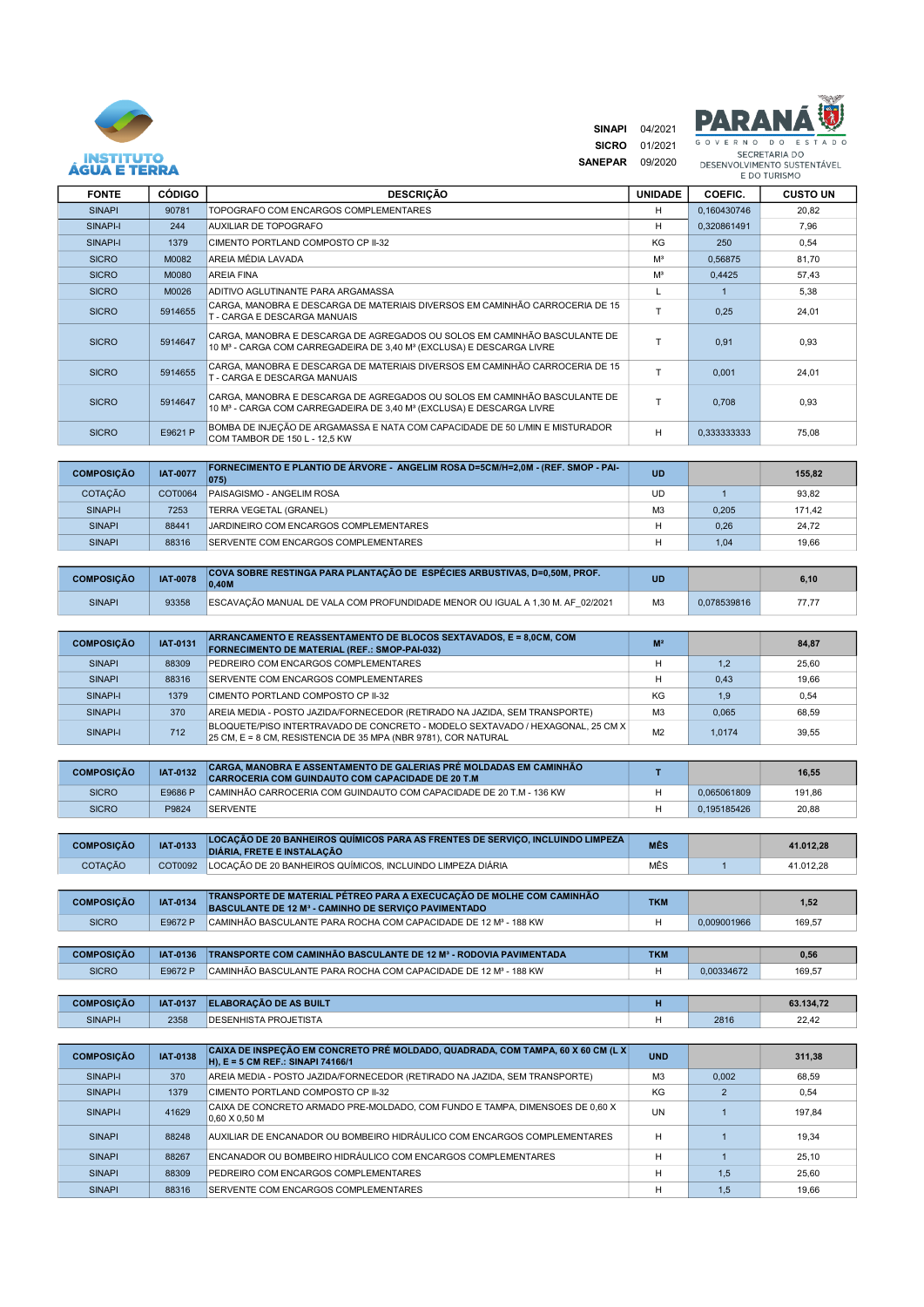| <u>INSTITUTO</u><br>AGUA E TERRA |               | SINAPI<br><b>SICRO</b><br><b>SANEPAR 09/2020</b>                                                                                                                                                                                              | 04/2021<br>01/2021 | PARAI   | GOVERNO DO ESTADO<br>SECRETARIA DO<br>DESENVOLVIMENTO SUSTENTÁVEL |
|----------------------------------|---------------|-----------------------------------------------------------------------------------------------------------------------------------------------------------------------------------------------------------------------------------------------|--------------------|---------|-------------------------------------------------------------------|
|                                  |               |                                                                                                                                                                                                                                               |                    |         | E DO TURISMO                                                      |
| <b>FONTE</b>                     | <b>CÓDIGO</b> | <b>DESCRIÇÃO</b><br><b>CARGA E DESCARGA MECANIZADAS DE ENTULHO EM CAMINHÃO BASCULANTE 6M<sup>3</sup> REF.:</b>                                                                                                                                | <b>UNIDADE</b>     | COEFIC. | <b>CUSTO UN</b>                                                   |
| <b>COMPOSIÇÃO</b>                | IAT-0139      | <b>SINAPI 72898</b>                                                                                                                                                                                                                           | M <sub>3</sub>     |         | 3,83                                                              |
| <b>SINAPI</b>                    | 5811          | CAMINHÃO BASCULANTE 6 M3, PESO BRUTO TOTAL 16.000 KG, CARGA ÚTIL MÁXIMA 13.071 KG,<br>DISTÂNCIA ENTRE EIXOS 4,80 M, POTÊNCIA 230 CV INCLUSIVE CAÇAMBA METÁLICA - CHP<br>DIURNO. AF_06/2014                                                    | <b>CHP</b>         | 0,007   | 137,41                                                            |
| <b>SINAPI</b>                    | 5940          | PÁ CARREGADEIRA SOBRE RODAS, POTÊNCIA LÍQUIDA 128 HP, CAPACIDADE DA CACAMBA 1.7<br>A 2,8 M3, PESO OPERACIONAL 11632 KG - CHP DIURNO. AF 06/2014                                                                                               | <b>CHP</b>         | 0,018   | 140,38                                                            |
| <b>SINAPI</b>                    | 88316         | SERVENTE COM ENCARGOS COMPLEMENTARES                                                                                                                                                                                                          | H                  | 0,018   | 19,66                                                             |
|                                  |               |                                                                                                                                                                                                                                               |                    |         |                                                                   |
| <b>COMPOSIÇÃO</b>                | IAT-0140      | ESCAVACAO MECANICA, A CEU ABERTO, EM MATERIAL DE 1A CATEGORIA, COM                                                                                                                                                                            | M <sub>3</sub>     |         | 2,75                                                              |
| <b>SINAPI</b>                    | 84013         | ESCAVADEIRA HIDRAULICA, CAPACIDADE DE 0,78 M3<br>ESCAVADEIRA HIDRÁULICA SOBRE ESTEIRAS, CAÇAMBA 0,80 M3, PESO OPERACIONAL 17,8 T,                                                                                                             | <b>CHI</b>         | 0,0058  | 64,48                                                             |
| <b>SINAPI</b>                    | 88316         | POTÊNCIA LÍQUIDA 110 HP - CHI DIURNO. AF 10/2014<br>SERVENTE COM ENCARGOS COMPLEMENTARES                                                                                                                                                      | н                  | 0,0192  | 19,66                                                             |
|                                  |               | ESCAVADEIRA HIDRÁULICA SOBRE ESTEIRAS, CACAMBA 0,80 M3, PESO OPERACIONAL 17,8 T,                                                                                                                                                              |                    |         |                                                                   |
| <b>SINAPI</b>                    | 90991         | POTÊNCIA LÍQUIDA 110 HP - CHP DIURNO. AF 10/2014                                                                                                                                                                                              | CHP                | 0,0134  | 150,40                                                            |
|                                  |               |                                                                                                                                                                                                                                               |                    |         |                                                                   |
| <b>COMPOSIÇÃO</b>                | IAT-0141      | LASTRO COM PREPARO DE FUNDO, LARGURA MAIOR OU IGUAL A 1,5 M, COM CAMADA DE<br><b>BRITA, LANCAMENTO MECANIZADO</b>                                                                                                                             | M <sub>3</sub>     |         | 121,93                                                            |
| SINAPI-I                         | 4720          | PEDRA BRITADA N. 0, OU PEDRISCO (4,8 A 9,5 MM) POSTO PEDREIRA/FORNECEDOR, SEM                                                                                                                                                                 | M <sub>3</sub>     | 1,1     | 55,40                                                             |
|                                  |               | <b>FRETE</b>                                                                                                                                                                                                                                  |                    |         |                                                                   |
| <b>SINAPI</b>                    | 5678          | RETROESCAVADEIRA SOBRE RODAS COM CARREGADEIRA, TRAÇÃO 4X4, POTÊNCIA LÍQ. 88<br>HP, CAÇAMBA CARREG. CAP. MÍN. 1 M3, CAÇAMBA RETRO CAP. 0,26 M3, PESO OPERACIONAL<br>MÍN. 6.674 KG, PROFUNDIDADE ESCAVAÇÃO MÁX. 4,37 M - CHP DIURNO. AF 06/2014 | CHP                | 0,081   | 104,18                                                            |
| <b>SINAPI</b>                    | 5679          | RETROESCAVADEIRA SOBRE RODAS COM CARREGADEIRA. TRACÃO 4X4, POTÊNCIA LÍQ, 88<br>HP, CAÇAMBA CARREG. CAP. MÍN. 1 M3, CAÇAMBA RETRO CAP. 0,26 M3, PESO OPERACIONAL<br>MÍN. 6.674 KG, PROFUNDIDADE ESCAVAÇÃO MÁX. 4,37 M - CHI DIURNO. AF 06/2014 | <b>CHI</b>         | 0,406   | 45,82                                                             |
| <b>SINAPI</b>                    | 88309         | PEDREIRO COM ENCARGOS COMPLEMENTARES                                                                                                                                                                                                          | н                  | 0,584   | 25,60                                                             |
| <b>SINAPI</b>                    | 88316         | SERVENTE COM ENCARGOS COMPLEMENTARES                                                                                                                                                                                                          | H                  | 0,876   | 19,66                                                             |
| <b>SINAPI</b>                    | 91533         | COMPACTADOR DE SOLOS DE PERCUSSÃO (SOQUETE) COM MOTOR A GASOLINA 4 TEMPOS,<br>POTÊNCIA 4 CV - CHP DIURNO. AF 08/2015                                                                                                                          | <b>CHP</b>         | 0,032   | 31,94                                                             |
| <b>SINAPI</b>                    | 91534         | COMPACTADOR DE SOLOS DE PERCUSSÃO (SOQUETE) COM MOTOR A GASOLINA 4 TEMPOS,<br>POTÊNCIA 4 CV - CHI DIURNO. AF 08/2015                                                                                                                          | CHI                | 0,03    | 25,71                                                             |
|                                  |               |                                                                                                                                                                                                                                               |                    |         |                                                                   |
| <b>COMPOSIÇÃO</b>                | IAT-0142      | ARMAÇÃO EM AÇO CA-50 - FORNECIMENTO, PREPARO E COLOCAÇÃO                                                                                                                                                                                      | KG                 |         | 16,35                                                             |
| <b>SICRO</b>                     | P9801         | <b>AJUDANTE</b>                                                                                                                                                                                                                               | H                  | 0.09    | 21,88                                                             |
| <b>SICRO</b>                     | P9805         | <b>ARMADOR</b>                                                                                                                                                                                                                                | H                  | 0,09    | 26.21                                                             |
| SINAPI-I                         | 43058         | ACO CA-50, 10,0 MM, OU 12,5 MM, OU 16,0 MM, OU 20,0 MM, DOBRADO E CORTADO                                                                                                                                                                     | KG                 | 1,1     | 10,83                                                             |
| <b>SICRO</b>                     | M0075         | ARAME LISO RECOZIDO EM AÇO-CARBONO - D = 1,24 MM (18 BWG)                                                                                                                                                                                     | KG                 | 0,015   | 7,94                                                              |
| <b>SICRO</b>                     | 5914655       | CARGA, MANOBRA E DESCARGA DE MATERIAIS DIVERSOS EM CAMINHÃO CARROCERIA DE 15<br>T - CARGA E DESCARGA MANUAIS                                                                                                                                  | т                  | 0,0011  | 24,01                                                             |
| <b>SICRO</b>                     | 5914655       | CARGA, MANOBRA E DESCARGA DE MATERIAIS DIVERSOS EM CAMINHÃO CARROCERIA DE 15<br>T - CARGA E DESCARGA MANUAIS                                                                                                                                  | Т                  | 0.00002 | 24,01                                                             |
|                                  |               |                                                                                                                                                                                                                                               |                    |         |                                                                   |
| <b>COMPOSIÇÃO</b>                | IAT-0143      | ARMAÇÃO EM AÇO CA-60 - FORNECIMENTO, PREPARO E COLOCAÇÃO                                                                                                                                                                                      | KG                 |         | 15,30                                                             |
| <b>SICRO</b>                     | P9801         | <b>AJUDANTE</b>                                                                                                                                                                                                                               | н                  | 0,08    | 21,88                                                             |
| <b>SICRO</b>                     | P9805         | <b>ARMADOR</b>                                                                                                                                                                                                                                | н                  | 0,08    | 26,21                                                             |
| SINAPI-I                         | 43059         | ACO CA-60, 4,2 MM, OU 5,0 MM, OU 6,0 MM, OU 7,0 MM, VERGALHAO                                                                                                                                                                                 | KG                 | 1,1     | 10,30                                                             |
| <b>SICRO</b>                     | M0075         | ARAME LISO RECOZIDO EM AÇO-CARBONO - D = 1,24 MM (18 BWG)                                                                                                                                                                                     | KG                 | 0,015   | 7,94                                                              |
| <b>SICRO</b>                     | 5914655       | CARGA, MANOBRA E DESCARGA DE MATERIAIS DIVERSOS EM CAMINHÃO CARROCERIA DE 15                                                                                                                                                                  | Τ                  | 0,0011  | 24,01                                                             |
|                                  |               | T - CARGA E DESCARGA MANUAIS<br>CARGA, MANOBRA E DESCARGA DE MATERIAIS DIVERSOS EM CAMINHÃO CARROCERIA DE 15                                                                                                                                  |                    |         |                                                                   |
| <b>SICRO</b>                     | 5914655       | T - CARGA E DESCARGA MANUAIS                                                                                                                                                                                                                  | T.                 | 0,00002 | 24,01                                                             |
|                                  |               | CONCRETO PARA BOMBEAMENTO FCK = 40 MPA - DENSIDADE 2.45 T/M <sup>3</sup> - CONFECCÃO EM                                                                                                                                                       |                    |         |                                                                   |

| <b>COMPOSIÇÃO</b> | <b>IAT-0144</b> | CENTRAL DOSADORA DE 30 M <sup>3</sup> /H - AREIA E BRITA COMERCIAIS - COM ADIÇÃO DE MAGNETITA,<br>$2,3 - 2,6$ T/M <sup>3</sup> , DMT = 280,5 KM | M <sup>3</sup> |             | 378,21 |
|-------------------|-----------------|-------------------------------------------------------------------------------------------------------------------------------------------------|----------------|-------------|--------|
| <b>SICRO</b>      | E9584 I         | CARREGADEIRA DE PNEUS COM CAPACIDADE DE 1,72 M <sup>3</sup> - 113 KW                                                                            | н              | 0.02811245  | 59,54  |
| <b>SICRO</b>      | E9584 P         | CARREGADEIRA DE PNEUS COM CAPACIDADE DE 1,72 M <sup>3</sup> - 113 KW                                                                            | н              | 0,012048193 | 115,63 |
| <b>SICRO</b>      | E9599 P         | CENTRAL DE CONCRETO COM CAPACIDADE DE 30 M3/H - DOSADORA RS                                                                                     | н              | 0,040160643 | 49,02  |
| <b>SICRO</b>      | E9763 P         | TANQUE PARA HIDROSSEMEADURA COM CAPACIDADE DE 7.000 L - 25 KW                                                                                   | н              | 0,040160643 | 21,40  |
| <b>SICRO</b>      | P9824           | <b>SERVENTE</b>                                                                                                                                 | н              | 0.080321285 | 20,88  |
| SINAPI-I          | 132             | ADITIVO PLASTIFICANTE RETARDADOR DE PEGA E REDUTOR DE AGUA PARA CONCRETO.<br>LIQUIDO E ISENTO DE CLORETOS                                       |                | 2.352941176 | 4,79   |
| SINAPI-I          | 43618           | ADITIVO SUPERPLASTIFICANTE DE PEGA NORMAL PARA CONCRETO. LIQUIDO E ISENTO DE<br><b>CLORETOS</b>                                                 | KG             | 1.6         | 12,06  |
| <b>SICRO</b>      | M0082           | AREIA MÉDIA LAVADA                                                                                                                              | $M^3$          | 0,480666667 | 81,70  |
| <b>SICRO</b>      | M0191           | <b>BRITA1</b>                                                                                                                                   | $M^3$          | 0,625294118 | 67,62  |
| SINAPI-I          | 1379            | CIMENTO PORTLAND COMPOSTO CP II-32                                                                                                              | KG             | 400         | 0.54   |
| <b>COTAÇÃO</b>    | COT0087         | AREIA DE MINÉRIO DE FERRO - MAGNETITA                                                                                                           |                | 0.131       | 103,33 |
| <b>SICRO</b>      | 5914655         | CARGA, MANOBRA E DESCARGA DE MATERIAIS DIVERSOS EM CAMINHÃO CARROCERIA DE 15<br>T - CARGA E DESCARGA MANUAIS                                    |                | 0,0028      | 24,01  |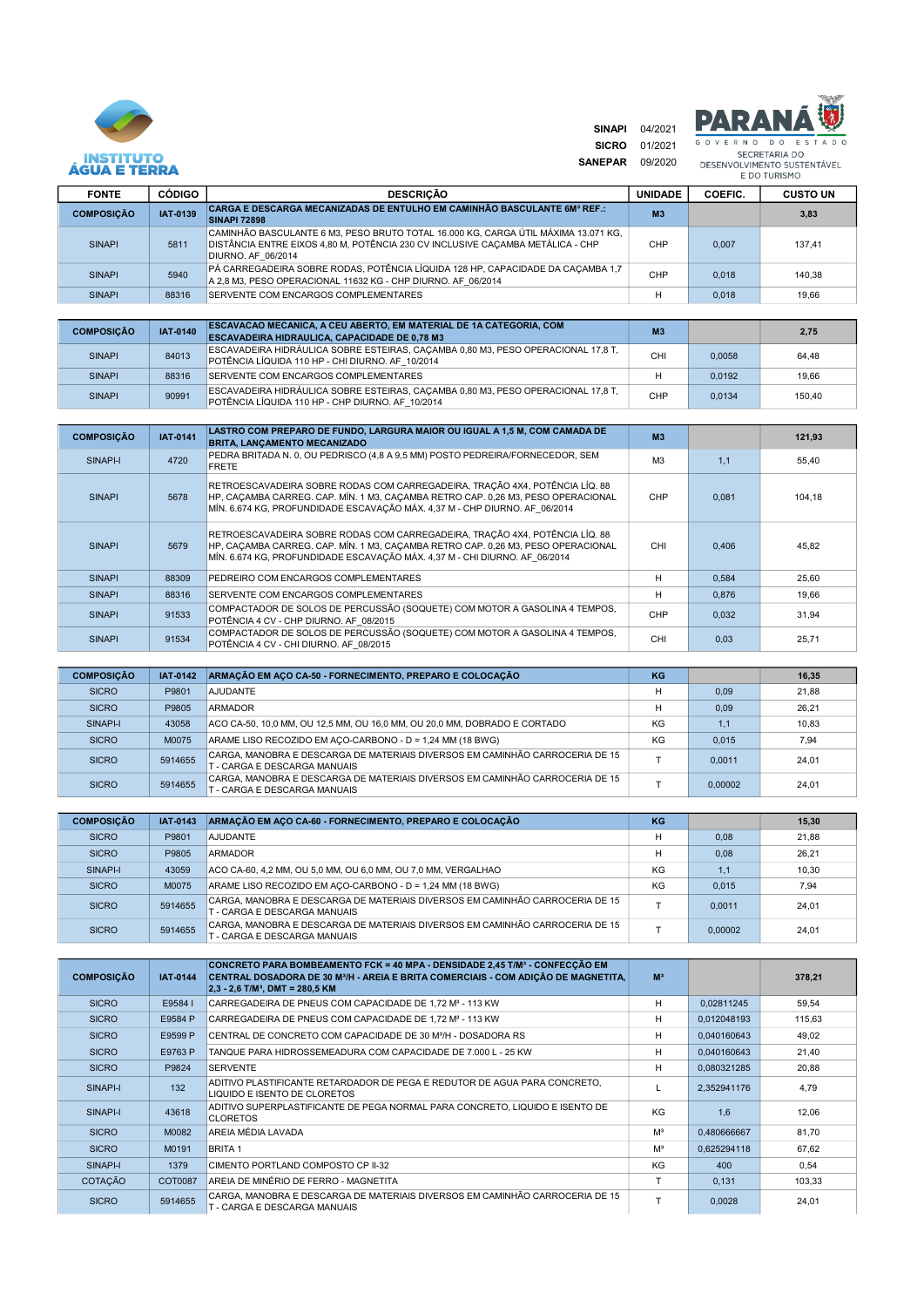| <b>INSTITUTO<br/>ÁGUA E TERRA</b> |                    | <b>SINAPI</b><br><b>SICRO</b>                                                                                                                                             | 04/2021<br>01/2021   | <b>PARAN</b>                                                 | GOVERNO DO ESTADO |
|-----------------------------------|--------------------|---------------------------------------------------------------------------------------------------------------------------------------------------------------------------|----------------------|--------------------------------------------------------------|-------------------|
|                                   |                    | <b>SANEPAR</b>                                                                                                                                                            | 09/2020              | SECRETARIA DO<br>DESENVOLVIMENTO SUSTENTÁVEL<br>E DO TURISMO |                   |
| <b>FONTE</b>                      | <b>CÓDIGO</b>      | <b>DESCRIÇÃO</b>                                                                                                                                                          | <b>UNIDADE</b>       | COEFIC.                                                      | <b>CUSTO UN</b>   |
| <b>SICRO</b>                      | 5914655            | CARGA, MANOBRA E DESCARGA DE MATERIAIS DIVERSOS EM CAMINHÃO CARROCERIA DE 15<br>T - CARGA E DESCARGA MANUAIS                                                              | T.                   | 0,0016                                                       | 24,01             |
| <b>SICRO</b>                      | 5914647            | CARGA, MANOBRA E DESCARGA DE AGREGADOS OU SOLOS EM CAMINHÃO BASCULANTE DE<br>10 M <sup>3</sup> - CARGA COM CARREGADEIRA DE 3,40 M <sup>3</sup> (EXCLUSA) E DESCARGA LIVRE | T.                   | 0,721                                                        | 0,93              |
| <b>SICRO</b>                      | 5914647            | CARGA. MANOBRA E DESCARGA DE AGREGADOS OU SOLOS EM CAMINHÃO BASCULANTE DE<br>10 M <sup>3</sup> - CARGA COM CARREGADEIRA DE 3,40 M <sup>3</sup> (EXCLUSA) E DESCARGA LIVRE | T.                   | 1,063                                                        | 0,93              |
| <b>SICRO</b>                      | 5914655            | CARGA, MANOBRA E DESCARGA DE MATERIAIS DIVERSOS EM CAMINHÃO CARROCERIA DE 15<br>T - CARGA E DESCARGA MANUAIS                                                              | T.                   | 0,4                                                          | 24,01             |
| <b>SICRO</b>                      | 5914647            | CARGA, MANOBRA E DESCARGA DE AGREGADOS OU SOLOS EM CAMINHÃO BASCULANTE DE<br>10 M <sup>3</sup> - CARGA COM CARREGADEIRA DE 3,40 M <sup>3</sup> (EXCLUSA) E DESCARGA LIVRE | T                    | 0,131                                                        | 0,93              |
| <b>SINAPI</b>                     | 95878              | TRANSPORTE COM CAMINHÃO BASCULANTE DE 10 M <sup>3</sup> , EM VIA URBANA PAVIMENTADA, DMT<br>ATÉ 30 KM (UNIDADE: TXKM). AF_07/2020                                         | <b>TXKM</b>          | 3,93                                                         | 1,05              |
| <b>SINAPI</b>                     | 93596              | TRANSPORTE COM CAMINHÃO BASCULANTE DE 10 M <sup>3</sup> , EM VIA URBANA PAVIMENTADA,<br>ADICIONAL PARA DMT EXCEDENTE A 30 KM (UNIDADE: TXKM). AF 07/2020                  | <b>TXKM</b>          | 32,8155                                                      | 0,41              |
|                                   |                    |                                                                                                                                                                           |                      |                                                              |                   |
| <b>COMPOSIÇÃO</b>                 | IAT-0145           | CONCRETO CICLÓPICO FCK = 20 MPA - CONFECÇÃO EM BETONEIRA E LANÇAMENTO MANUAL<br>- AREIA, BRITA E PEDRA DE MÃO COMERCIAIS                                                  | M <sup>3</sup>       |                                                              | 272,88            |
| <b>SICRO</b>                      | P9824              | <b>SERVENTE</b>                                                                                                                                                           | н                    | 0.509036674                                                  | 20,88             |
| <b>SICRO</b>                      | M1097              | PEDRA DE MÃO                                                                                                                                                              | M <sup>3</sup>       | 0,526                                                        | 53,96             |
| <b>COMPOSIÇÃO</b>                 | IAT-0146           | CONCRETO FCK = 20 MPA - CONFECÇÃO EM BETONEIRA E LANÇAMENTO MANUAL - AREIA E<br><b>BRITA COMERCIAIS</b>                                                                   | M <sup>3</sup>       | 0,7                                                          | 333,08            |
| <b>SICRO</b>                      | 5914647            | CARGA, MANOBRA E DESCARGA DE AGREGADOS OU SOLOS EM CAMINHÃO BASCULANTE DE<br>10 M <sup>3</sup> - CARGA COM CARREGADEIRA DE 3,40 M <sup>3</sup> (EXCLUSA) E DESCARGA LIVRE | T                    | 0,789                                                        | 0,93              |
| <b>COMPOSIÇÃO</b>                 | IAT-0146           | CONCRETO FCK = 20 MPA - CONFECÇÃO EM BETONEIRA E LANÇAMENTO MANUAL - AREIA E<br><b>BRITA COMERCIAIS</b>                                                                   | M <sup>3</sup>       |                                                              | 333,08            |
| <b>SICRO</b>                      | E9010 P            | BALANCA PLATAFORMA DIGITAL COM MESA DE 75 X 75 CM COM CAPACIDADE DE 500 KG                                                                                                | н                    | 0,254518337                                                  | 1,02              |
|                                   |                    |                                                                                                                                                                           |                      |                                                              |                   |
| <b>SICRO</b><br><b>SICRO</b>      | E9519 P<br>E9521 P | BETONEIRA COM MOTOR A GASOLINA COM CAPACIDADE DE 600 L - 10 KW<br>GRUPO GERADOR - 2,5/3 KVA                                                                               | н<br>н               | 0,254518337<br>0,254518337                                   | 39,26<br>2,64     |
| <b>SICRO</b>                      | E9071 P            | TRANSPORTADOR MANUAL CARRINHO DE MÃO COM CAPACIDADE DE 80 L                                                                                                               | н                    | 0,916266012                                                  | 0,31              |
| <b>SICRO</b>                      | E9071 I            | TRANSPORTADOR MANUAL CARRINHO DE MÃO COM CAPACIDADE DE 80 L                                                                                                               | н                    | 0,101807335                                                  | 0,21              |
| <b>SICRO</b>                      | E9064 P            | TRANSPORTADOR MANUAL GERICA COM CAPACIDADE DE 180 L                                                                                                                       | н                    | 0,313057554                                                  | 0,80              |
| <b>SICRO</b>                      | E9064 I            | TRANSPORTADOR MANUAL GERICA COM CAPACIDADE DE 180 L                                                                                                                       | н                    | 0,450497456                                                  | 0,54              |
| <b>SICRO</b>                      | P9821              | <b>PEDREIRO</b>                                                                                                                                                           | н                    | 0,254518337                                                  | 26,21             |
| <b>SICRO</b>                      | P9824              | <b>SERVENTE</b>                                                                                                                                                           | н                    | 2,290665031                                                  | 20,88             |
| <b>SICRO</b>                      | M0030              | ADITIVO PLASTIFICANTE E RETARDADOR DE PEGA PARA CONCRETO E ARGAMASSA                                                                                                      | KG                   | 0,84646                                                      | 5,78              |
| <b>SICRO</b>                      | M0082              | AREIA MÉDIA LAVADA                                                                                                                                                        | M <sup>3</sup>       | 0,63334                                                      | 81,70             |
| <b>SICRO</b>                      | M0191              | <b>BRITA1</b>                                                                                                                                                             | M <sup>3</sup>       | 0,36754                                                      | 67,62             |
| <b>SICRO</b>                      | M0192              | <b>BRITA 2</b>                                                                                                                                                            | M <sup>3</sup>       | 0,36754                                                      | 66,30             |
| SINAPI-I                          | 1379               | CIMENTO PORTLAND COMPOSTO CP II-32                                                                                                                                        | КG                   | 282,15207                                                    | 0,54              |
| <b>SICRO</b>                      | 5914655            | CARGA, MANOBRA E DESCARGA DE MATERIAIS DIVERSOS EM CAMINHÃO CARROCERIA DE 15<br>T - CARGA E DESCARGA MANUAIS                                                              | T.                   | 0.00085                                                      | 24,01             |
| <b>SICRO</b>                      | 5914647            | CARGA, MANOBRA E DESCARGA DE AGREGADOS OU SOLOS EM CAMINHÃO BASCULANTE DE<br>10 M <sup>3</sup> - CARGA COM CARREGADEIRA DE 3,40 M <sup>3</sup> (EXCLUSA) E DESCARGA LIVRE | T.                   | 0.95001                                                      | 0,93              |
| <b>SICRO</b>                      | 5914647            | CARGA, MANOBRA E DESCARGA DE AGREGADOS OU SOLOS EM CAMINHÃO BASCULANTE DE<br>10 M <sup>3</sup> - CARGA COM CARREGADEIRA DE 3,40 M <sup>3</sup> (EXCLUSA) E DESCARGA LIVRE | T.                   | 0,55131                                                      | 0,93              |
| <b>SICRO</b>                      | 5914647            | CARGA, MANOBRA E DESCARGA DE AGREGADOS OU SOLOS EM CAMINHÃO BASCULANTE DE<br>10 M <sup>3</sup> - CARGA COM CARREGADEIRA DE 3,40 M <sup>3</sup> (EXCLUSA) E DESCARGA LIVRE | T.                   | 0,55131                                                      | 0,93              |
| <b>SICRO</b>                      | 5914655            | CARGA, MANOBRA E DESCARGA DE MATERIAIS DIVERSOS EM CAMINHÃO CARROCERIA DE 15<br>T - CARGA E DESCARGA MANUAIS                                                              | T.                   | 0,28215                                                      | 24,01             |
|                                   |                    | CONCRETO MAGRO - CONFECÇÃO EM BETONEIRA E LANÇAMENTO MANUAL - AREIA E BRITA                                                                                               |                      |                                                              |                   |
| <b>COMPOSIÇÃO</b>                 | <b>IAT-0147</b>    | <b>COMERCIAIS</b>                                                                                                                                                         | M <sup>3</sup>       |                                                              | 323,02            |
| <b>SICRO</b>                      | E9519 P            | BETONEIRA COM MOTOR A GASOLINA COM CAPACIDADE DE 600 L - 10 KW                                                                                                            | н                    | 0,254518337                                                  | 39,26             |
| <b>SICRO</b>                      | E9071 P            | TRANSPORTADOR MANUAL CARRINHO DE MÃO COM CAPACIDADE DE 80 L                                                                                                               | н                    | 0,895904545                                                  | 0,31              |
| <b>SICRO</b>                      | E90711             | TRANSPORTADOR MANUAL CARRINHO DE MÃO COM CAPACIDADE DE 80 L                                                                                                               | н                    | 0,122168802                                                  | 0,21              |
| <b>SICRO</b>                      | E9064 P            | TRANSPORTADOR MANUAL GERICA COM CAPACIDADE DE 180 L                                                                                                                       | н                    | 0,313057554                                                  | 0,80              |
| <b>SICRO</b>                      | E9064 I            | TRANSPORTADOR MANUAL GERICA COM CAPACIDADE DE 180 L                                                                                                                       | н                    | 0,450497456                                                  | 0,54              |
| <b>SICRO</b>                      | P9821              | <b>PEDREIRO</b>                                                                                                                                                           | н                    | 0,254518337                                                  | 26,21             |
| <b>SICRO</b>                      | P9824              | <b>SERVENTE</b>                                                                                                                                                           | н                    | 2,290665031                                                  | 20,88             |
| <b>SICRO</b>                      | M0082              | AREIA MÉDIA LAVADA                                                                                                                                                        | M <sup>3</sup>       | 0,59948                                                      | 81,70             |
| <b>SICRO</b><br>SINAPI-I          | M0192<br>1379      | <b>BRITA 2</b><br>CIMENTO PORTLAND COMPOSTO CP II-32                                                                                                                      | M <sup>3</sup><br>КG | 0,73508<br>280,53418                                         | 66,30             |
| <b>SICRO</b>                      | 5914647            | CARGA, MANOBRA E DESCARGA DE AGREGADOS OU SOLOS EM CAMINHÃO BASCULANTE DE<br>10 M <sup>3</sup> - CARGA COM CARREGADEIRA DE 3,40 M <sup>3</sup> (EXCLUSA) E DESCARGA LIVRE | Τ                    | 0,89922                                                      | 0,54<br>0,93      |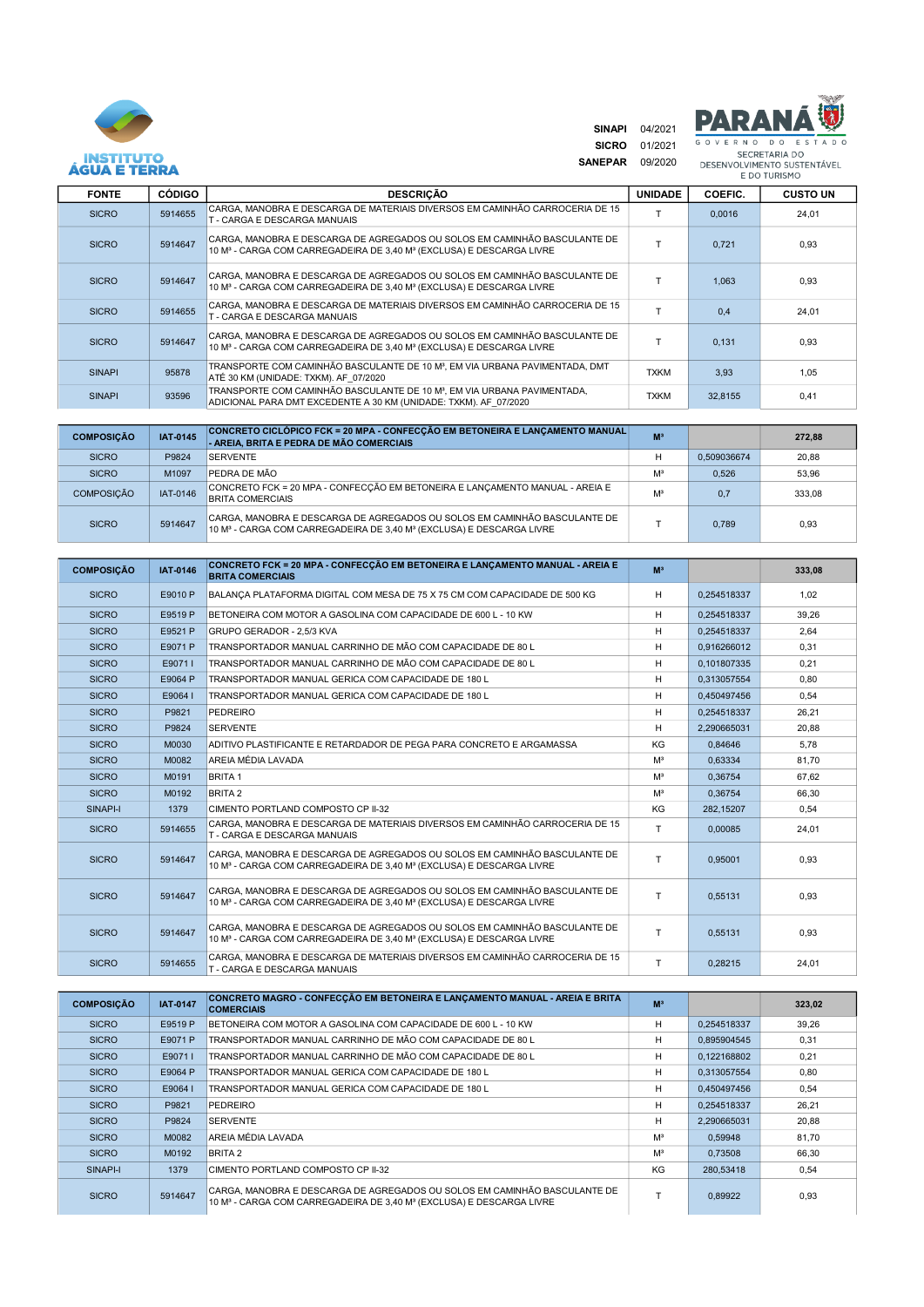| <b>INSTITUTO</b><br><b>ÁGUA E TERRA</b> |  |
|-----------------------------------------|--|



GOVER NO DO ESTADI<br>SECRETARIA DO<br>DESENVOLVIMENTO SUSTENTÁVEL<br>E DO TURISMO

|                   |               |                                                                                                                                                                           |                |         | --------        |
|-------------------|---------------|---------------------------------------------------------------------------------------------------------------------------------------------------------------------------|----------------|---------|-----------------|
| <b>FONTE</b>      | <b>CÓDIGO</b> | <b>DESCRICÃO</b>                                                                                                                                                          | <b>UNIDADE</b> | COEFIC. | <b>CUSTO UN</b> |
| <b>SICRO</b>      | 5914647       | CARGA. MANOBRA E DESCARGA DE AGREGADOS OU SOLOS EM CAMINHÃO BASCULANTE DE<br>10 M <sup>3</sup> - CARGA COM CARREGADEIRA DE 3,40 M <sup>3</sup> (EXCLUSA) E DESCARGA LIVRE |                | 1.10262 | 0.93            |
| <b>SICRO</b>      | 5914655       | CARGA. MANOBRA E DESCARGA DE MATERIAIS DIVERSOS EM CAMINHÃO CARROCERIA DE 15<br><b>L-CARGA E DESCARGA MANUAIS</b>                                                         |                | 0.28053 | 24.01           |
|                   |               |                                                                                                                                                                           |                |         |                 |
| <b>COMPOSICÃO</b> | IAT-0148      | CONCRETO FCK = 25 MPA - CONFECCÃO EM CENTRAL DOSADORA DE 40 M <sup>3</sup> /H - AREIA E BRITA<br><b>OCHERAIAIO</b>                                                        | M <sup>3</sup> |         | 276.63          |

| <b>COMPOSIÇÃO</b> | <b>IAT-0148</b> | <u> CONCRETO FCN = 25 MPA - CONFECÇÃO EM CENTRAL DOSADORA DE 40 MMH - AREIA E BRITA</u><br><b>COMERCIAIS</b>                                                              | M <sup>3</sup> |             | 276,63 |
|-------------------|-----------------|---------------------------------------------------------------------------------------------------------------------------------------------------------------------------|----------------|-------------|--------|
| <b>SICRO</b>      | E9584 P         | CARREGADEIRA DE PNEUS COM CAPACIDADE DE 1,72 M <sup>3</sup> - 113 KW                                                                                                      | H              | 0.013554217 | 115,63 |
| <b>SICRO</b>      | E95841          | CARREGADEIRA DE PNEUS COM CAPACIDADE DE 1.72 M <sup>3</sup> - 113 KW                                                                                                      | H              | 0.016566265 | 59.54  |
| <b>SICRO</b>      | E9590 P         | CENTRAL DE CONCRETO COM CAPACIDADE DE 40 M <sup>3</sup> /H - DOSADORA FIXA                                                                                                | H              | 0.030120482 | 62.94  |
| <b>SICRO</b>      | E9763 P         | TANQUE PARA HIDROSSEMEADURA COM CAPACIDADE DE 7.000 L - 25 KW                                                                                                             | H              | 0.030120482 | 21.40  |
| <b>SICRO</b>      | P9824           | <b>SERVENTE</b>                                                                                                                                                           | H              | 0.030120482 | 20.88  |
| <b>SICRO</b>      | M0030           | ADITIVO PLASTIFICANTE E RETARDADOR DE PEGA PARA CONCRETO E ARGAMASSA                                                                                                      | KG             | 0.89257     | 5.78   |
| <b>SICRO</b>      | M0082           | AREIA MÉDIA LAVADA                                                                                                                                                        | M <sup>3</sup> | 0.62465     | 81,70  |
| <b>SICRO</b>      | M0191           | <b>BRITA1</b>                                                                                                                                                             | M <sup>3</sup> | 0.36754     | 67,62  |
| <b>SICRO</b>      | M0192           | <b>BRITA 2</b>                                                                                                                                                            | M <sup>3</sup> | 0,36754     | 66,30  |
| SINAPI-I          | 1379            | CIMENTO PORTLAND COMPOSTO CP II-32                                                                                                                                        | KG             | 297.52374   | 0.54   |
| <b>SICRO</b>      | 5914655         | CARGA, MANOBRA E DESCARGA DE MATERIAIS DIVERSOS EM CAMINHÃO CARROCERIA DE 15<br>T - CARGA E DESCARGA MANUAIS                                                              | T              | 0.00089     | 24,01  |
| <b>SICRO</b>      | 5914647         | CARGA, MANOBRA E DESCARGA DE AGREGADOS OU SOLOS EM CAMINHÃO BASCULANTE DE<br>10 M <sup>3</sup> - CARGA COM CARREGADEIRA DE 3,40 M <sup>3</sup> (EXCLUSA) E DESCARGA LIVRE |                | 0.93698     | 0.93   |
| <b>SICRO</b>      | 5914647         | CARGA, MANOBRA E DESCARGA DE AGREGADOS OU SOLOS EM CAMINHÃO BASCULANTE DE<br>10 M <sup>3</sup> - CARGA COM CARREGADEIRA DE 3.40 M <sup>3</sup> (EXCLUSA) E DESCARGA LIVRE | T              | 0.55131     | 0.93   |
| <b>SICRO</b>      | 5914647         | CARGA, MANOBRA E DESCARGA DE AGREGADOS OU SOLOS EM CAMINHÃO BASCULANTE DE<br>10 M <sup>3</sup> - CARGA COM CARREGADEIRA DE 3,40 M <sup>3</sup> (EXCLUSA) E DESCARGA LIVRE | T              | 0.55131     | 0.93   |
| <b>SICRO</b>      | 5914363         | CARGA, MANOBRA E DESCARGA DE CIMENTO A GRANEL EM CAMINHÃO SILO DE 30 M <sup>3</sup>                                                                                       | т              | 0.29752     | 10.04  |

| <b>COMPOSIÇÃO</b> | IAT-0149        | CONCRETO FCK = 30 MPA - CONFECÇÃO EM CENTRAL DOSADORA DE 40 M <sup>3</sup> /H - AREIA E BRITA<br><b>COMERCIAIS</b>                                                        | M <sup>3</sup> |             | 292,20 |
|-------------------|-----------------|---------------------------------------------------------------------------------------------------------------------------------------------------------------------------|----------------|-------------|--------|
| <b>SICRO</b>      | E9584 P         | CARREGADEIRA DE PNEUS COM CAPACIDADE DE 1,72 M <sup>3</sup> - 113 KW                                                                                                      | H              | 0,013554217 | 115,63 |
| <b>SICRO</b>      | E9584 I         | CARREGADEIRA DE PNEUS COM CAPACIDADE DE 1.72 M <sup>3</sup> - 113 KW                                                                                                      | н              | 0.016566265 | 59.54  |
| <b>SICRO</b>      | E9590 P         | CENTRAL DE CONCRETO COM CAPACIDADE DE 40 M <sup>3</sup> /H - DOSADORA FIXA                                                                                                | H              | 0.030120482 | 62.94  |
| <b>SICRO</b>      | E9763 P         | TANQUE PARA HIDROSSEMEADURA COM CAPACIDADE DE 7.000 L - 25 KW                                                                                                             | н              | 0.030120482 | 21,40  |
| <b>SICRO</b>      | P9824           | <b>SERVENTE</b>                                                                                                                                                           | н              | 0.030120482 | 20.88  |
| <b>SICRO</b>      | M0030           | ADITIVO PLASTIFICANTE E RETARDADOR DE PEGA PARA CONCRETO E ARGAMASSA                                                                                                      | KG             | 0.98235     | 5.78   |
| <b>SICRO</b>      | M0082           | AREIA MÉDIA LAVADA                                                                                                                                                        | M <sup>3</sup> | 0.60772     | 81.70  |
| <b>SICRO</b>      | M0191           | <b>BRITA1</b>                                                                                                                                                             | M <sup>3</sup> | 0.36754     | 67.62  |
| <b>SICRO</b>      | M0192           | <b>BRITA 2</b>                                                                                                                                                            | M <sup>3</sup> | 0.36754     | 66.30  |
| SINAPI-I          | 1379            | CIMENTO PORTLAND COMPOSTO CP II-32                                                                                                                                        | KG             | 327,4499    | 0,54   |
| <b>SICRO</b>      | 5914655         | CARGA, MANOBRA E DESCARGA DE MATERIAIS DIVERSOS EM CAMINHÃO CARROCERIA DE 15<br>T - CARGA E DESCARGA MANUAIS                                                              | T.             | 0,00098     | 24,01  |
| <b>SICRO</b>      | 5914647         | CARGA. MANOBRA E DESCARGA DE AGREGADOS OU SOLOS EM CAMINHÃO BASCULANTE DE<br>10 M <sup>3</sup> - CARGA COM CARREGADEIRA DE 3,40 M <sup>3</sup> (EXCLUSA) E DESCARGA LIVRE | T.             | 0.91158     | 0.93   |
| <b>SICRO</b>      | 5914647         | CARGA, MANOBRA E DESCARGA DE AGREGADOS OU SOLOS EM CAMINHÃO BASCULANTE DE<br>10 M <sup>3</sup> - CARGA COM CARREGADEIRA DE 3,40 M <sup>3</sup> (EXCLUSA) E DESCARGA LIVRE | T.             | 0.55131     | 0.93   |
| <b>SICRO</b>      | 5914647         | CARGA. MANOBRA E DESCARGA DE AGREGADOS OU SOLOS EM CAMINHÃO BASCULANTE DE<br>10 M <sup>3</sup> - CARGA COM CARREGADEIRA DE 3,40 M <sup>3</sup> (EXCLUSA) E DESCARGA LIVRE | T.             | 0.55131     | 0,93   |
| <b>SICRO</b>      | 5914363         | CARGA, MANOBRA E DESCARGA DE CIMENTO A GRANEL EM CAMINHÃO SILO DE 30 M <sup>3</sup>                                                                                       | T              | 0,32745     | 10.04  |
|                   |                 |                                                                                                                                                                           |                |             |        |
| <b>COMPOSICÃO</b> | <b>IAT-0150</b> | MEIO FIO DE CONCRETO - MFC 05 - AREIA E BRITA COMERCIAIS                                                                                                                  | M              |             | 21,38  |
| <b>COMPOSICÃO</b> | <b>IAT-0146</b> | CONCRETO FCK = 20 MPA - CONFECÇÃO EM BETONEIRA E LANÇAMENTO MANUAL - AREIA E<br><b>BRITA COMERCIAIS</b>                                                                   | M <sup>3</sup> | 0,0334      | 333,08 |
| <b>SICRO</b>      | 2003842         | ENCHIMENTO DE JUNTA DE CONCRETO COM ARGAMASSA ASFÁLTICA DE DENSIDADE 1.700<br>KG/M <sup>3</sup> - ESPESSURA DE 1 CM                                                       | KG             | 0.0473      | 53.57  |
| <b>SICRO</b>      | 4805751         | ESCAVAÇÃO MANUAL EM MATERIAL DE 1ª CATEGORIA NA PROFUNDIDADE DE 1 A 2 M                                                                                                   | M <sup>3</sup> | 0.018       | 53.83  |
| <b>SICRO</b>      | 3103302         | FORMAS DE TÁBUAS DE PINHO PARA DISPOSITIVOS DE DRENAGEM - UTILIZAÇÃO DE 3 VEZES -<br>CONFECÇÃO, INSTALAÇÃO E RETIRADA                                                     | $M^2$          | 0.1         | 67.78  |
|                   |                 |                                                                                                                                                                           |                |             |        |
| <b>COMPOSICÃO</b> | IAT-0151        | CONCRETO FCK = 25 MPA PARA PROJEÇÃO VIA SECA - CONFECÇÃO EM BETONEIRA - AREIA E<br><b>BRITA COMERCIAIS</b>                                                                | M <sup>3</sup> |             | 437.31 |

SICRO E9010 P BALANÇA PLATAFORMA DIGITAL COM MESA DE 75 X 75 CM COM CAPACIDADE DE 500 KG H 0,257530183 1,02 SICRO E9519 P BETONEIRA COM MOTOR A GASOLINA COM CAPACIDADE DE 600 L - 10 KW H 0,257530183 39,26 SICRO E9521 P GRUPO GERADOR - 2,5/3 KVA H 0,257530183 2,64 SICRO E9071 P TRANSPORTADOR MANUAL CARRINHO DE MÃO COM CAPACIDADE DE 80 L H 0,896205035 0,31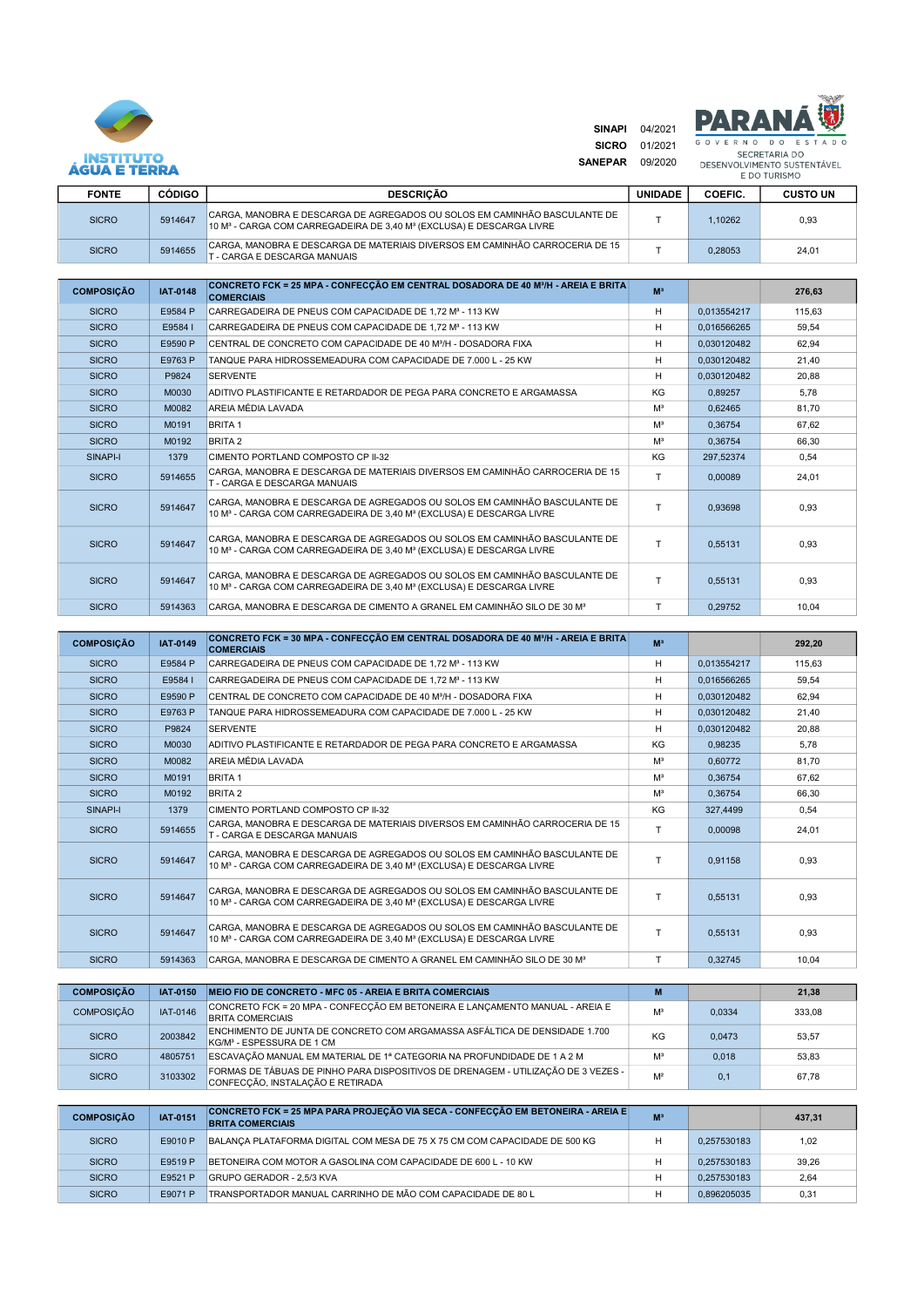| <b>INSTITUTO<br/>ÁGUA E TERRA</b> |  |
|-----------------------------------|--|



TADO

| <b>FONTE</b> | CÓDIGO  | <b>DESCRIÇÃO</b>                                                                                                                                                          | <b>UNIDADE</b> | COEFIC.     | <b>CUSTO UN</b> |
|--------------|---------|---------------------------------------------------------------------------------------------------------------------------------------------------------------------------|----------------|-------------|-----------------|
| <b>SICRO</b> | E90711  | TRANSPORTADOR MANUAL CARRINHO DE MÃO COM CAPACIDADE DE 80 L                                                                                                               | H              | 0,133915695 | 0,21            |
| <b>SICRO</b> | P9824   | <b>SERVENTE</b>                                                                                                                                                           | H              | 1,545181095 | 20,88           |
| <b>SICRO</b> | M0103   | ADITIVO ANTIRRICOCHETE PARA CONCRETO PROJETADO                                                                                                                            | ΚG             | 16.25084    | 5,84            |
| <b>SICRO</b> | M0082   | AREIA MÉDIA LAVADA                                                                                                                                                        | M <sup>3</sup> | 0,75778     | 81,70           |
| <b>SICRO</b> | M0005   | <b>BRITA 0</b>                                                                                                                                                            | M <sup>3</sup> | 0,57676     | 70,30           |
| SINAPI-I     | 1379    | CIMENTO PORTLAND COMPOSTO CP II-32                                                                                                                                        | KG             | 325.01689   | 0,54            |
| <b>SICRO</b> | M0010   | <b>SUPERPLASTIFICANTE</b>                                                                                                                                                 | KG             | 1,62508     | 6,65            |
| <b>SICRO</b> | 5914655 | CARGA. MANOBRA E DESCARGA DE MATERIAIS DIVERSOS EM CAMINHÃO CARROCERIA DE 15<br>T - CARGA E DESCARGA MANUAIS                                                              | T              | 0,01625     | 24,01           |
| <b>SICRO</b> | 5914647 | CARGA. MANOBRA E DESCARGA DE AGREGADOS OU SOLOS EM CAMINHÃO BASCULANTE DE<br>10 M <sup>3</sup> - CARGA COM CARREGADEIRA DE 3,40 M <sup>3</sup> (EXCLUSA) E DESCARGA LIVRE | T              | 1.13667     | 0,93            |
| <b>SICRO</b> | 5914647 | CARGA, MANOBRA E DESCARGA DE AGREGADOS OU SOLOS EM CAMINHÃO BASCULANTE DE<br>10 M <sup>3</sup> - CARGA COM CARREGADEIRA DE 3,40 M <sup>3</sup> (EXCLUSA) E DESCARGA LIVRE | T              | 0,86514     | 0,93            |
| <b>SICRO</b> | 5914655 | CARGA, MANOBRA E DESCARGA DE MATERIAIS DIVERSOS EM CAMINHÃO CARROCERIA DE 15<br>T - CARGA E DESCARGA MANUAIS                                                              | T              | 0,32502     | 24,01           |
| <b>SICRO</b> | 5914655 | CARGA, MANOBRA E DESCARGA DE MATERIAIS DIVERSOS EM CAMINHÃO CARROCERIA DE 15<br>T - CARGA E DESCARGA MANUAIS                                                              |                | 0,00163     | 24,01           |

| <b>COMPOSIÇÃO</b> | IAT-0152 | CONCRETO PROJETADO VIA SECA FCK = 25 MPA APLICADO EM SUPERFÍCIES INCLINADAS E<br><b>VERTICAIS</b>            | M <sup>3</sup> |             | 802,01 |
|-------------------|----------|--------------------------------------------------------------------------------------------------------------|----------------|-------------|--------|
| <b>SICRO</b>      | E9631 P  | BOMBA PARA CONCRETO PROJETADO VIA SECA COM CAPACIDADE DE 6 M <sup>3</sup> /H - 7,5 KW                        | н              | 0,398419073 | 54.24  |
| <b>SICRO</b>      | E9605 P  | CAMINHÃO TANQUE COM CAPACIDADE DE 6.000 L - 136 KW                                                           | н              | 0,023905144 | 151,74 |
| <b>SICRO</b>      | E96051   | CAMINHÃO TANQUE COM CAPACIDADE DE 6.000 L - 136 KW                                                           | н              | 0.374513929 | 50,14  |
| <b>SICRO</b>      | E9671 P  | CACAMBA BASCULANTE PARA ROCHA COM CAPACIDADE DE 12 M <sup>3</sup>                                            | H              | 0,398419073 | 123,84 |
| <b>SICRO</b>      | E9066 P  | GRUPO GERADOR - 13/14 KVA                                                                                    | H              | 0.398419073 | 9,50   |
| <b>SICRO</b>      | P9802    | AJUDANTE ESPECIALIZADO                                                                                       | н              | 0.398419073 | 25,68  |
| <b>SICRO</b>      | P9824    | <b>SERVENTE</b>                                                                                              | н              | 1.593676292 | 20,88  |
| <b>SICRO</b>      | M0350    | BICO PARA BOMBA DE PROJEÇÃO                                                                                  | UN             | 0.00952     | 230.00 |
| <b>SICRO</b>      | M0346    | DISCO DE AÇO PARA BOMBA DE PROJEÇÃO VIA SECA                                                                 | <b>UN</b>      | 0.04082     | 199,00 |
| <b>SICRO</b>      | M0348    | DISCO DE BORRACHA PARA BOMBA DE PROJEÇÃO VIA SECA                                                            | UN             | 0,04082     | 156,00 |
| <b>SICRO</b>      | M0351    | MANGOTE PARA BOMBA DE PROJEÇÃO                                                                               | м              | 0.14286     | 140.00 |
| <b>COMPOSIÇÃO</b> | IAT-0151 | CONCRETO FCK = 25 MPA PARA PROJECÃO VIA SECA - CONFECÇÃO EM BETONEIRA - AREIA E<br><b>BRITA COMERCIAIS</b>   | M <sup>3</sup> | 1,42857     | 437,31 |
| <b>SICRO</b>      | 5914655  | CARGA, MANOBRA E DESCARGA DE MATERIAIS DIVERSOS EM CAMINHÃO CARROCERIA DE 15<br>T - CARGA E DESCARGA MANUAIS | T              | 0,00002     | 24,01  |
| <b>SICRO</b>      | 5914655  | CARGA, MANOBRA E DESCARGA DE MATERIAIS DIVERSOS EM CAMINHÃO CARROCERIA DE 15<br>T - CARGA E DESCARGA MANUAIS | T              | 0,00037     | 24,01  |
| <b>SICRO</b>      | 5914655  | CARGA, MANOBRA E DESCARGA DE MATERIAIS DIVERSOS EM CAMINHÃO CARROCERIA DE 15<br>T - CARGA E DESCARGA MANUAIS | T              | 0.00027     | 24,01  |
| <b>SICRO</b>      | 5914655  | CARGA, MANOBRA E DESCARGA DE MATERIAIS DIVERSOS EM CAMINHÃO CARROCERIA DE 15<br>T - CARGA E DESCARGA MANUAIS | т              | 0.00043     | 24,01  |

| <b>COMPOSIÇÃO</b> | IAT-0153         | CONCRETO FCK = 20 MPA - CONFECCÃO EM CENTRAL DOSADORA DE 40 M3/H - AREIA E BRITA<br><b>COMERCIAIS</b>                                                                     | M <sup>3</sup> |             | 264,73 |
|-------------------|------------------|---------------------------------------------------------------------------------------------------------------------------------------------------------------------------|----------------|-------------|--------|
| <b>SICRO</b>      | E9584 P          | CARREGADEIRA DE PNEUS COM CAPACIDADE DE 1.72 M <sup>3</sup> - 113 KW                                                                                                      | H              | 0.013855422 | 115.63 |
| <b>SICRO</b>      | E9584 I          | CARREGADEIRA DE PNEUS COM CAPACIDADE DE 1.72 M <sup>3</sup> - 113 KW                                                                                                      | н              | 0.01626506  | 59,54  |
| <b>SICRO</b>      | E9590 P          | CENTRAL DE CONCRETO COM CAPACIDADE DE 40 M <sup>3</sup> /H - DOSADORA FIXA                                                                                                | н              | 0.030120482 | 62.94  |
| <b>SICRO</b>      | E9763 P          | TANQUE PARA HIDROSSEMEADURA COM CAPACIDADE DE 7.000 L - 25 KW                                                                                                             | н              | 0.030120482 | 21.40  |
| <b>SICRO</b>      | P9824            | <b>SERVENTE</b>                                                                                                                                                           | н              | 0.030120482 | 20.88  |
| <b>SICRO</b>      | M0030            | ADITIVO PLASTIFICANTE E RETARDADOR DE PEGA PARA CONCRETO E ARGAMASSA                                                                                                      | KG             | 0.82391     | 5.78   |
| <b>SICRO</b>      | M0082            | AREIA MÉDIA LAVADA                                                                                                                                                        | M <sup>3</sup> | 0.63759     | 81.70  |
| <b>SICRO</b>      | M0191            | <b>BRITA1</b>                                                                                                                                                             | $M^3$          | 0.36754     | 67.62  |
| <b>SICRO</b>      | M0192            | <b>BRITA 2</b>                                                                                                                                                            | M <sup>3</sup> | 0.36754     | 66.30  |
| SINAPI-I          | 1379             | CIMENTO PORTLAND COMPOSTO CP II-32                                                                                                                                        | KG             | 274.6373    | 0.54   |
| <b>SICRO</b>      | 5914655          | CARGA, MANOBRA E DESCARGA DE MATERIAIS DIVERSOS EM CAMINHÃO CARROCERIA DE 15<br><b>T - CARGA E DESCARGA MANUAIS</b>                                                       | T.             | 0.00082     | 24,01  |
| <b>SICRO</b>      | 5914647          | CARGA. MANOBRA E DESCARGA DE AGREGADOS OU SOLOS EM CAMINHÃO BASCULANTE DE<br>10 M <sup>3</sup> - CARGA COM CARREGADEIRA DE 3.40 M <sup>3</sup> (EXCLUSA) E DESCARGA LIVRE | T              | 0.95639     | 0.93   |
| <b>SICRO</b>      | 5914647          | CARGA. MANOBRA E DESCARGA DE AGREGADOS OU SOLOS EM CAMINHÃO BASCULANTE DE<br>10 M <sup>3</sup> - CARGA COM CARREGADEIRA DE 3,40 M <sup>3</sup> (EXCLUSA) E DESCARGA LIVRE | T              | 0.55131     | 0.93   |
| <b>SICRO</b>      | 5914647          | CARGA. MANOBRA E DESCARGA DE AGREGADOS OU SOLOS EM CAMINHÃO BASCULANTE DE<br>10 M <sup>3</sup> - CARGA COM CARREGADEIRA DE 3,40 M <sup>3</sup> (EXCLUSA) E DESCARGA LIVRE | $\mathsf{T}$   | 0.55131     | 0,93   |
| <b>SICRO</b>      | 5914363          | CARGA, MANOBRA E DESCARGA DE CIMENTO A GRANEL EM CAMINHÃO SILO DE 30 M <sup>3</sup>                                                                                       | T              | 0.27464     | 10,04  |
|                   |                  |                                                                                                                                                                           |                |             |        |
| <b>COMPOSICÃO</b> | <b>IAT-0142A</b> | ARMACÃO EM ACO CA-50 (6.3 MM) - FORNECIMENTO, PREPARO E COLOCACÃO                                                                                                         | <b>KG</b>      |             | 17.06  |
| <b>SICRO</b>      | P9801            | <b>AJUDANTE</b>                                                                                                                                                           | н              | 0.09        | 21.88  |

SICRO P9805 ARMADOR 26,21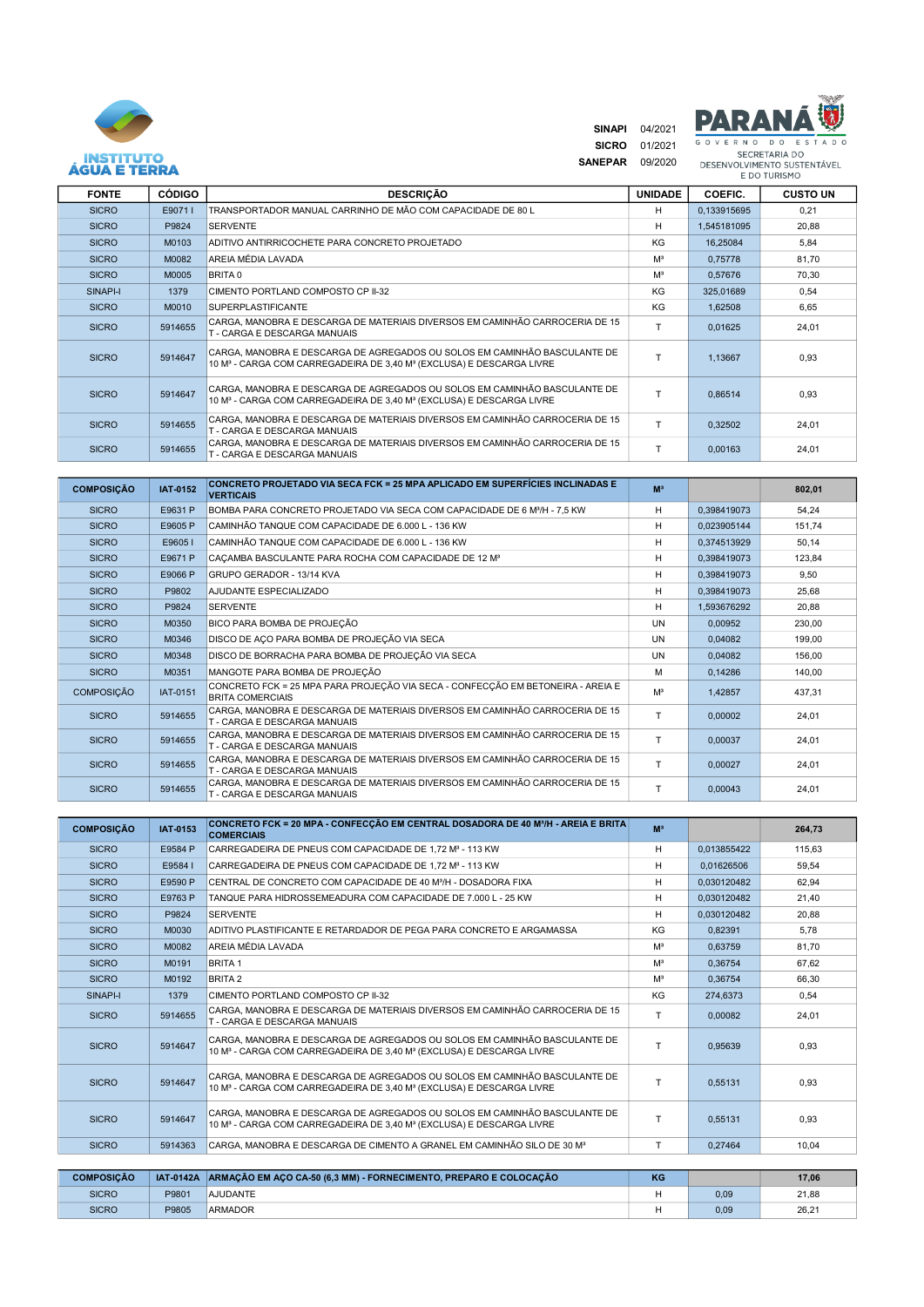| <b>INSTITUTO<br/>ÁGUA E TERRA</b> |
|-----------------------------------|



GOVER NO DE STADE<br>DESENVOLVIMENTO SUSTENTÁVEL<br>DESENVOLVIMENTO SUSTENTÁVEL<br>E DO TURISMO

|                   |                  |                                                                                                                                                                                                                                           |                |             | E DU TURISITU   |
|-------------------|------------------|-------------------------------------------------------------------------------------------------------------------------------------------------------------------------------------------------------------------------------------------|----------------|-------------|-----------------|
| <b>FONTE</b>      | <b>CÓDIGO</b>    | <b>DESCRIÇÃO</b>                                                                                                                                                                                                                          | <b>UNIDADE</b> | COEFIC.     | <b>CUSTO UN</b> |
| SINAPI-I          | 32               | ACO CA-50, 6,3 MM, VERGALHAO                                                                                                                                                                                                              | KG             | 1,1         | 11,48           |
| <b>SICRO</b>      | M0075            | ARAME LISO RECOZIDO EM AÇO-CARBONO - D = 1,24 MM (18 BWG)                                                                                                                                                                                 | KG             | 0,015       | 7,94            |
| <b>SICRO</b>      | 5914655          | CARGA, MANOBRA E DESCARGA DE MATERIAIS DIVERSOS EM CAMINHÃO CARROCERIA DE 15<br>T - CARGA E DESCARGA MANUAIS                                                                                                                              | T              | 0,0011      | 24,01           |
| <b>SICRO</b>      | 5914655          | CARGA. MANOBRA E DESCARGA DE MATERIAIS DIVERSOS EM CAMINHÃO CARROCERIA DE 15<br>T - CARGA E DESCARGA MANUAIS                                                                                                                              | T              | 0,00002     | 24,01           |
|                   |                  |                                                                                                                                                                                                                                           |                |             |                 |
| <b>COMPOSIÇÃO</b> | <b>IAT-0142B</b> | ARMAÇÃO EM AÇO CA-50 (8,0 MM) - FORNECIMENTO, PREPARO E COLOCAÇÃO                                                                                                                                                                         | KG             |             | 17,14           |
| <b>SICRO</b>      | P9801            | <b>AJUDANTE</b>                                                                                                                                                                                                                           | н              | 0,09        | 21,88           |
| <b>SICRO</b>      | P9805            | <b>ARMADOR</b>                                                                                                                                                                                                                            | н              | 0,09        | 26,21           |
| SINAPI-I          | 33               | ACO CA-50, 8,0 MM, VERGALHAO                                                                                                                                                                                                              | ΚG             | 1,1         | 11,55           |
| <b>SICRO</b>      | M0075            | ARAME LISO RECOZIDO EM AÇO-CARBONO - D = 1,24 MM (18 BWG)                                                                                                                                                                                 | KG             | 0,015       | 7,94            |
| <b>SICRO</b>      | 5914655          | CARGA, MANOBRA E DESCARGA DE MATERIAIS DIVERSOS EM CAMINHÃO CARROCERIA DE 15<br>T - CARGA E DESCARGA MANUAIS                                                                                                                              | Τ              | 0,0011      | 24,01           |
| <b>SICRO</b>      | 5914655          | CARGA, MANOBRA E DESCARGA DE MATERIAIS DIVERSOS EM CAMINHÃO CARROCERIA DE 15<br>T - CARGA E DESCARGA MANUAIS                                                                                                                              | T              | 0,00002     | 24,01           |
|                   |                  |                                                                                                                                                                                                                                           |                |             |                 |
| <b>COMPOSIÇÃO</b> | <b>IAT-0142C</b> | ARMAÇÃO EM AÇO CA-50 (10,0 MM) - FORNECIMENTO, PREPARO E COLOCAÇÃO                                                                                                                                                                        | KG             |             | 16,41           |
| <b>SICRO</b>      | P9801            | <b>AJUDANTE</b>                                                                                                                                                                                                                           | н              | 0,09        | 21,88           |
| <b>SICRO</b>      | P9805            | <b>ARMADOR</b>                                                                                                                                                                                                                            | н              | 0,09        | 26,21           |
| SINAPI-I          | 34               | ACO CA-50, 10,0 MM, VERGALHAO                                                                                                                                                                                                             | ΚG             | 1,1         | 10,89           |
| <b>SICRO</b>      | M0075            | ARAME LISO RECOZIDO EM AÇO-CARBONO - D = 1,24 MM (18 BWG)                                                                                                                                                                                 | KG             | 0,015       | 7,94            |
| <b>SICRO</b>      | 5914655          | CARGA, MANOBRA E DESCARGA DE MATERIAIS DIVERSOS EM CAMINHÃO CARROCERIA DE 15<br>T - CARGA E DESCARGA MANUAIS                                                                                                                              | T              | 0,0011      | 24,01           |
| <b>SICRO</b>      | 5914655          | CARGA, MANOBRA E DESCARGA DE MATERIAIS DIVERSOS EM CAMINHÃO CARROCERIA DE 15<br>T - CARGA E DESCARGA MANUAIS                                                                                                                              | T.             | 0,00002     | 24,01           |
| <b>COMPOSIÇÃO</b> | <b>IAT-0142D</b> | ARMAÇÃO EM AÇO CA-50 (12,5 MM) - FORNECIMENTO, PREPARO E COLOCAÇÃO                                                                                                                                                                        | <b>KG</b>      |             | 14,81           |
| <b>SICRO</b>      | P9801            | <b>AJUDANTE</b>                                                                                                                                                                                                                           | н              | 0,09        | 21,88           |
| <b>SICRO</b>      | P9805            | <b>ARMADOR</b>                                                                                                                                                                                                                            | н              | 0,09        | 26,21           |
| SINAPI-I          | 43055            | ACO CA-50, 12,5 MM OU 16,0 MM, VERGALHAO                                                                                                                                                                                                  | ΚG             | 1,1         | 9,43            |
| <b>SICRO</b>      | M0075            | ARAME LISO RECOZIDO EM AÇO-CARBONO - D = 1,24 MM (18 BWG)                                                                                                                                                                                 | KG             | 0,015       | 7,94            |
|                   |                  | CARGA, MANOBRA E DESCARGA DE MATERIAIS DIVERSOS EM CAMINHÃO CARROCERIA DE 15                                                                                                                                                              |                |             |                 |
| <b>SICRO</b>      | 5914655          | T - CARGA E DESCARGA MANUAIS<br>CARGA, MANOBRA E DESCARGA DE MATERIAIS DIVERSOS EM CAMINHÃO CARROCERIA DE 15                                                                                                                              | т              | 0,0011      | 24,01           |
| <b>SICRO</b>      | 5914655          | T - CARGA E DESCARGA MANUAIS                                                                                                                                                                                                              | Τ              | 0,00002     | 24,01           |
| <b>COMPOSIÇÃO</b> | <b>IAT-0154A</b> | CONCRETO PARA BOMBEAMENTO FCK = 40 MPA - DENSIDADE 2,6 T/M <sup>3</sup> - CONFECÇÃO EM<br>CENTRAL DOSADORA DE 30 M <sup>3</sup> /H - AREIA E BRITA COMERCIAIS - COM ADIÇÃO DE MAGNETITA,<br>$2,3 - 2,6$ T/M <sup>3</sup> , DMT = 280,5 KM | $M^3$          |             | 458,38          |
| <b>SICRO</b>      | E9584 I          | CARREGADEIRA DE PNEUS COM CAPACIDADE DE 1,72 M <sup>3</sup> - 113 KW                                                                                                                                                                      | н              | 0,02811245  | 59,54           |
| <b>SICRO</b>      | E9584 P          | CARREGADEIRA DE PNEUS COM CAPACIDADE DE 1,72 M <sup>3</sup> - 113 KW                                                                                                                                                                      | н              | 0,012048193 | 115,63          |
| <b>SICRO</b>      | E9599 P          | CENTRAL DE CONCRETO COM CAPACIDADE DE 30 M <sup>3</sup> /H - DOSADORA RS                                                                                                                                                                  | н              | 0,040160643 | 49,02           |
| <b>SICRO</b>      | E9763 P          | TANQUE PARA HIDROSSEMEADURA COM CAPACIDADE DE 7.000 L - 25 KW                                                                                                                                                                             | н              | 0,040160643 | 21,40           |
| <b>SICRO</b>      | P9824            | <b>SERVENTE</b>                                                                                                                                                                                                                           | н              | 0.080321285 | 20,88           |
| SINAPI-I          | 132              | ADITIVO PLASTIFICANTE RETARDADOR DE PEGA E REDUTOR DE AGUA PARA CONCRETO,<br>LIQUIDO E ISENTO DE CLORETOS                                                                                                                                 | L              | 2,352941176 | 4,79            |
| SINAPI-I          | 43618            | ADITIVO SUPERPLASTIFICANTE DE PEGA NORMAL PARA CONCRETO, LIQUIDO E ISENTO DE<br><b>CLORETOS</b>                                                                                                                                           | ΚG             | 1,6         | 12,06           |
| <b>SICRO</b>      | M0082            | AREIA MÉDIA LAVADA                                                                                                                                                                                                                        | $M^3$          | 0,320666667 | 81,70           |
| <b>SICRO</b>      | M0191            | <b>BRITA1</b>                                                                                                                                                                                                                             | $M^3$          | 0,625294118 | 67,62           |
| SINAPI-I          | 1379             | CIMENTO PORTLAND COMPOSTO CP II-32                                                                                                                                                                                                        | КG             | 400         | 0,54            |
| COTAÇÃO           | COT0087          | AREIA DE MINÉRIO DE FERRO - MAGNETITA                                                                                                                                                                                                     | T              | 0,523       | 103,33          |
| <b>SICRO</b>      | 5914655          | CARGA, MANOBRA E DESCARGA DE MATERIAIS DIVERSOS EM CAMINHÃO CARROCERIA DE 15<br>T - CARGA E DESCARGA MANUAIS                                                                                                                              | Τ              | 0,0028      | 24,01           |
| <b>SICRO</b>      | 5914655          | CARGA. MANOBRA E DESCARGA DE MATERIAIS DIVERSOS EM CAMINHÃO CARROCERIA DE 15<br>T - CARGA E DESCARGA MANUAIS                                                                                                                              | Τ              | 0,0016      | 24,01           |
| <b>SICRO</b>      | 5914647          | CARGA, MANOBRA E DESCARGA DE AGREGADOS OU SOLOS EM CAMINHÃO BASCULANTE DE<br>10 M <sup>3</sup> - CARGA COM CARREGADEIRA DE 3,40 M <sup>3</sup> (EXCLUSA) E DESCARGA LIVRE                                                                 | T              | 0,481       | 0,93            |
| <b>SICRO</b>      | 5914647          | CARGA, MANOBRA E DESCARGA DE AGREGADOS OU SOLOS EM CAMINHÃO BASCULANTE DE<br>10 M <sup>3</sup> - CARGA COM CARREGADEIRA DE 3,40 M <sup>3</sup> (EXCLUSA) E DESCARGA LIVRE                                                                 | T              | 1,063       | 0,93            |
| <b>SICRO</b>      | 5914655          | CARGA, MANOBRA E DESCARGA DE MATERIAIS DIVERSOS EM CAMINHÃO CARROCERIA DE 15<br>T - CARGA E DESCARGA MANUAIS                                                                                                                              | Τ              | 0,4         | 24,01           |
| <b>SICRO</b>      | 5914647          | CARGA, MANOBRA E DESCARGA DE AGREGADOS OU SOLOS EM CAMINHÃO BASCULANTE DE<br>COM CARRECAREIRA DE 2.40 M3 (EVOLUGA) E DESCARCA LIVRE                                                                                                       | Τ              | 0,523       | 0,93            |

CARGA, MANOBRA E DESCARGA DE AGREGADOS OU SOLOS EM CAMINHÃO BASCULANTE DE TEMPO A 523 0,93 0,93<br>10 Mª - CARGA COM CARREGADEIRA DE 3,40 Mª (EXCLUSA) E DESCARGA LIVRE

SINAPI | 95878 TRANSPORTE COM CAMINHÃO BASCULANTE DE 10 Mª, EM VIA URBANA PAVIMENTADA, DMT | TXKM | 15,69 | 1,05<br>| 15,69 | 15,69 | TXKM | ATÉ 30 KM (UNIDADE: TXKM). AF\_07/2020 SINAPI 93596 TRANSPORTE COM CAMINHÃO BASCULANTE DE 10 Mª, EM VIA URBANA PAVIMENTADA, TXKM 131,0115 0,41 (0,41<br>ADICIONAL PARA DINTEXCEDENTE A 30 KM (UNIDADE: TXKM). AF\_07/2020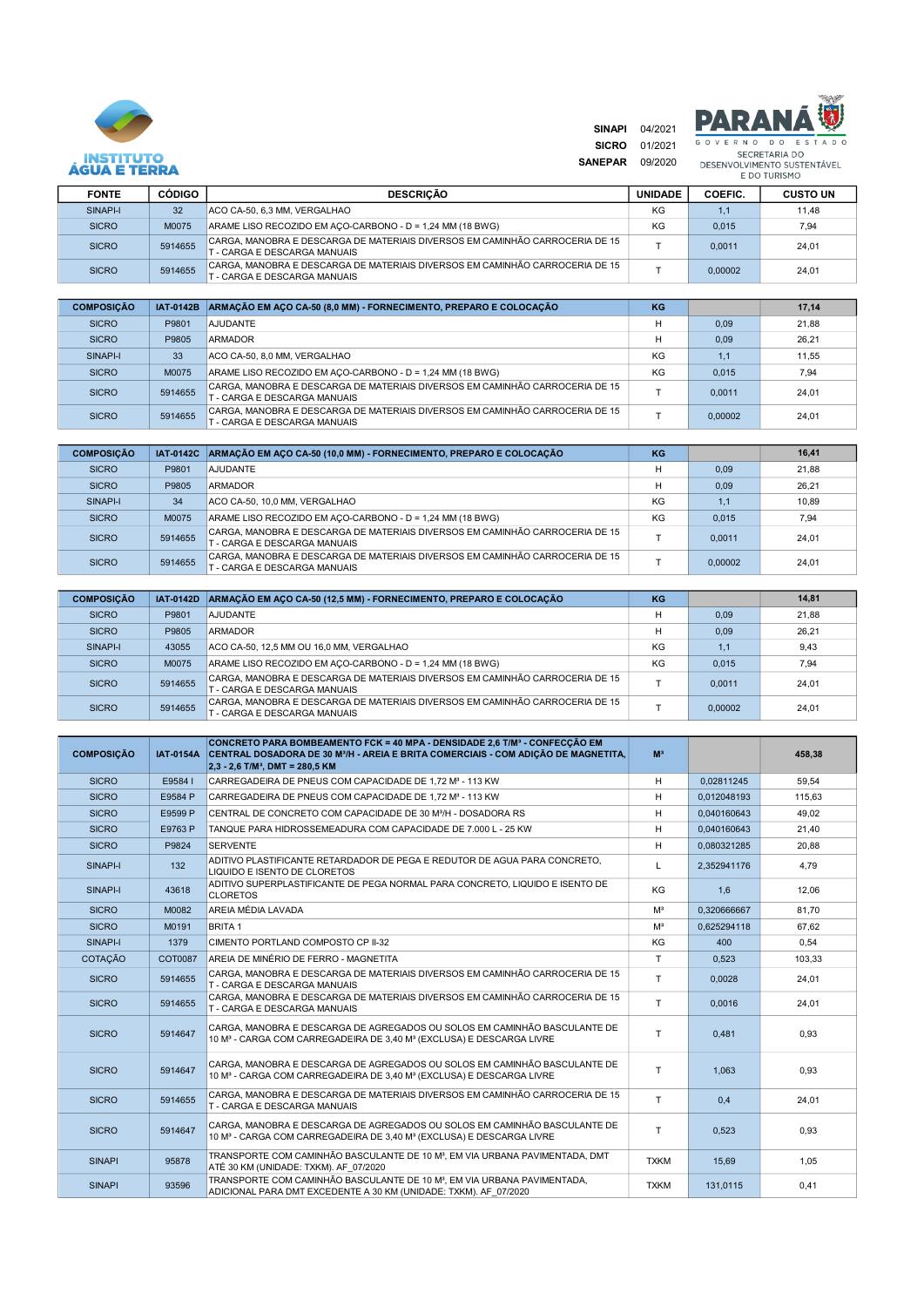| <b>INSTITUTO<br/>ÁGUA E TERRA</b> |
|-----------------------------------|

 $T$  A D O

| <b>FONTE</b>      | <b>CÓDIGO</b>    | <b>DESCRIÇÃO</b>                                                                                                                                                                                                                                                                        | <b>UNIDADE</b> | COEFIC.     | <b>CUSTO UN</b> |
|-------------------|------------------|-----------------------------------------------------------------------------------------------------------------------------------------------------------------------------------------------------------------------------------------------------------------------------------------|----------------|-------------|-----------------|
| <b>COMPOSIÇÃO</b> | <b>IAT-0154B</b> | CONCRETO PARA BOMBEAMENTO FCK = 40 MPA - DENSIDADE 2.73 T/M <sup>3</sup> - CONFECCÃO EM<br>CENTRAL DOSADORA DE 30 M <sup>3</sup> /H - AREIA E BRITA COMERCIAIS - COM TRANSPORTE DE<br>MATERIAL BASÁLTICO DMT = 235 KM E ADIÇÃO DE MAGNETITA 2,3 - 2,6 T/M <sup>3</sup> , DMT = 280,5 KM | M <sup>3</sup> |             | 604,52          |
| <b>SICRO</b>      | E9584 I          | CARREGADEIRA DE PNEUS COM CAPACIDADE DE 1.72 M <sup>3</sup> - 113 KW                                                                                                                                                                                                                    | H              | 0.02811245  | 59,54           |
| <b>SICRO</b>      | E9584 P          | CARREGADEIRA DE PNEUS COM CAPACIDADE DE 1,72 M <sup>3</sup> - 113 KW                                                                                                                                                                                                                    | н              | 0,012048193 | 115,63          |
| <b>SICRO</b>      | E9599 P          | CENTRAL DE CONCRETO COM CAPACIDADE DE 30 M <sup>3</sup> /H - DOSADORA RS                                                                                                                                                                                                                | H              | 0.040160643 | 49.02           |
| <b>SICRO</b>      | E9763 P          | TANQUE PARA HIDROSSEMEADURA COM CAPACIDADE DE 7.000 L - 25 KW                                                                                                                                                                                                                           | н              | 0.040160643 | 21,40           |
| <b>SICRO</b>      | P9824            | <b>SERVENTE</b>                                                                                                                                                                                                                                                                         | H              | 0.080321285 | 20.88           |
| SINAPI-I          | 132              | ADITIVO PLASTIFICANTE RETARDADOR DE PEGA E REDUTOR DE AGUA PARA CONCRETO,<br>LIQUIDO E ISENTO DE CLORETOS                                                                                                                                                                               | L              | 2.352941176 | 4,79            |
| <b>SICRO</b>      | M0010            | <b>SUPERPLASTIFICANTE</b>                                                                                                                                                                                                                                                               | KG             | 1,6         | 6,65            |
| <b>SICRO</b>      | M0082            | AREIA MÉDIA LAVADA                                                                                                                                                                                                                                                                      | $M^3$          | 0,294       | 81,70           |
| <b>SICRO</b>      | M0191            | <b>BRITA1</b>                                                                                                                                                                                                                                                                           | $M^3$          | 0.694705882 | 67,62           |
| SINAPI-I          | 1379             | CIMENTO PORTLAND COMPOSTO CP II-32                                                                                                                                                                                                                                                      | КG             | 400         | 0,54            |
| <b>COTACÃO</b>    | COT0087          | AREIA DE MINÉRIO DE FERRO - MAGNETITA                                                                                                                                                                                                                                                   | $\mathsf{T}$   | 0.589       | 103.33          |
| <b>SICRO</b>      | 5914655          | CARGA, MANOBRA E DESCARGA DE MATERIAIS DIVERSOS EM CAMINHÃO CARROCERIA DE 15<br>T - CARGA E DESCARGA MANUAIS                                                                                                                                                                            | $\mathsf{T}$   | 0,0028      | 24,01           |
| <b>SICRO</b>      | 5914655          | CARGA, MANOBRA E DESCARGA DE MATERIAIS DIVERSOS EM CAMINHÃO CARROCERIA DE 15<br>T - CARGA E DESCARGA MANUAIS                                                                                                                                                                            | $\mathsf{T}$   | 0.0016      | 24,01           |
| <b>SICRO</b>      | 5914647          | CARGA, MANOBRA E DESCARGA DE AGREGADOS OU SOLOS EM CAMINHÃO BASCULANTE DE<br>10 M <sup>3</sup> - CARGA COM CARREGADEIRA DE 3,40 M <sup>3</sup> (EXCLUSA) E DESCARGA LIVRE                                                                                                               | T              | 0,441       | 0,93            |
| <b>SICRO</b>      | 5914647          | CARGA, MANOBRA E DESCARGA DE AGREGADOS OU SOLOS EM CAMINHÃO BASCULANTE DE<br>10 M <sup>3</sup> - CARGA COM CARREGADEIRA DE 3,40 M <sup>3</sup> (EXCLUSA) E DESCARGA LIVRE                                                                                                               | T              | 1.181       | 0,93            |
| <b>SICRO</b>      | 5914655          | CARGA, MANOBRA E DESCARGA DE MATERIAIS DIVERSOS EM CAMINHÃO CARROCERIA DE 15<br>T - CARGA E DESCARGA MANUAIS                                                                                                                                                                            | $\mathsf{T}$   | 0.4         | 24,01           |
| <b>SICRO</b>      | 5914647          | CARGA. MANOBRA E DESCARGA DE AGREGADOS OU SOLOS EM CAMINHÃO BASCULANTE DE<br>10 M <sup>3</sup> - CARGA COM CARREGADEIRA DE 3,40 M <sup>3</sup> (EXCLUSA) E DESCARGA LIVRE                                                                                                               | T              | 0,589       | 0,93            |
| <b>SINAPI</b>     | 95878            | TRANSPORTE COM CAMINHÃO BASCULANTE DE 10 M <sup>3</sup> . EM VIA URBANA PAVIMENTADA, DMT<br>ATÉ 30 KM (UNIDADE: TXKM). AF 07/2020                                                                                                                                                       | <b>TXKM</b>    | 35,43       | 1,05            |
| <b>SINAPI</b>     | 93596            | TRANSPORTE COM CAMINHÃO BASCULANTE DE 10 M <sup>3</sup> , EM VIA URBANA PAVIMENTADA,<br>ADICIONAL PARA DMT EXCEDENTE A 30 KM (UNIDADE: TXKM). AF 07/2020                                                                                                                                | <b>TXKM</b>    | 242,105     | 0,41            |
| <b>SINAPI</b>     | 95878            | TRANSPORTE COM CAMINHÃO BASCULANTE DE 10 Mª. EM VIA URBANA PAVIMENTADA. DMT<br>ATÉ 30 KM (UNIDADE: TXKM). AF 07/2020                                                                                                                                                                    | <b>TXKM</b>    | 17,67       | 1,05            |
| <b>SINAPI</b>     | 93596            | TRANSPORTE COM CAMINHÃO BASCULANTE DE 10 M <sup>3</sup> . EM VIA URBANA PAVIMENTADA.<br>ADICIONAL PARA DMT EXCEDENTE A 30 KM (UNIDADE: TXKM). AF 07/2020                                                                                                                                | <b>TXKM</b>    | 147,5445    | 0,41            |

| <b>COMPOSIÇÃO</b> | <b>IAT-0102B</b> | TETRÁPODE DE 113 KN - CONCRETO FCK = 40 MPA - DENSIDADE DE 26 KN/M <sup>3</sup> - AREIA E BRITA<br>COMERCIAIS - COM ADIÇÃO DE MAGNETITA 2,3 - 2,6 T/M <sup>3</sup> , DMT = 280,5 KM -<br>FABRICAÇÃO/CARGA/DESCARGA/COLOCAÇÃO            | <b>UN</b> |             | 2.456.28 |
|-------------------|------------------|-----------------------------------------------------------------------------------------------------------------------------------------------------------------------------------------------------------------------------------------|-----------|-------------|----------|
| <b>SICRO</b>      | E9050 P          | GUINDASTE SOBRE RODAS COM CAPACIDADE DE 370 KN.M - 75 KW                                                                                                                                                                                | н         | 0.217864924 | 152,97   |
| <b>COMPOSIÇÃO</b> | <b>IAT-0154A</b> | CONCRETO PARA BOMBEAMENTO FCK = 40 MPA - DENSIDADE 2,6 T/M <sup>3</sup> - CONFECÇÃO EM<br>CENTRAL DOSADORA DE 30 M <sup>3</sup> /H - AREIA E BRITA COMERCIAIS - COM ADIÇÃO DE MAGNETITA,<br>2.3 - 2.6 T/M <sup>3</sup> , DMT = 280.5 KM | $M^3$     | 4.361       | 458.38   |
| <b>SICRO</b>      | 3106551          | FÔRMA METÁLICA PARA TETRÁPODE - UTILIZAÇÃO DE 100 VEZES                                                                                                                                                                                 | $M^2$     | 33.22872    | 6,78     |
| <b>SICRO</b>      | 1106128          | LANÇAMENTO MECÂNICO DE CONCRETO COM BOMBA REBOCÁVEL COM CAPACIDADE DE 41<br>M <sup>3</sup> /H - CONFECÇÃO EM CENTRAL DOSADORA DE 40 M <sup>3</sup> /H                                                                                   | $M^3$     | 4.361       | 29.20    |
| <b>SICRO</b>      | 5915306          | CARGA, MANOBRA E DESCARGA DE TETRÁPODES EM CAVALO MECÂNICO COM<br>SEMIRREBOQUE COM CAPACIDADE DE 30 T - CARGA E DESCARGA COM GUINDASTE                                                                                                  | UN        |             | 23,88    |
| <b>SICRO</b>      | 3606578          | LANCAMENTO DE BLOCOS ARTIFICIAS DE CONCRETO                                                                                                                                                                                             | UN        |             | 47,46    |

| <b>COMPOSIÇÃO</b> | <b>IAT-0102C</b> | TETRÁPODE DE 113 KN - CONCRETO FCK = 40 MPA - DENSIDADE DE 27,3 KN/M <sup>3</sup> - AREIA E<br>BRITA COMERCIAIS - COM TRANSPORTE DE MATERIAL BASÁLTICO DMT = 235 KM E ADIÇÃO<br>DE MAGNETITA 2,3 - 2,6 T/M <sup>3</sup> , DMT = 280,5 KM - FABRICAÇÃO/CARGA/DESCARGA/COLOCAÇÃO | <b>UN</b> |             | 3.093,60 |
|-------------------|------------------|--------------------------------------------------------------------------------------------------------------------------------------------------------------------------------------------------------------------------------------------------------------------------------|-----------|-------------|----------|
| <b>SICRO</b>      | E9050 P          | GUINDASTE SOBRE RODAS COM CAPACIDADE DE 370 KN.M - 75 KW                                                                                                                                                                                                                       | н         | 0,217864924 | 152.97   |
| <b>COMPOSIÇÃO</b> | <b>IAT-0154B</b> | CONCRETO PARA BOMBEAMENTO FCK = 40 MPA - DENSIDADE 2,73 T/M <sup>3</sup> - CONFECCÃO EM<br>CENTRAL DOSADORA DE 30 M3/H - AREIA E BRITA COMERCIAIS - COM TRANSPORTE DE<br>MATERIAL BASÁLTICO DMT = 235 KM E ADIÇÃO DE MAGNETITA 2,3 - 2,6 T/M <sup>3</sup> , DMT = 280,5 KM     | $M^3$     | 4.361       | 604.52   |
| <b>SICRO</b>      | 3106551          | FÔRMA METÁLICA PARA TETRÁPODE - UTILIZAÇÃO DE 100 VEZES                                                                                                                                                                                                                        | $M^2$     | 33.22872    | 6,78     |
| <b>SICRO</b>      | 1106128          | LANCAMENTO MECÂNICO DE CONCRETO COM BOMBA REBOCÁVEL COM CAPACIDADE DE 41<br>M <sup>3</sup> /H - CONFECÇÃO EM CENTRAL DOSADORA DE 40 M <sup>3</sup> /H                                                                                                                          | $M^3$     | 4.361       | 29.20    |
| <b>SICRO</b>      | 5915306          | CARGA, MANOBRA E DESCARGA DE TETRÁPODES EM CAVALO MECÂNICO COM<br>SEMIRREBOQUE COM CAPACIDADE DE 30 T - CARGA E DESCARGA COM GUINDASTE                                                                                                                                         | UN        |             | 23,88    |
| <b>SICRO</b>      | 3606578          | LANCAMENTO DE BLOCOS ARTIFICIAS DE CONCRETO                                                                                                                                                                                                                                    | UN        |             | 47.46    |
|                   |                  |                                                                                                                                                                                                                                                                                |           |             |          |
| <b>COMPOSIÇÃO</b> | <b>IAT-0076</b>  | LIXEIRA PARA BANHEIRO (50 L), FORNECIMENTO E INSTALAÇÃO                                                                                                                                                                                                                        | <b>UN</b> |             | 300,27   |
| COTAÇÃO           | COT0062          | LIXEIRA PARA BANHEIRO (50 L)                                                                                                                                                                                                                                                   | UD        |             | 298,31   |
| <b>SINAPI</b>     | 88316            | SERVENTE COM ENCARGOS COMPLEMENTARES                                                                                                                                                                                                                                           | н         | 0.1         | 19,66    |